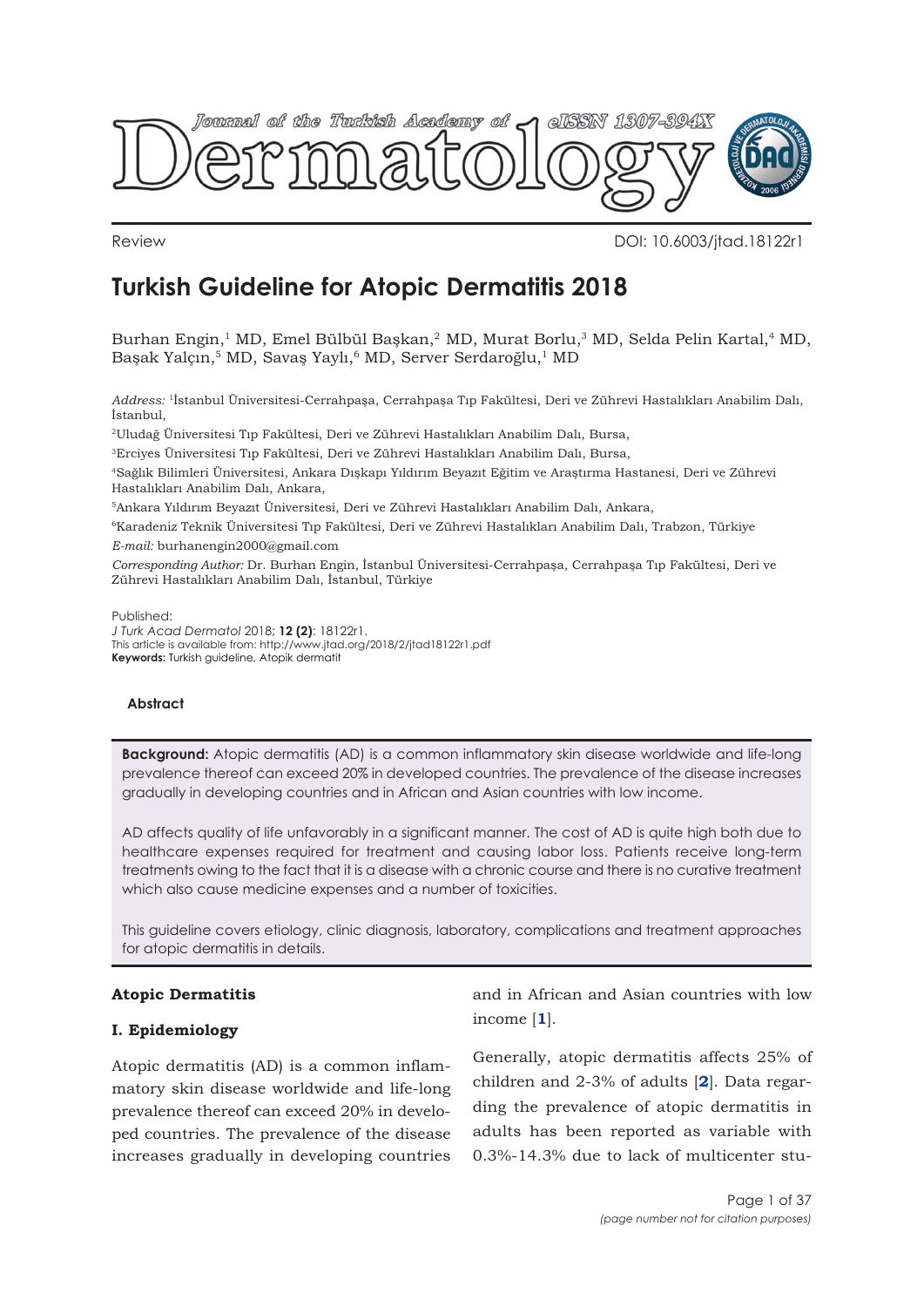dies and well-established diagnostic criteria [**[3](#page-29-0)**].

The age of onset of the disease is generally 3- 6 months and clinical findings are observed in 45%, 60% and 85% of patients in the first 6 months, before the age of 1 and before the age of 5, respectively [**[4, 5](#page-29-0)**]. Only in a patient group as small as 2%, the symptoms appear after the age of 20 [**[6](#page-30-0)**]. Family history is observed in 70% of the patients [**[7](#page-30-0)**].

The course of the disease is mild in approximately 80% of children with atopic dermatitis [**[8](#page-30-0)**]. In more than 70% of case, complaints do not continue in adulthood [**[8](#page-30-0)**].

## **II. Pathogenesis**

In the last decade, substantial developments have been recorded with the importance of filaggrin, immunologic changes in subtypes (Th17, Th22) of T-helper cells other than Th1 and Th2 and identification of the effect of many cytokines mainly IL-4 and IL-13 [**[9](#page-30-0)**].

Basically, two important events which are responsible for the pathogenesis of atopic dermatitis is skin barrier dysfunction and overactivation of the immune system [**[4](#page-30-0)**].

Pathogenetic mechanisms set forth in the skin barrier dysfunction can be listed as impairment in the proteins of various epidermal differentiation complexes and filaggrin, decrease in skin ceramides, impairments in the pH of stratum corneum and overexpression of chymotryptic enzyme [**[5](#page-30-0)**]. Filaggrin is an essential protein responsible for the prevention of transepidermal water loss and microbial invasion ensuring the natural moisturization of the skin by the breakdown products [**[10](#page-30-0)**]. Reduction of filaggrin metabolites in the skin causes skin barrier dysfunction also by causing a decrease in skin acidification [**[11](#page-30-0)**]. One of the most well-known causes of skin barrier impairment observed in atopic dermatitis is the mutation in the filaggrin gene and is observed in 10-30% of atopic dermatitis patients. Except the filaggrin gene mutations, in almost all moderate-severe atopic dermatitis cases, there is an acquired defect in filaggrin expression. This is explained by the fact that overexpression of IL-4 and IL-13 causes a decrease in filaggrin expression by keratinocytes [**[12](#page-30-0)**].

Overactivation of the immune system is conventionally predominanted by the profile of Thelper cell 2 (Th2) in atopic dermatitis. Thymic stromal lymphopoietin (TSLP), interleukin 25 (IL-25) and IL-33 are produced by keratinocytes damaged by the protease activation developing due to barrier impairment in epidermis caused by genetic or environmental factors. These cytokines initiate Th2 cell activation. Activated Th2 cells produce IL-4, IL-5, IL-13, IL-25 and IL-31. T2 cells, along with many other immune system cells and are responsible for increased levels of IL-4 and IL-13 in atopic dermatitis lesions. IL-4 and IL-13 cause an increase in the inflammatory cell infiltration to skin and as aforeme ntioned, cause a decrease in filaggrin expression by keratinocytes hence an impairment in skin barrier function. IL-4 induces IgE production from B cells provides IL-5 eosinophil activation [**[4](#page-29-0)**].

As the lesions become chronic, differences are observed in cell infiltration; T2 cytokines dominant in the acute phase are replaced by Th1-associated cytokines such as interferongamma (IFN- γ) and IL-12 in the chronic phase. In late lesions of atopic dermatitis, it is acknowledged that Th2 cells are accompanied by Th22 cells producing IL-22. IL-22 is responsible for keratinocyte proliferation and acanthosis developing correspondingly. In addition IL-22, along with IL-4 and IL-13, decreases the expression of barrier-related genes, such as filaggrin, loricrin and involucrin, decreasing the skin barrier function. It plays a role in the late-stage tissue remodelling by increasing the expression of IL-17 profibrotic cytokines released from IL-13 and Th17 cells [**[4,](#page-29-0) 5**].

Increase in the density of nerve fibers in epidermis and low stimulation threshold in nerves are blamed for the pathogenesis of pruritus in atopic dermatitis. It is considered that TSLP, IL-4, IL-13 and IL-31 are the cytokines playing a role in itching in atopic dermatitis [**[4](#page-30-0)**].

The role of microbial pathogens in the development of atopic dermatitis have been demonstrated. S. aureus, Malassezia species and Candida albicans are the microbial pathogens which play a role in the pathogenesis of atopic dermatitis [**[13](#page-30-0)**]. Bacterial colonization with S. aureus is associated with skin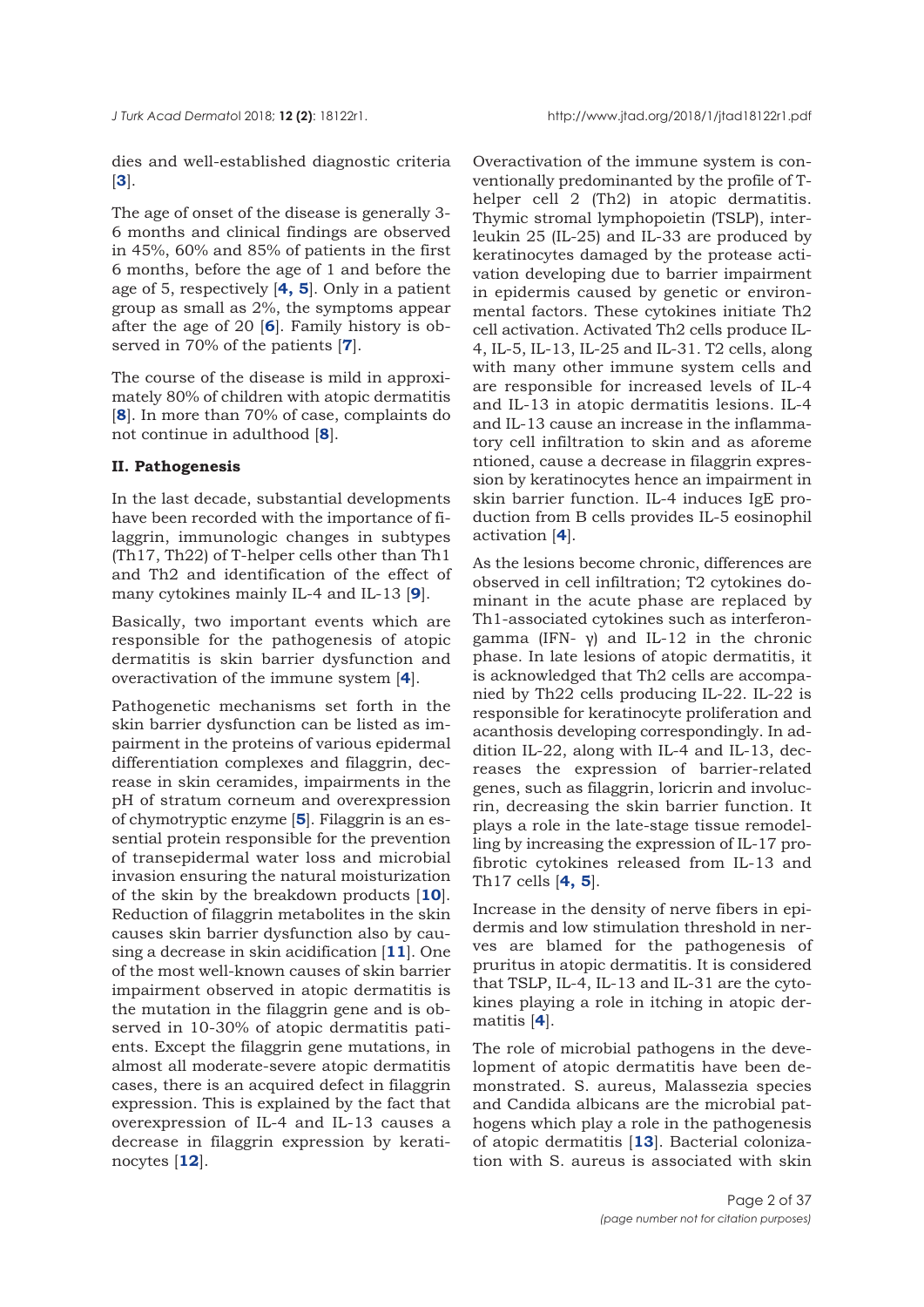barrier dysfunction associated with the increase in protease activity in skin and basophil activation in skin and increase in the proinflammatory cytokine levels such as IL-31 [**[14](#page-30-0)**]. S. aureus density on lesional and non-lesional skin correlates with eczema severity [**[15](#page-30-0)**].

## **III. Histopathology**

Histologic features of atopic dermatitis show similarity to a large extent with allergic contact dermatitis. In acute lesions, intercellular edema in epidermis and marked perivascular T-cell infiltration accompanied by monocytes and macrophages in dermis are observed. Lymphocytic infiltrate is formed of activated memory T-cells carrying CD3, CD4, HLA-DR, CD25 and CD45RO. In acute lesions, eosinophils and mast cells are observed whereas basophils and neutrophils are sporadic. Epidermal hyperplasia, elongation of the rete ridges, hyperkeratosis and minimal spongiosis are observed in acute lichenified lesions. Increase in the count of dendritic cells in epidermis and monocyte-rich infiltration in dermis occur. Elevated count of eosinophils are detected in dermis with the immunochemical stain of eosinophil products such as eosinophil major basic protein, eosinophil cationic protein, and eosinophil-derived neurotoxin [**[5](#page-30-0), [16](#page-30-0)**].

## **IV. Etiology**

## **I. Genetic Factors**

Genetic factors play a role in predisposition to atopic dermatitis. Familial history is positive in 70% of patients. The risk is increased 2-3 fold with the presence of atopic dermatitis in one of the parents and 3-5 fold in case both parents have atopic dermatitis [**[2](#page-29-0)**]. In twin studies, concordance ratios has been found to be 85% in monozygotic twins and 21% in dizygotic twins [**[17](#page-30-0)**].

Genetic factors play a role in immune dysfunction and skin barrier dysfunction mentioned in the pathogenesis section. A strong association has been demonstrated between atopic dermatitis and mutations causing loss of function in the gene encoding the filaggrin protein [**[18](#page-30-0)**]. In the filaggrin gene, the mutation has been detected in approximately 40% of patients with moderate-severe

atopic eczema. In patients carrying filaggrin mutation, risk of early-onset severe atopic dermatitis and incidence of asthma have increased [**[7](#page-29-0)**]. In the genome-wide association analyses performed, common variants on 11q13 and 1q21 chromosomes have been observed. Hornerin, a protein that plays a piv otal role in the region keratinocyte differentiation on 1q21 chromosome, encodes loricrin and involucrin. The only nucleotide polymorphism on the genetic region encoding claudin-1 causes decreased gene expression of claudin functioning in the structure of tight junctions between keratinocytes [**[11](#page-30-0), [19](#page-30-0)**]. A relationship has been demonstrated between atopic eczema and mutations in SPINK5 gene encoding a serine protease inhibitor. The mutation in this gene impairs the protease-antiprotease balance that is necessary to ensure skin barrier function. It is suggested that, in the genetic studies, the variants detected in the genes encoding IL-4, IL-4 receptor and IL-13, play a role in the development of eczema [**[20](#page-30-0)**].

#### **ii. Environmental Factors**

The fact that the prevalence of atopic dermatitis varies within the same country, higher incidence of atopic dermatitis is observed in people migrating from the countries with low prevalence to developed countries and the prevalence increases correspondingly with urbanization demonstrates the importance of environmental factors in etiopathogenesis [**[1](#page-29-0)**]. Environmental factors causing an increase in the risk of atopic dermatitis are summarized in (**[Table 1](#page-4-0)**).

It is acknowledged that climate conditions affect the prevalence of atopic dermatitis. Exposure to low humidity and low ultraviolet (UV) are among the risk factors for atopic dermatitis. When the income levels of countries are equalized, symptoms of atopic dermatitis have been found to be directly proportional with latitude and inversely proportional with ambient temperature. It is suggested that this data is related to UV light exposure which have immunosuppressive effects. However, it should be noted that exacerbations may be observed in summer season in some patients. The incidence of atopic dermatitis increases in adults migrating to temperate climate from tropical climate [**[1](#page-29-0), [8, 21](#page-30-0)**].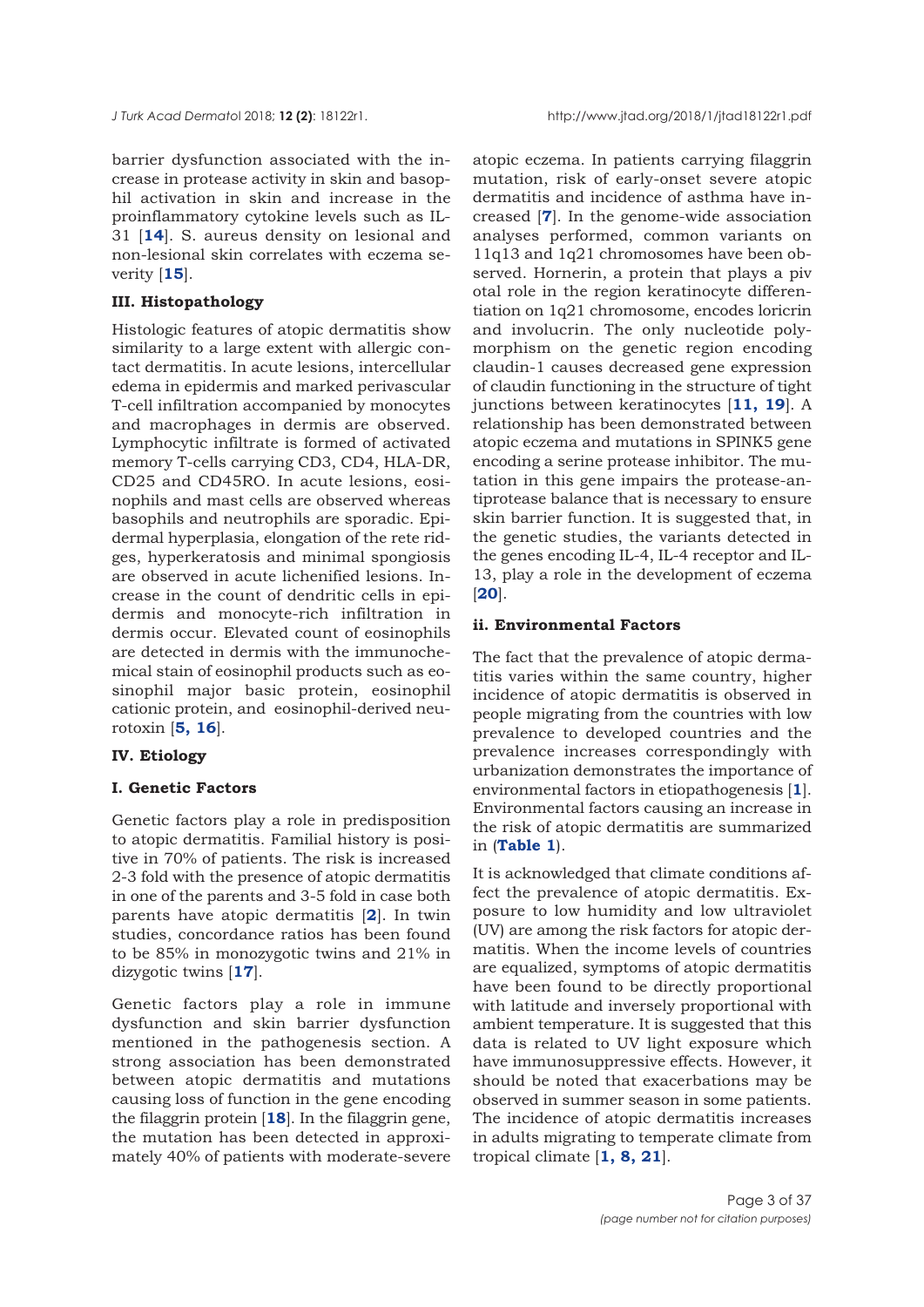The incidence of atopic dermatitis is higher in cities compared to rural areas. Traffic-associated air pollution increasing with urbanization has been found to be related to the development of atopic dermatitis [**[22,](#page-30-0) [23](#page-30-0)**].

High education level of families are one of the risk factors for atopic dermatitis. However, the results of the studies investigating the effects of socioeconomic level are controversial [**[2,](#page-29-0) [8](#page-30-0)**].

Western style diet rich in polyunsaturated fatty acids and sugar has been reported as the risk factor for the development of atopic dermatitis. It has been demonstrated that consumption of fresh fruits has a protective effect against atopic dermatitis whereas consumption of convenience food is related with severe eczema [**[8,](#page-30-0) [24](#page-30-0)**].

Even though it has been suggested that lactation has a protective effect against asthma and atopic dermatitis, in the studies conducted, it has been demonstrated that the diets of babies in the first 6 months are not associated with the risk of atopic dermatitis [**[25](#page-30-0), [26](#page-30-0)**]. Current data indicates that partially hydrolized formulae and probiotic support prevent atopic dermatitis development in babies who are not only fed with breast milk [**[2](#page-29-0),** [27](#page-30-0)]. In addition, there is insufficient data to recommend any diet in the prevention of atopic dermatitis development. There are studies setting forth the relationship between atopic dermatitis and obesity in children and adults [**[28](#page-30-0), [29](#page-30-0)**].

During pregnancy and infancy, exposure to wide-spectrum antibiotics and living with uncrowded families are related to the development of atopic dermatitis [**[8](#page-30-0)**]. It is suggested that exposure to infections in the early stages of life has a preventative role in the development of atopic dermatitis. According to the hygiene hypothesis, a child with multiple siblings is constantly exposed to infections in perinatal and postnatal period and

therefore manifestation of the allergic disease is suppressed [**[8](#page-30-0), [17,](#page-30-0) [30](#page-30-0)**]. In uncrowded families, increased incidence of asthma and atopic dermatitis is observed in children who live under hygienic conditions and use ant ibiotics in the early periods of life [**[31](#page-30-0)**]. In addition, it has been demonstrated that presence of an older sibling increases the risk of atopic dermatitis in children with filaggrin deficiency [**[32](#page-30-0)**].

As mentioned under the topic Pathogenesis, skin barrier dysfunction is the main factor responsible for the development of atopic dermatitis. Therefore, environmental factors such as frequent detergent use, use of soaps that increase the pH of skin, water hardness are also responsible for the exacerbations of the disease [**[33](#page-30-0)**].

Albeit controversial studies, it is accepted that smoking and exposure to cigarette smoke have no significant effect on the risk of atopic dermatitis [**[2](#page-29-0)**].

#### **V. Clinic**

#### **I. Atopic Dermatitis in Infancy**

Atopic dermatitis in infancy is observed in children between the ages 0-2 [**[34](#page-30-0)**]. During this period, face and extensor region involvement is typical whereas any region may be affected [**[35](#page-30-0)**]. The first signs of atopic dermatitis in infants are eczematous papulovesicular and patchy lesions generally localized on cheeks. After a few weeks, excoriations due to pruritus and crusty erosions develop. Initially, perioral and paranasal areas are mostly protected. Usually thin squamations clinically similar to seborrheic dermatitis may be observed in the scalp. In severe cases, yellowish sticky crusts may be present [**[5](#page-30-0),[36](#page-31-0)**]. Persisting pruritus causes restlessness in the infant. Thereafter, arms and legs can be affected. Typically, diaper region is protected. Lichenification is rare in infants. In approximately 20-30% of cases, lesions disappear following the age of 2 [**[5,](#page-29-0) [8,](#page-30-0) [35](#page-30-0)**].

**Table 1.** Environmental factors [**2,8**]

<sup>•</sup> Living in a region of low humidity and low UV exposure

<sup>•</sup> Living in cities

<sup>•</sup> High education level of families

<sup>•</sup> Western style diet rich in polyunsaturated fatty acids and sugar

<sup>•</sup> Exposure to wide-spectrum antibiotics during pregnancy and childhood

<sup>•</sup> Living in uncrowded families

<sup>•</sup> Frequent use of detergent, use of soap which increases the skin pH, hard water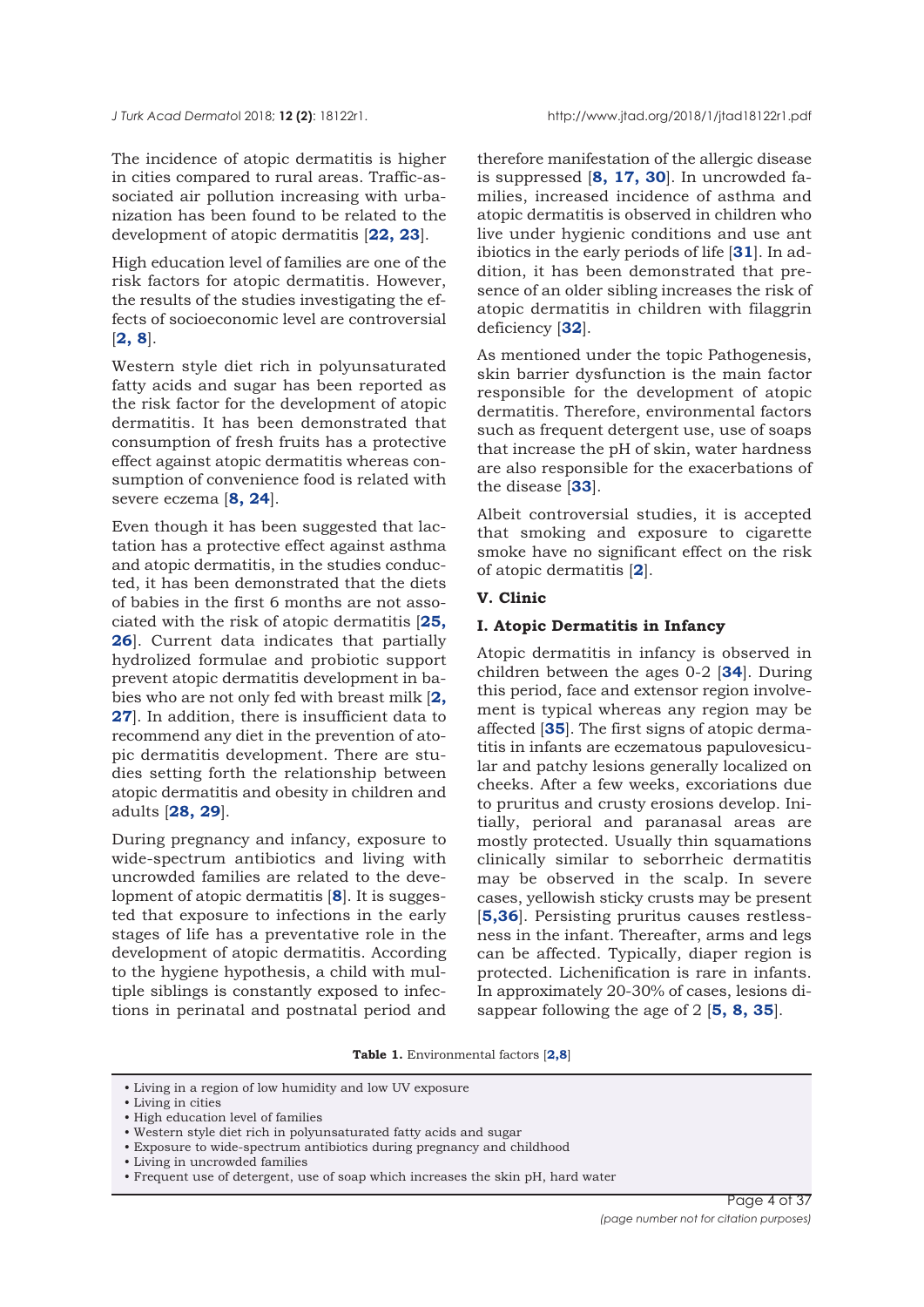## <span id="page-4-0"></span>**ii. Atopic Dermatitis in Childhood**

Atopic dermatitis in childhood defines the clinical features observed frequently in children between the ages 2-12. In this period, involvement is observed in flexural region (antecubital fossa, neck, wrist, ankle), dorsum of the neck, hand, and foot. Reticular pigmentation also referred to as dirty neck is observed in lateral neck. Dryness and fissures behind the ear or on earlobe are typical. The lesions may be new-onset lesions whereas they may be lasting since infancy as well [**[5](#page-30-0), [6,](#page-30-0) [34](#page-30-0)**].

## **iii. Atopic Dermatitis in Adulthood**

Even though there are authors stating that atopic dermatitis in adulthood is formed of two separate subgroups with different clinical features as cases with onset in the adulthood and cases with onset in pre-adulthood, a consensus has not been established yet [**[34](#page-30-0)**]. Hand, flexural region, head and neck involvement is frequent in adulthood. Close relationship with asthma, allergic rhinitis, hand eczema and allergic contact dermatitis has been detected [**[37](#page-30-0)**]. Xerosis is frequent being more significant particularly in winter time [**[5](#page-29-0)**].Head-neck dermatitis in this period is typical and it should be noted that it may be an indicator for sensitivity to Malassezia furfur yeast [**[6](#page-30-0)**].

## **iv. Types of Regional Atopic Dermatitis**

Various regional atopic dermatitis types have been defined in children and adults. Genital dermatitis is frequent in infancy; atopic foot, nummular eczema and prurigo-like type in childhood and eyelid eczema in adulthood [**[38](#page-30-0)**].

Nummular eczema is a type of eczema with inflamed patches or plaques having net margins and the treatment thereof is difficult. Nummular eczema is frequently secondarily infected with S. aureus. Typically, it is localized in extremities and gluteal region [**[6](#page-30-0)**]. Juvenile papular dermatosis shows a course with hypopigmented lichenoid smooth papules localized on knee and elbow and commonly observed in spring and summer [**[6](#page-30-0)[,39](#page-31-0)**].

Atopic dermatitis is an endogenous risk factor for the development of hand eczema. Atopic hand eczema frequently involves the volar face of the wrist and dorsum of the hand and is observed more commonly with the increasing age. There is no pathognomonic evidence in the differential diagnosis of atopic hand eczema from the irritant or allergic hand eczema  $[40, 41]$  $[40, 41]$  $[40, 41]$  $[40, 41]$  $[40, 41]$ .

Eyelid eczema with pruritus accompanied by erythema, edema and thin squamation can be observed in atopic dermatitis. With pruritus becoming chronic, development of lichenification is typical in the forthcoming period [**[42](#page-31-0)**].

Chronic cheilitis with erythema, squams and fissures in both lips and commissures can be observed in atopic dermatitis [**[43](#page-31-0)**].

## **v. Other Organ Symptoms Except Skin Signs**

Atopic dermatitis is a part of the process referred to as the atopic walk and in the forthcoming periods, asthma and rhinitis can develop in patients. Asthma, allergic rhinitis and IgE-mediated food allergies, which are systemic atopic comorbidities, can be observed in approximately 40% of patients with atopic dermatitis [**[20](#page-30-0),[44](#page-31-0)**]. Atopic dermatitis is among the major risk factors for the development of asthma. It has been reported that, up to 3 years of age, at least one of asthma or allergic rhinitis has been observed in 66% of children with atopic dermatitis. Besides, it has been reported that patients were predisposed to animal, food, and drug allergies [**44,[45](#page-31-0)**]. The severity of eczema has been found to be correlated with the prevalence and severity of atopic comorbidities (asthma, allergic rhinitis, and food allergy); patients with atopic comorbidity in addition to eczema, it is more difficult to take the disease under control [**[45,46](#page-31-0)**]. In patients with early-onset, severe atopic dermatitis, food allergy usually accompanies atopic dermatitis. IgE-mediated food allergy has been reported in 35% of children with atopic dermatitis [**[44](#page-31-0)**].

In atopic dermatitis chronic pruritus and inflammation cause sleep disorders and psychiatric symptoms. Neuropsychiatric disease risks, such as depression, attention deficit, hyperactivity disorder, speech disorders in children, headaches and seizures, are increased [**[47](#page-31-0)**]. Significant increase has been detected in the risk of depression in individuals with diseases such as asthma, eczema, and allergic rhinitis [**[48](#page-31-0)**]. Depression and anxiety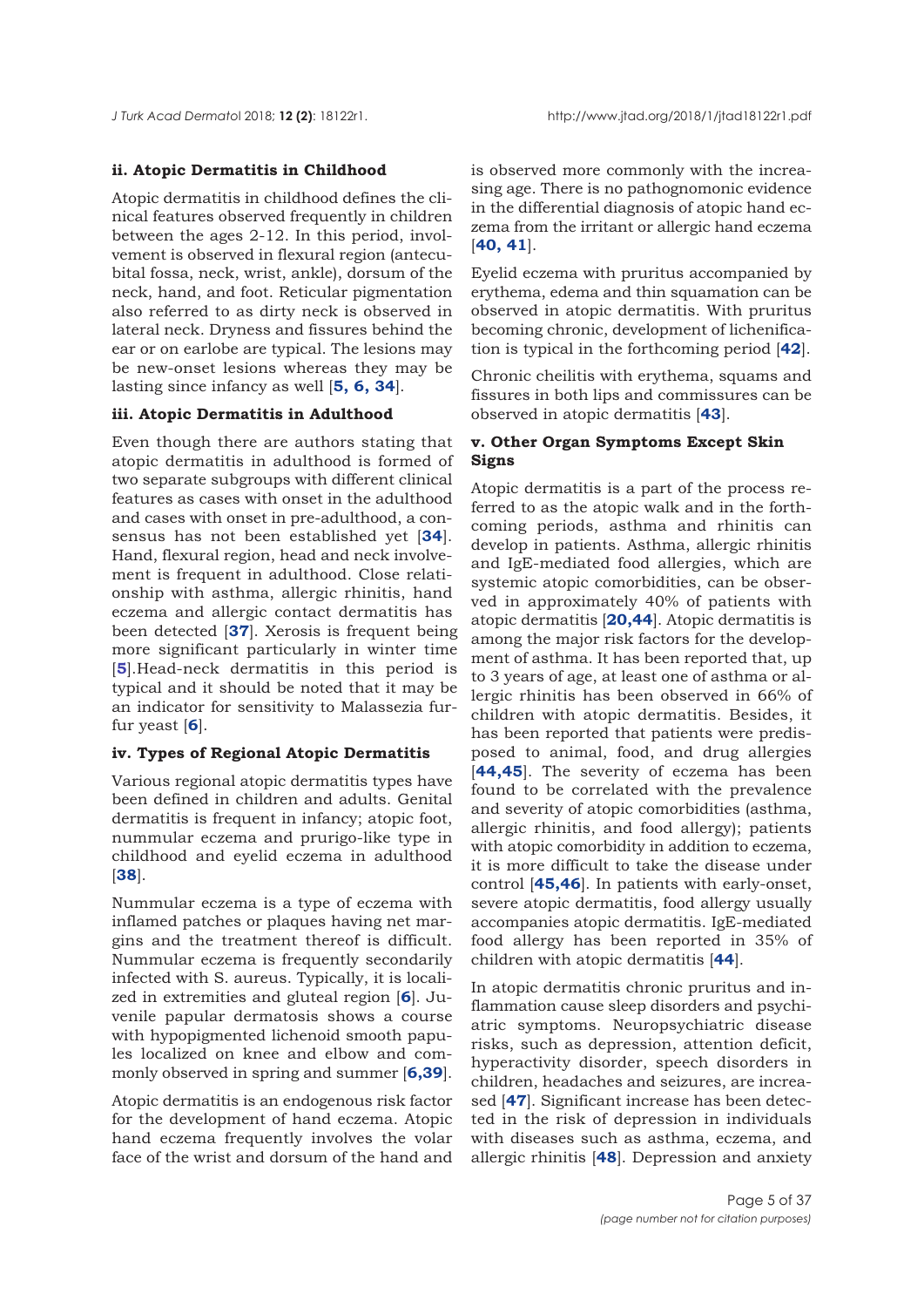are commonly observed particularly in cases with severe atopic dermatitis [**[49](#page-31-0)**]. Severe eczema and female gender have been detected as risk factors for depression and predisposition for suicide [**[50](#page-31-0)**].

It has been found that the individuals with atopic dermatitis have an increased predisposition to vitiligo, alopecia areata, rheumatoid arthritis and inflammatory bowel diseases [**[51](#page-31-0),[52](#page-31-0)**]. In recent years, even though the relationship of atopic dermatitis with cardiovascular diseases is emphasized, no significant relationship has been found [**[53](#page-31-0)**].

## **VI. Diagnosis**

Clinical diagnosis is substantial in atopic dermatitis; there is no specific histological finding or laboratory test. Until today, various diagnostic criteria have been defined by many different groups. With the revision performed in 2003 on criteria determined by Hanifin and Rajka in 1980, diagnostic criteria appropriate for clinical practice has been constituted for the diagnosis of atopic dermatitis in infancy, childhood and adulthood [**[2](#page-29-0)**] (**Table 2**).

In order to exclude other diseases falling within the differential diagnosis of atopic dermatitis, it may be necessary to perform, when required, skin biopsy and serum IgE level measurement, potassium hydroxide test, patch test and various genetic tests. There is no data supporting, in disease diagnosis, the use of many different cytokines and chemokines, the role of which has been demonstrated in the pathogenesis of atopic dermatitis [**[2](#page-29-0)**].

## **VII. Laboratory**

Even though high serum IgE and eosinophil values are observed in atopic dermatitis, there is no pathognomonic laboratory finding. Elevated total and/or allergen-specific serum IgE values are the most commonly observed laboratory findings. These values are normal in approximately 20% of patients. Total IgE levels do not always correlate with the disease severity. IgE levels may increase in conditions such as parasitic diseases, some cancers and autoimmune diseases [**[2](#page-29-0)[,54](#page-31-0)**].

Various allergens, mainly food, can be responsible for the exacerbations in approximately 30% of symptoms in children with atopic dermatitis. Children under three years of age with moderate-severe eczema should undergo skin prick test or allergen-specific IgE tests

**Table 2.** Diagnostic Criteria for Atopic Dermatitis [**[2](#page-29-0)**]

| <b>Main Characteristics;</b> should be present:<br>• Pruritus<br>• Eczema (acute, subacute, chronic):<br>Typical morphology and age-specific distributions*<br>Chronic or recurrent history<br>• Face, neck and extensor region involvement in<br>children<br>Lesion or history of lesion in flexural regions in any<br>age group<br>Preserved inguinal or axillary region | <b>Accompanying characteristics;</b> Characteristics that<br>suggest the diagnosis of atopic dermatitis, whereas due<br>to their non-specific nature, that cannot be used for the<br>diagnosis of atopic dermatitis in scientific studies:<br>• Atypical vascular responses (facial pallor, white der-<br>mographism, delayed blanch response)<br>• Keratosis pilaris (pitriasis alba/hyperlinear palm/<br>ichthyosis<br>• Ocular/periorbital changes<br>• Other regional signs (perioral changes/periauricular le-<br>sions)<br>• Perifollicular prominence/lichenification/prurigo lesi-<br>ons |
|----------------------------------------------------------------------------------------------------------------------------------------------------------------------------------------------------------------------------------------------------------------------------------------------------------------------------------------------------------------------------|---------------------------------------------------------------------------------------------------------------------------------------------------------------------------------------------------------------------------------------------------------------------------------------------------------------------------------------------------------------------------------------------------------------------------------------------------------------------------------------------------------------------------------------------------------------------------------------------------|
| <b>Important characteristics;</b> signs observed in most<br>cases, supporting diagnosis:<br>• Age of early onset<br>• Atopy (Personal or familial history)<br>• IgE reactivity<br>• Xerosis                                                                                                                                                                                | <b>Excluding characteristics;</b> conditions to be excluded<br>before diagnosis<br>• Scabies<br>• Seborrheic dermatitis<br>• Contact dermatitis (allergic or irritant)<br>• Ichthyoses<br>• T-cell lymphoma of the skin<br>• Psoriasis<br>• Photosensitive dermatoses<br>• Immunodeficiency conditions<br>• Erythrodermas due to other causes                                                                                                                                                                                                                                                     |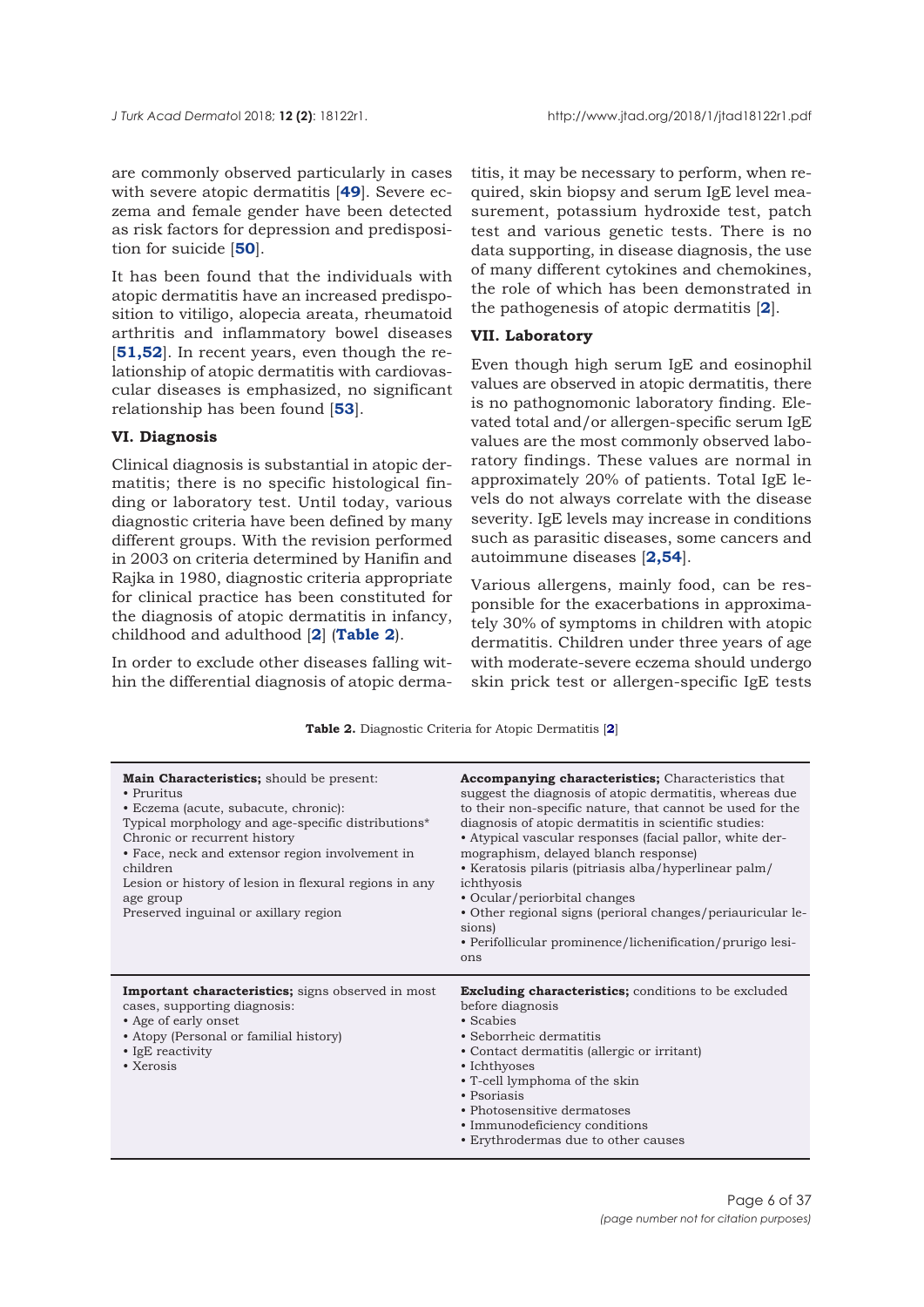with regard to egg white or cow milk allergies along with other food allergies observed commonly in the population. Positive results should be confirmed with food provocation tests. Food allergy tests are not recommended for children older than three years. This patient group can be investigated with regard to mite sensitivity and other common inhalant allergens [**[55](#page-31-0)**].

#### **VIII. Disease Severity Scales**

There are many atopic dermatitis severity scales prepared for use in clinical studies. Among these, the statistical validity of Scoring Atopic Dermatitis (SCORAD) and Eczema Area and Severity Index (EASI) have been shown in the studies conducted [**[56](#page-31-0)**].

SCORAD index is calculated by taking into account the extent, intensity and subjective complaints it causes. The extent (A) is scored by applying the rule of nine, the intensity (B) is determined by grading each of erythema, edema, effects of scratching, weepy sores, lichenification and dryness on a scale from 0 to 3 and subjective complaint (C) is scored by grading pruritus and sleep disorder on a scale from 0 to 10 followed by the calculation according to the A/5+7xB/2+C formula. Maximum score is 103 [**[57](#page-31-0)**]. When EASI score is calculated, disease extent and intensity evaluated by the doctor is taken into account. As distinct from the SCORAD index, subjective complaints and signs of dryness, weepy sores are not included in the assessment [**[58](#page-31-0)**].

#### **IX. Complications**

Skin-barrier impairment, immunological disorders, low antimicrobial peptide levels and long-term topical steroid use observed in atopic dermatitis, establishes the basis for serious skin infections in these patients (**Table 3**). Levels of LL-37, a cathelicidin, and b-defensin 2 (HBD-2) exerting antimicrobial activity produced by keratinocytes in normal people are decreased in atopic dermatitis. Therefore, predisposition to bacterial, viral and fungal infections is increased. Particularly, the prevalence of skin infections developing with S. aureus is significantly high. Clinically, bacterial and viral infections are observed more commonly in atopic dermatitis cases and have a sudden onset. In addition, fungal infections have an insidious onset [**[36](#page-30-0), [59](#page-31-0)**].Impetigo is frequent due to S. aureus co**Table 3.** Complications in Atopic Dermatitis

#### **Infective**

- Bacterial infections • Viral infections
- 

## **Ocular**

- Keratoconjunctivitis
- Blepharitis
- Cataract • Uveitis
- Keratoconus
- Retinal decollement

#### **Others**

- Growth and developmental delay
- Erythrodermia

lonization in lesions. Impetigo due to streptococci is frequent as well [**[36](#page-30-0)**]. Staphylococci cause impetiginization of the lesions. Although all regions can be affected, facial, particularly perioral area involvement is typical. Recently developed and rapidly spreading weepy sores and yellowish crusts are observed [**[5](#page-30-0)**].

The most serious infectious complication eczema herpeticum is defined as disseminated herpes simplex virus infection arising from eczema. Monomorphic vesicles and erosions with sudden onset disseminating rapidly in 1 or 2 weeks are observed in cases with severe eczema. It is associated with grouped vesicles and extensive crusty plaques localized on face, neck and sometimes on extremities. Secondary bacterial infections and in severe and disseminated cases, meningitis and encephalitis can develop. Mostly, fever, fatigue, lymphadenopathy and lymphopenia in blood accompany skin signs. Tzanck smear can be used to support diagnosis [**[36,](#page-30-0) [60](#page-31-0)**].

Molluscum contagiosum with raised papules in skin color is another viral infection developing in children with atopic dermatitis. Even though localized on flexural regions mostly, it can be observed everywhere since it is easily spread through autoinoculation [**[36](#page-30-0)**].

In lesions unresponsive to treatment or showing peripheral spread gradually, superficial fungal infections should be considered. Tinea pedis and tinea faciale can be observed [**[36](#page-30-0)**].

Blepharitis, keratoconjunctivitis, keratoconus, uveitis, cataract, and retinal decollement and ocular herpes simplex are the ocular complications of atopic dermatitis. The inci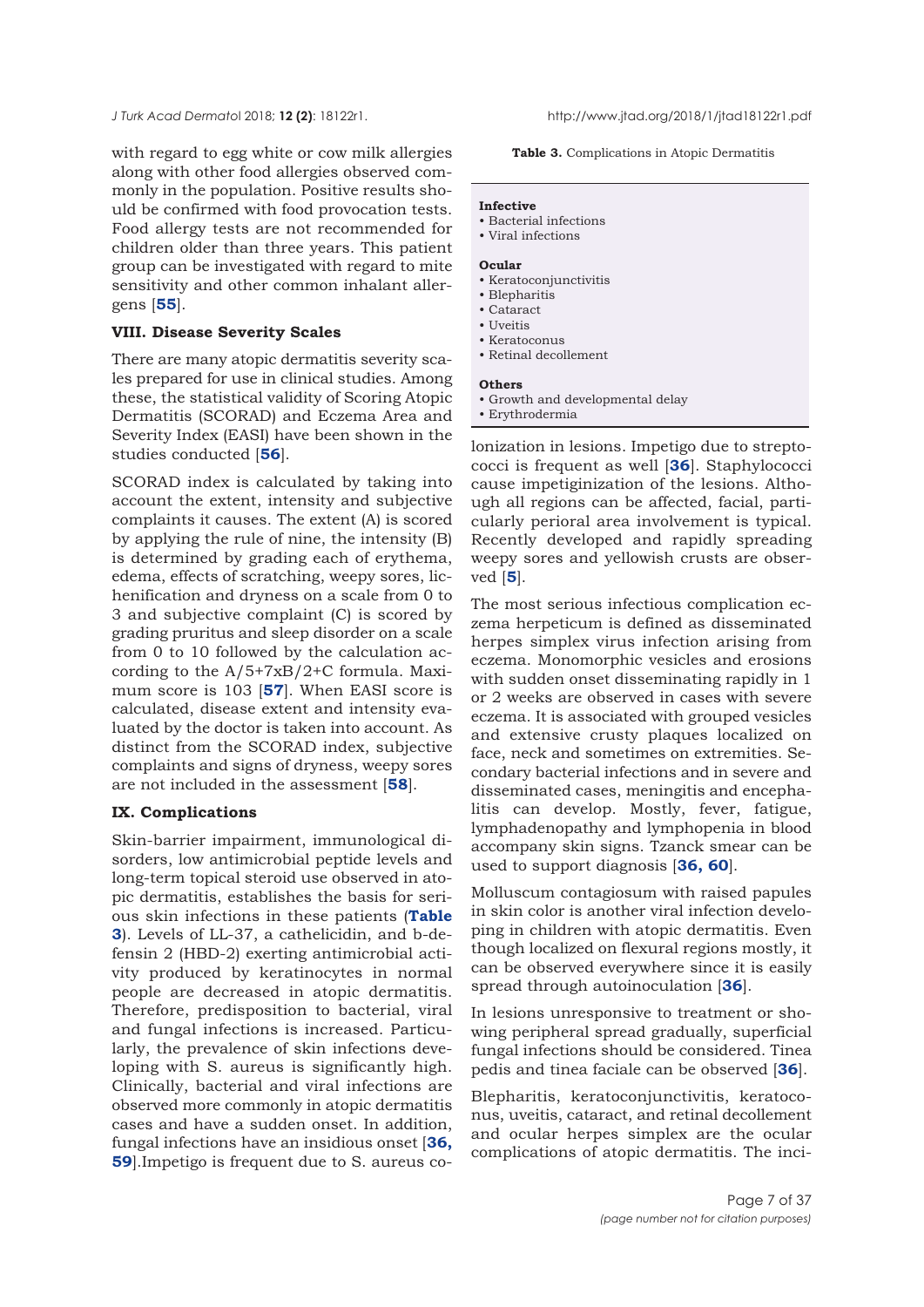dence of ocular complications has been reported as between 25% and 50%. Seasonal allergic conjunctivitis, perennial allergic conjunctivitis, vernal keratoconjunctivitis, atopic keratoconjunctivitis, atopic blepharoconjunctivitis, and giant papillary conjunctivitis fall under the title of chronic allergic conjunctivitis. Seasonal and perennial allergic conjun ctivitis are the most common allergic ophthalmologic diseases observed.

In general, severe pruritus, burning sensation, watering and erythema are observed bilaterally. Corneal involvement and permanent loss of vision are very rare. Vernal keratoconjunctivitis and atopic keratoconjunctivitis are more serious diseases with corneal involvement and can cause loss of vision. Vernal k eratoconjunctivitis is a disease observed usually in prepubertal period in atopic children in spring. It is associated with severe pruritus and when there is corneal involvement, photophobia, foreign object feeling and watering are observed. Atopic keratoconjunctivitis starts at the age of twenties and is a conditio n causing vernal keratoconjunctivitis-like symptoms. As distinct from vernal keratoconjunctivitis, eyelid and periorbital skin involvement are more significant. Development of cataract has been reported in 5-35% of patients [**[42](#page-31-0),[61](#page-31-0)**].

In severe cases, erythrodermia as well as growth and develomental delay can be observed [**[6,](#page-29-0)[7](#page-30-0)**]

#### **X. Prognosis**

Atopic dermatitis has a chronic course and affects the life of patients unfavorably. However, in some patients, it has also been observed that atopic dermatitis with early age onset remits with the advancing years. 10-30% of those who have atopic dermatitis in childhood have the disease at later ages [**[62](#page-31-0)**]. It has been claimed that remission rates in patients appropriately treated and followed up are higher. In addition, it has been reported that remission rates in patients with mild-moderate disease is higher than those in patients experiencing a severe disease. Another prognostic factor is that remission rates were lower in patients who were required to be hospitalized [**[63](#page-31-0)**]. Predisposition to bacterial, viral and fungal infection is increased in patients with atopic dermatitis. Eczema herpeticum, a

serious manifestation and a common herpes simplex virus (HSV) infection, is observed in a ratio up to 3%. Predisposition to molluscum contagiosum infections is also increased in child and adult atopic dermatitis patients. It has been reported that colonization of Malassezia sympodialis fungus is increased in patients in whom dermatitis is observed in the facial and neck region and that allergic sensitivity develops against this fungus in patients [**[64,](#page-31-0)[65](#page-32-0)**]. In a recent meta-analysis in which studies investigating the association between AD and lymphoma development wer e reviewed, it has been observed that lymphoma risk is somewhat increased in serious AD patients. In adult-type atopic dermatitis patients, a mild clinic with generally mild attacks and remissions, a course with mild symptoms and sometimes with severe attacks, or a course with consistently severe symptoms can be observed [**[66](#page-32-0)**].

#### **XI. Risk Factors**

The development risk of atopic dermatitis starts within the mother's womb. The issue that cow milk, egg in the mother's diet, exposure to house mites in a setting constitute a risk during pregnancy and lactation is still controversial. Despite the publications with regard to the possibility that breast milk may be protective in infancy, there are controversial results such as long-term lactation increases the incidence of AD. In a Cochrane review carried out in 2006, it has been emphasized in the studies conducted that foods such as cow milk, eggs and nuts ingested during pregnancy do not increase the risk of atopic disease. Nevertheless, American Academy of Pediatrics (AAP) recommends diet during lactation period and states that peanut, walnut, egg, cow milk, and fish increase the risk [**[64, 65,](#page-31-0) [67](#page-32-0)**]. It has been stated in two studies conducted that AD risk was low in a baby whose mother did not ingest foods such as milk, egg, and fish during lactation. However, the Cochrane review stated that there was no clear evidence regarding that protection from antigens during lactation period prevented atopic dermatitis in breastfed babies. They stated that, in the diet of babies who have a high risk of developing atopic dermatitis before six months of age, eating fish, eggs, nuts, and cow milk, which have a high allergic potential, increases the risk. However, there is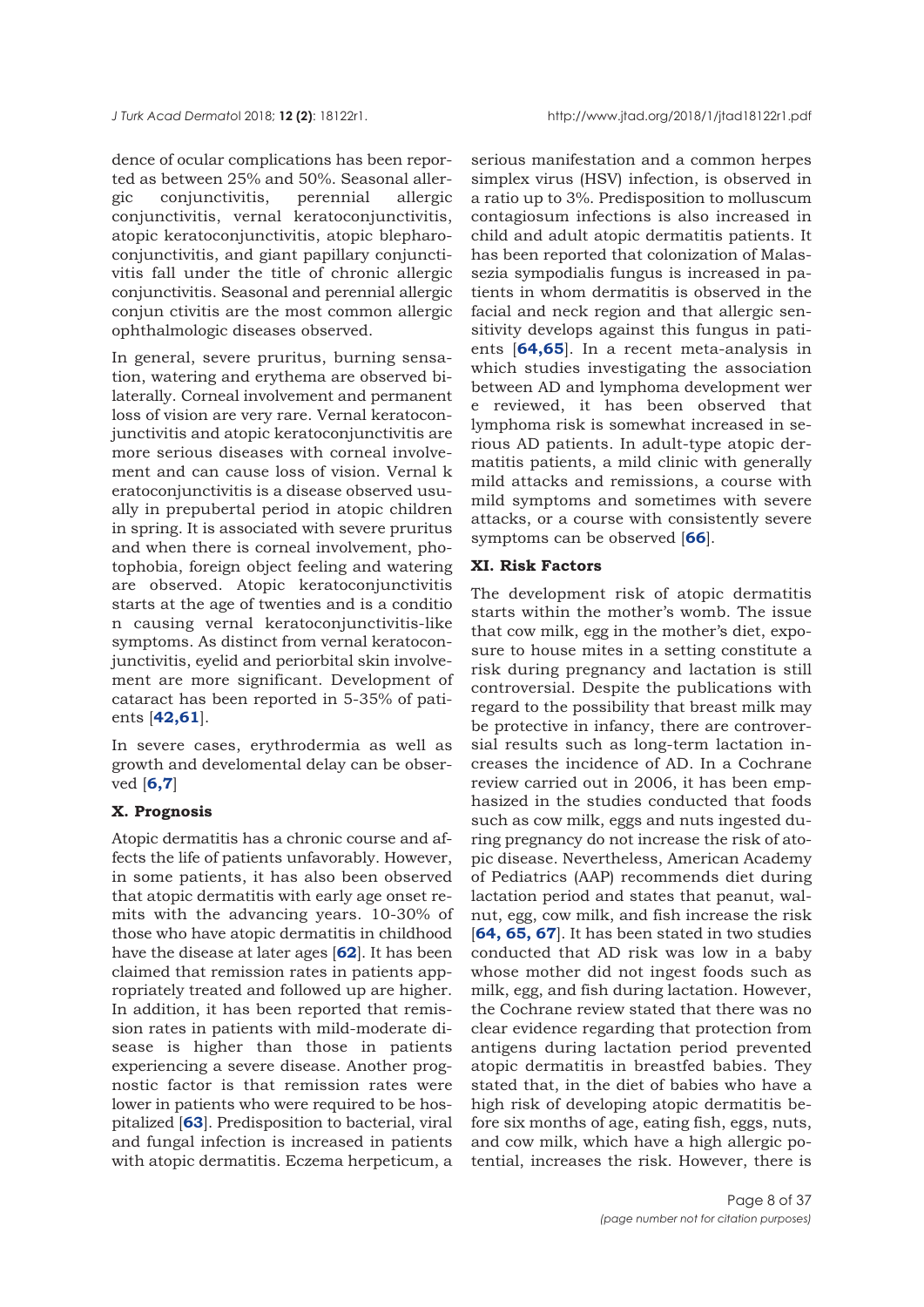paucity of evidence as to the efficacy of diet in protection after six months of age. Even though protection from allergens is recommended in sensitive people, being protected from allergens during pregnancy may not be preventive since specific Th2 cells may develop in the baby in the postpartum period. It has been emphasized that nutrition rich in antioxidants, fibers and minerals during pregnancy decreased the development of allergic rhinitis however, Ca, F, and Mg decreased the risk of atopy. It has been detected that B-carotene increased the risk of atopy. Smoking increased sensitization in experimental animals [**[64,](#page-31-0) [65](#page-31-0)**].

Smoking and alcohol consumption elevates the level of IgE developing against respiratory allergens in humans. Smoking and alcohol are accepted as factors increasing the risk of atopic dermatitis. Atopic disease is high in babies delivered via Caesarean section or who are premature or have low birth weight. Probiotics reduce the antigen absorption by changing the intestinal flora and support Th1 immune response which decreases in AD. Receiving probiotics during pregnancy and infancy decreases the incidence of AD between 2-4 years of age. Omega-3 and omega-6 oils have been investigated and no specific effects thereof have been detected. The subject regarding that natural life and avoiding chemical exposure decrease atopic dermatitis risk is controversial. Atopic dermatitis has been more commonly observed in children under five years and diagnosed with obesity for more than 2,5 years [**[64](#page-31-0),[65,67](#page-31-0),[68](#page-32-0)**].

#### **XII. Differential Diagnosis**

The age group of the patient is very important in the differential diagnosis of AD. Since clinical symptoms differ according to age groups, diseases falling within the differential diagnosis change considerably as well. Seborrheic dermatitis is the first disease mistaken for and it is sometimes impossible to differentiate [**[69](#page-32-0)**]. Even though axillary and inguinal involvement is in favor of seborrheic dermatitis, in case this differentiation is not possible, some of the clinicians recommend that diagnosis of infantile dermatitis be made. In addition, syndromes with immune system findings such as Netherton, Omenn, Hyper-IgE, Wiskott-Aldrich and, although rare, lymphoproliferative diseases such as histiocytosis should be considered in this age group. Nummular eczema is important due its coexistence and being mistaken for the disease. Also in this age group, impetigo, scabies, pyridoxine, niacin, riboflavin, essential fatty acids and biotin deficiency, phenylketonuria, and nutritional deficiencies like acrodermatitis enteropathica fall within differential diagnosis. When we examine diseases falling within differential diagnosis in both children and adults, irritant and allergic contact dermatitis are the diseases which rank first. In addition, diseases like dermatophyte infections and ichthyosis vulgaris may be mistaken for in both child and adult patients. Diseases falling within differential diagnosis only in adults are mycosis fungoides, xerotic eczema, lichen simplex chronicus, and psoriasis [**[69](#page-32-0), [70,](#page-32-0) [71](#page-32-0)**]. The diagnosis is made by diagnostic criteria and in the case of a suspicion, in order to differentiate it from other skin diseases, skin biopsy and laboratory tests such as IgE are routine ly performed [**[64, 65](#page-31-0)**]. However, in selected cases, apart from these tests, screening for mycosis, patch test and genetic tests can be performed. In most of the clinical and experimental studies, it has been detected that there is a decrease in contact sensitization in AD patients. However, it is recommended that skin patch test be performed to detect and avoid the related allergens in persistent cases. Causes of other erythematoussquamous diseases, Langerhans cell histiocytosis, collagenous tissue diseases and erythrodermia and particularly T-cell lymphoma should be excluded [**[64,](#page-31-0) [65,](#page-31-0) [66,](#page-31-0) [67,](#page-32-0) [68](#page-32-0)**].

#### **XIII. Treatment**

#### **i. Non-pharmacological Methods**

#### **a. Education and Support**

Atopic dermatitis is a common disease and affects quality of life unfavorably in a significant manner. The cost of AD is quite high both due to healthcare expenses required for treatment and causing labor loss. Patients receive longterm treatments owing to the fact that it is a disease with a chronic course and there is no curative treatment which also cause medicine expenses and a number of toxicities [**[64](#page-32-0)**]. It can be considered that AD has preventable characteristics since the disease has triggering factors. Triggers vary for different patients and among these are various foods,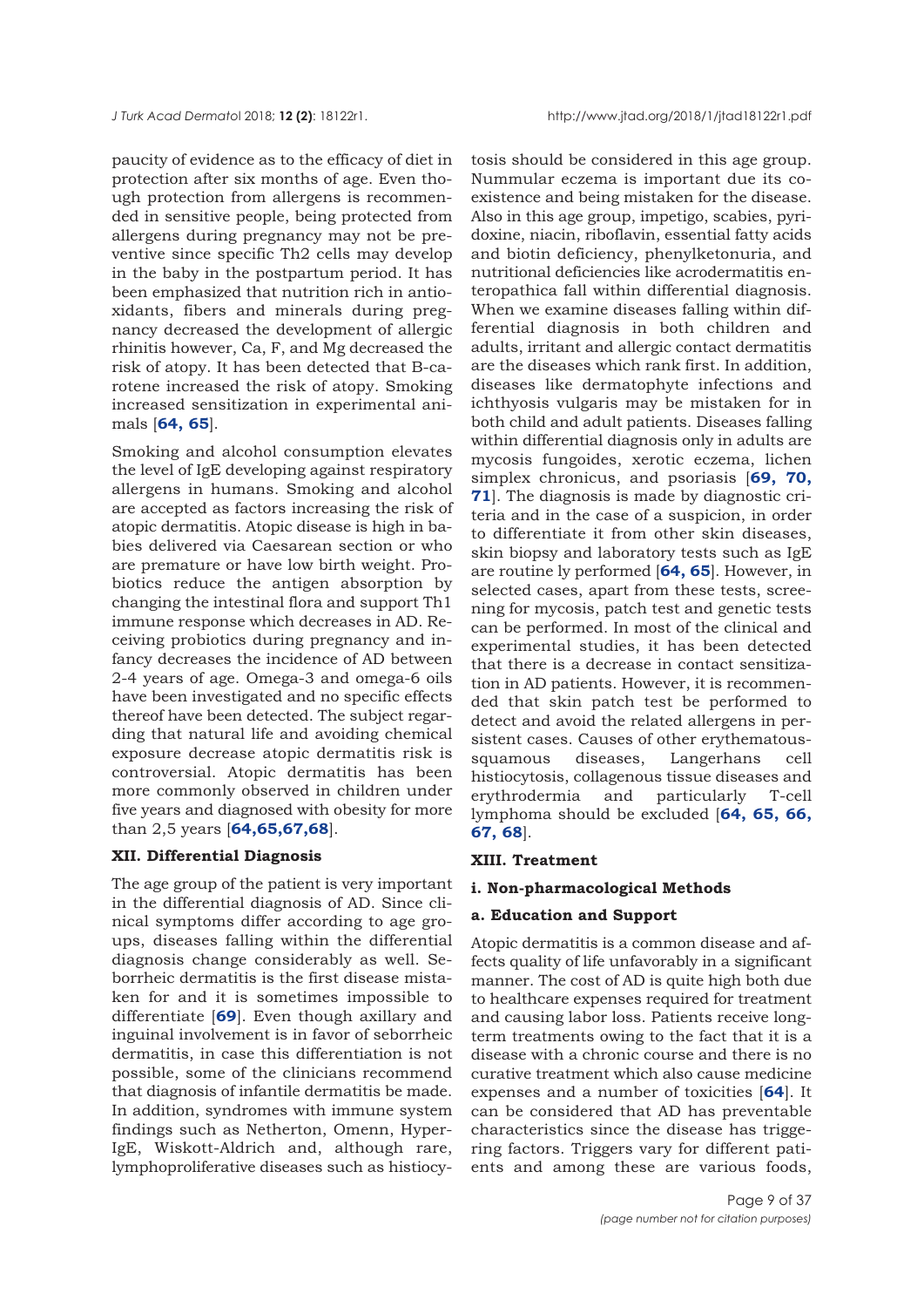aeroallergens, irritants and contactors, hormones, stress, climate, house mites and microorganisms like S. aureus. Eliminating the allergens, diet, skin care and protection and assessment of many proven or unproven controversial subjects and performing the accurate applications are critical [**[68](#page-32-0)**]. The pat ient and family thereof should be well-informed in order to ensure the most appropriate conditions in the follow-up of patients and minimize the medical treatment need. They should be informed about the critically important matters that the disease can be triggered by stress, the skin of patients is drier than normal and moisturizing has a critical importance, triggers such as chemicals and wool having allergen characteristics should be avoided; cloth selection, bed and pillow choices, minimizing the house mites and subjects as such have critical importance. Other than these, particularly in children, the patient and the families should be informed about many subjects such as the benefits of diet, choice of baby food and benefits of bathing and, in order for bathing to not be harmful, ideal bathing and what should be done after the bath; and access to reliable sources regarding this information should be ensured. Support programs and patient societies can be useful to consult and patient information brochures and similar educational instruments can be helpful as well [**[64, 65,](#page-31-0) [68](#page-32-0)**].

#### **b. Skin barrier repair**

The most significant difference in the skin of atopic dermatitis patients is that their skin is very dry. With this dryness, the barrier fun ction of epidermis is impaired. Barrier dysfunction eases the entrance of allergens and irritants and dryness escalates pruritus [[72, 73](#page-32-0)]. Therefore, the basis of treatment is to moisturize the skin and enhance the barrier functions. Regular daily use of moisturizers should be recommended to all patients. In patients with mild symptoms, only moisturizers are sufficient, however in moderate and severe patients they are used as adjuvants to treatment. After the attacks are taken under control with systemic and topical medicines, moisturizers stand out in maintenance. Thus toxicities to emerge are prevented by allowing us to lower the dose and duration of medication, mainly the corticosteroids. When used alone, moisturizers increase hydration and decrease pruritus. They decrease erythema,

fissuring, rhagade and lichenification as well. It is suggested that reinforcing the epidermal barrier with moisturizers prevents atopic walk, however this has not been proven [**[64](#page-31-0), 6[5](#page-31-0), [67](#page-32-0)**]. In infants in whom pre-natal atopy risk has been calculated to be high, use of regular moisturizers decreased the chance of atopic dermatitis development in these infants. This study demonstrated that moisturizers not only decrease the symptoms in AD but also have disease preventing effects and emphasized the importance of moisturizer use [**[74](#page-32-0)**].

We can divide the moisturizers in three groups as emollients, occlusives and humectants. Emollients are comprised of glycol, glycerol stearate, soy sterols and their main effect is to ensure that the skin is softened. Occlusives, on the other hand, are comprised of vaseline, dimethicone and mineral oils and their main duty is to form a layer which prevents the evaporation of water. Preventing the evaporation of water enhances emollience as well. Humectants are comprised of agents drawing and retaining water such as glycerol, lactic acid, and urea [**[64](#page-31-0), [73, 74](#page-32-0)**]. Other than the classical classification, in order to enhance the skin barrier repair, there are products comprising ceramides, free fatty acids and cholesterol which are present in the natural structure of epidermis. Even though they have advantages for the epidermal repair, the superiority of these moisturizers over the conventional ones has not been proven [**[75](#page-32-0)**]. In fact, there is no data or study demonstrating which type of moisturizer is ideal for which atopic dermatitis patient. Currently, the most essential feature of a moisturizer is that it is not an allergen. Since testing the moisturizers before use is not common, odorless moisturizers with less preservative ratio and less risk of sensitivity are ideal and these should be preferred. Ideal moisturizer varies for each patient and whether or not it is entirely ideal is realized after use. Ease of use and cosmetic disturbances may be important in moisturizer selection as well. Presenting various options to the patient and continuing with the most satisfying one is the best approach. Using moisturizers comprising propylene glycol and urea should not be preferred in patients under the age of two and in children, respectively. The application method of moisturizers is as essential as their type. It is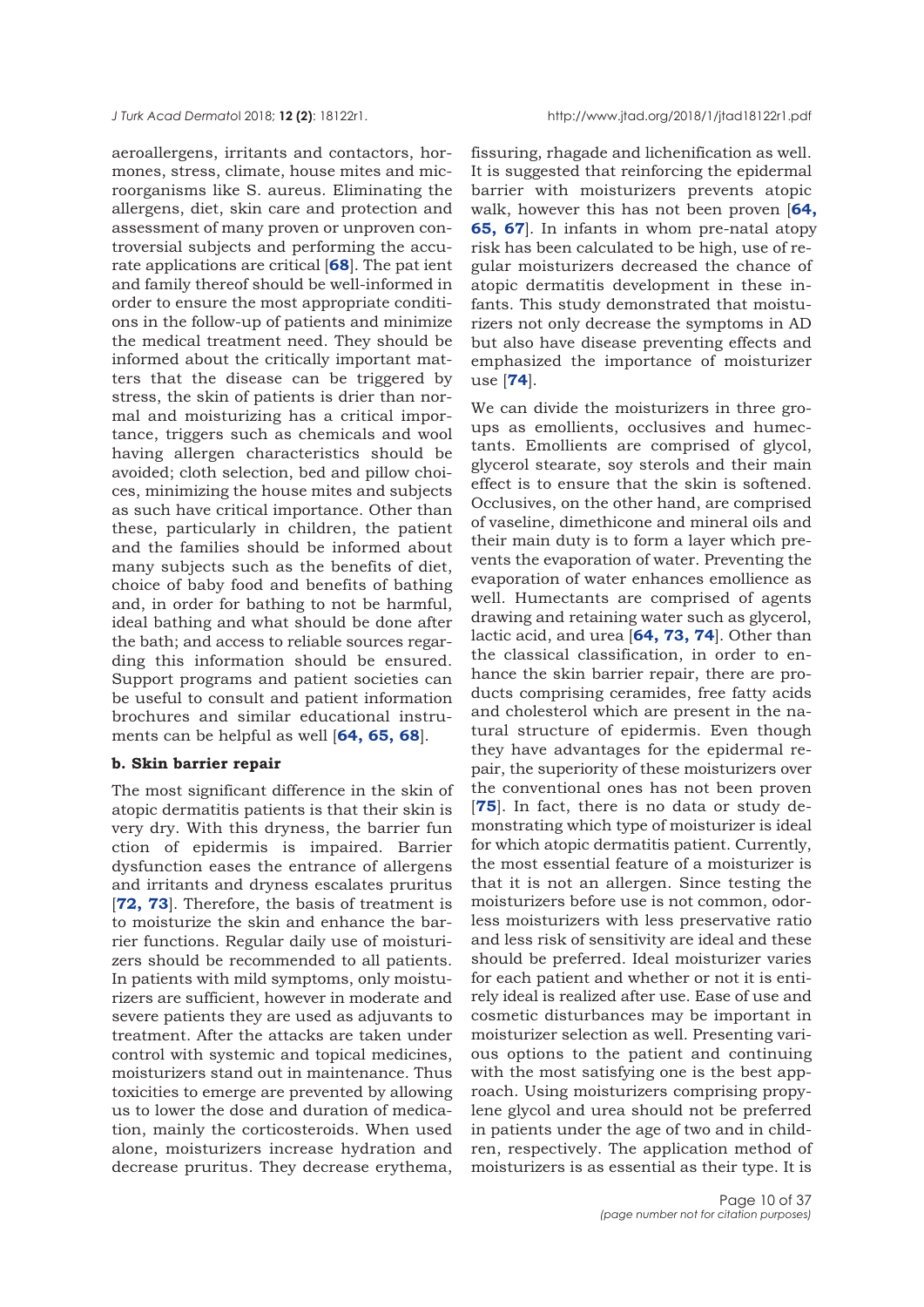recommended that they be used after bath and 1-3 times/day depending on the need. Concomitant use with topical medicines is not recommended since it may cause dilution problems and inactivity [**[64](#page-31-0), [65](#page-31-0), [67](#page-31-0), [68](#page-32-0)**].

#### **ii. Topical Treatment**

#### **a. Topical Corticosteroids**

Topical corticosteroids (TCS) have been the basis of atopic dermatitis treatment for more than 50 years.

**Mechanism of Action:** It is suggested that topical steroids suppress the release of proinflammatory cytokines by disrupting their antigen processing mechanisms [**[76](#page-32-0), [77](#page-32-0), [78](#page-32-0)**].

**Administration:** Topical steroids are administered twice a day, in the morning and night, during the acute exacerbation period in the treatment of atopic dermatitis. When inflammation regresses or remission is ensured, it may be administered once a day. There are many randomized, controlled studies and systemic reviews demonstrating that there is no difference in efficacy between once or twice daily administration [**[79](#page-32-0)**]. When acute period regresses, side-effect frequency may be decreased with once daily administration. The dose of administration should be gradually reduced or switched to intermittent administration (proactive treatment) when the treatment dose is being reduced. In the acute period, steroids with moderate-high potency for 3-6 days and in the maintenance period steroids with low potency are preferred. Principles of using topical steroids in atopic dermatitis are summarized in (**[Figure 1](#page-11-0)**) [**[65](#page-31-0)**].

With regard to the choice of topical steroids for infants and children, a topical steroid with a lower potency compared to that of adults is preferred (**[Table 4](#page-11-0)**). However, in case a response is not ensured, switching to a topical steroid with higher potency is possible by careful monitoring. In some countries, only hydrocortisone acetate and butyrate are the approved steroids for use in children under one year of age. Mometasone furoate and fluticasone propionate can only be used in chil dren older than 2 years. Other topical treatments can be used in patients above 12 years of age. Since side-effects can develop in facial and neck regions where the drug absorption is high, topical steroids with medium to low potency should be preferred [**[65](#page-31-0)**].

Compliance to treatment is reduced during topical steroid use due to steroid phobia and the expected effect may not be achieved. Therefore, the families should be trained in terms of treatment and accurate topical steroid use.

**Efficacy:** Their use is indicated in case nonpharmacological methods are inadequate and the response is very goog when used concomitantly with moisturizers. Ointment forms are used due to dryness of the skin, however, in exudative lesions other forms may be preferred. The use of topical steroids also reduces the Staphylococcus aureus colonization on the skin [**[80](#page-32-0)**].

**Side-effects:** Well-known side-effects such as skin atrophy, petechiae, striae, telangiectasia, color changes, acneiform eruptions, and local infections may occur; additionally as a result of sudden discontinuation of treatment, exacerbations or, despite the treatment, loss of efficacy referred to as tachyphylaxis may develop [**[65](#page-31-0)**].

Topical steroids are safe during pregnancy and lactation, however, it should be of note that use on an extensive skin area may incur unfavorable effects on fetal growth. Steroid should not be administered on breasts shortly before lactation and should be cleaned if there is any.

**Combination with topical antibiotics:** There is no data as to the superiority of topical steroids plus antimicrobials to monoth erapy [**[65](#page-32-0)**]. Therefore, topical steroids are sufficient in AD as monotherapy. In the case of infection on the involved area, infection treatment principles should be complied with.

#### **b. Topical Calcineurin Inhibitors**

Topical calcineurin inhibitors (TCI), tacrolimus and pimecrolimus (**[Table 5](#page-12-0)**) [**[76, 77](#page-32-0)**], are steroid-free agents with anti-inflammatory effects in both acute exacerbations and mai ntenance treatment of AD in adults and children above 2 years of age [**[76, 77](#page-32-0)**].

**Mechanism of Action:** TCIs show their antiinflammatory effects by suppressing the calcineurin dependent T-cell activation hence the production of proinflammatory cytokines and mediators. Antipruritic effects thereof de-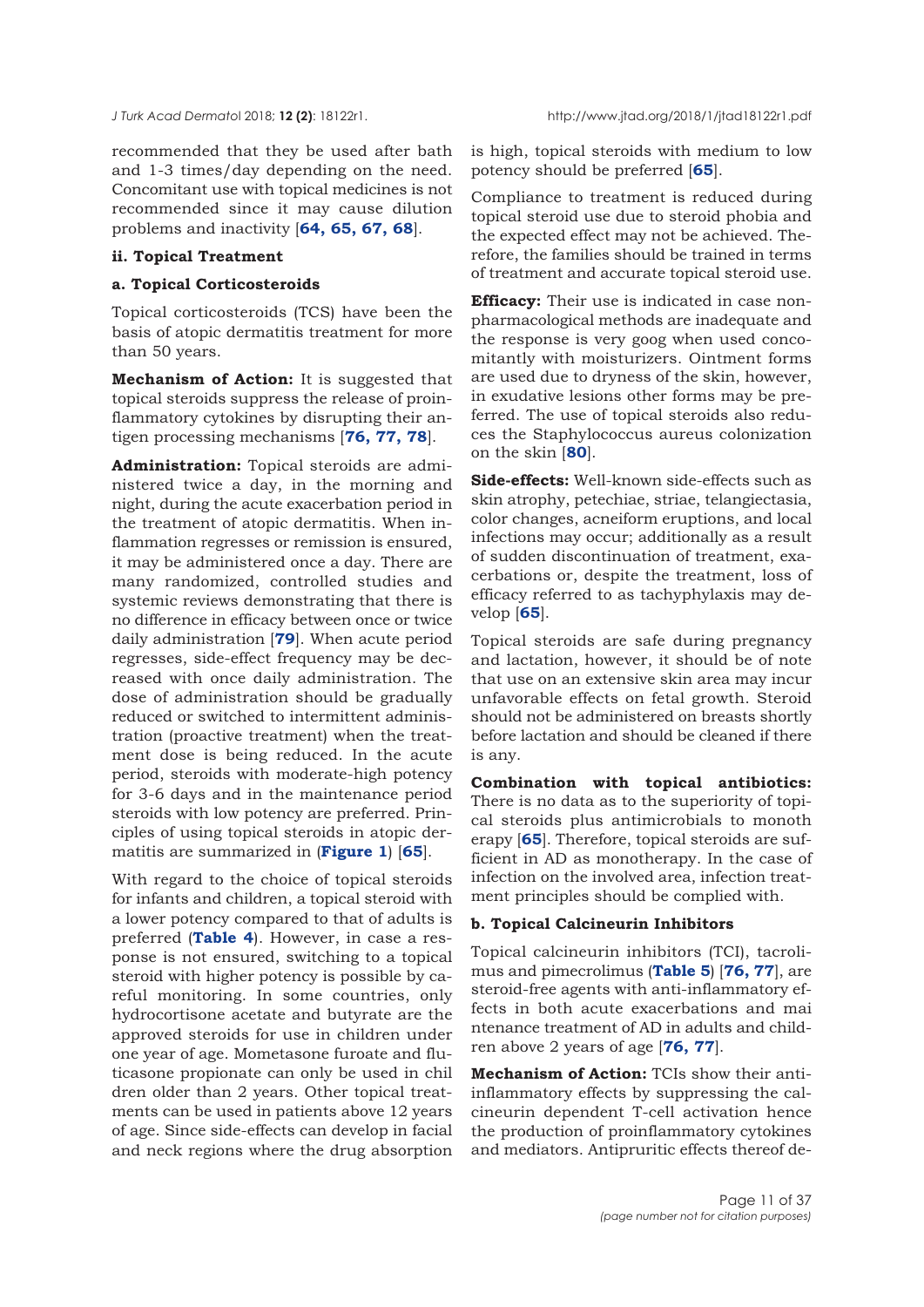<span id="page-11-0"></span>

**Figure 1.** Administration method of topical steroids in atopic dermatitis. \*\*This medicine should be applied upon consultation with specialists. ∞Indicated so as to be discontinued within 3 months in patients aged >16 with very severe symptoms. \*This drug should be administered according to the prescribing information [**[81](#page-32-0)**].

**Table 4.** Topical steroid use according to the severity of eruptions [**[65](#page-31-0)**]

| Severity        | <b>Eruption characteristics</b>                                                            | <b>Topical steroid choice</b>                                |
|-----------------|--------------------------------------------------------------------------------------------|--------------------------------------------------------------|
| <b>Severe</b>   | Severe edema, lichenification with erythema<br>or infiltration                             | Potent or very potent                                        |
| <b>Moderate</b> | Many papules, dry flakes, crusts, vesicles, ero-<br>sions, excoriations, and itchy nodules | Potent or moderate                                           |
| Mild            | Moderate erythema, dry flakes, few papules,<br>and excoriation                             | Moderate, weak                                               |
| Very Mild       | Pruritus, dry flakes, and mild erythema<br>No dryness, no inflammation                     | Agents, such as moisturizers, other than topical<br>steroids |

#### **Recommendations**

Topical steroids should be recommended taking into account the efficacy and safety profile.

Once or sometimes twice daily administration is sufficient, however, long-term use is not recommended.

Patient's age, how extensive the lesion is and severity thereof should be considered in the choice of potency in steroids.

Babies and areas such as head-neck, skin folds and genital regions, which are problematic in terms of side-effects, should be monitored closely and occlusion should be avoided.

When remission is ensured, maintenance treatment twice a week is continued.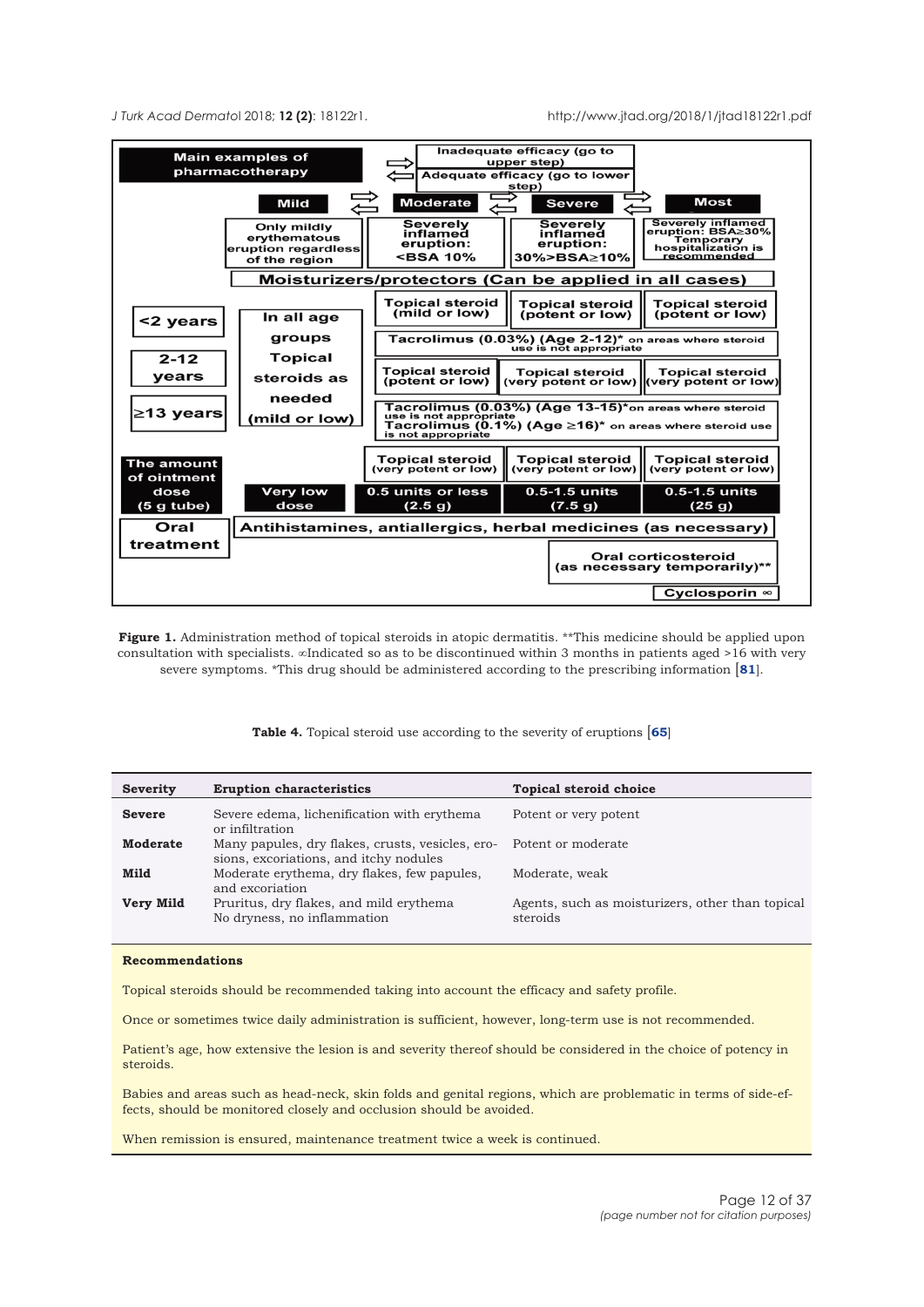#### **Table 5.** TCI Formulations [**[76,77](#page-32-0)**]

<span id="page-12-0"></span>Formulations for tacrolimus ointment in moderate-severe AD

• 0.03% formulation in children with ages 2-15

• 0.1% formulation in children with ages ≥16

Pimecrolimus 1% cream is indicated in mild-moderate AD patients ≥2 years

pend on inhibiting mast cell degranulation [**[82](#page-32-0)**]. Therefore, due to lack of side-effects such as skin atrophy, TCI use is superior to TCS use in sensitive and thin skin areas [**[76](#page-32-0), [77](#page-32-0)**].

**Administration:** Twice daily administration of tacrolimus ointment or pimecrolimus cream is effective in treating inflamed lesions and resolving pruritus. In the administrations of TCI, there are different restrictions than TCS. Tacrolimus ointment cannot be applied onto erosive or ulcerative surfaces and the efficacy of the drug is limited [**[77,](#page-32-0) [83](#page-32-0)**]. It is recommended that tacrolimus ointment be applied once a day after bath and UV exposure be avoided afterwards. It is also recommended that tacrolimus ointment be applied up to a maximum of twice daily with 12-hour intervals [**[8](#page-30-0)**].

**Efficacy:** It has been demonstrated in the USA that application of TCI once-twice daily per day or one to three times weekly onto the recurring skin decreased relapses [**[76,](#page-32-0) [77](#page-32-0)**]. Japanese and American guidelines reported that 0.03% or 0.1% forms of tacrolimus demonstrated similar efficacy and safety profiles in children and 0.1% form was superior in children. Anti-inflammatory potency of steroids with moderate potency has been found similar to 0.1% tacrolimus ointment and higher than 1.0% pimecrolimus cream [**[65,](#page-31-0) [79](#page-32-0)**].

TCI is not recommended in children younger than two years old and in pregnant and lactating women [**[65](#page-32-0)**].

**Side-effects:** The most common localized side-effects of TCI is generally burning and stinging sensation and pruritus. In order to prevent early withdrawal, the patients should be informed about these potential side-effects [**[76](#page-32-0), [77](#page-32-0)**]. Japanese and American guidelines reported a correlation between AD severity and increased lymphoma risk regardless of TCI use. Whereas EADV eczema group repor-

ted that lymphoma, other malignancy types and photo-carcinogenicity are unrelated with TCI, however, that sunscreen can be applied during TCI use considering the increased photo-carcinogenicity with systemic calcineurin inhibitors [**[78](#page-32-0)**]. In 2011, FDA (US Food and Drug Administration) reported that there was paucity of evidence supporting that tacrolimus ointment increased the risk of T-cell lymphoma [**[65](#page-31-0)**].

Even though there are publications regarding that TCI may increase the prevalence of local viral infections (eczema herpeticum or eczema molluscatum) [**[83](#page-32-0), [84](#page-32-0)**], information is contradictory [**[76,78](#page-32-0)**]. In case local viral infection develops during the treatment, the treatment should be discontinued.

It is recommended that age limitations should be considered during TCI use. TCI can be individually preferred in infants and babies who have severe facial and cheek eczema. In this case, it is important to inform parents with regard to off-label use and effect-side effect profile [**[80](#page-32-0)**].

American guideline does not recommend routine control of tacrolimus blood levels since the systemic absorption amount after topical application is very low so as to be ignored [**6**]. However, in another guideline, in order to prevent the elevation of the drug in blood concentration and protect the safety of the drug, the upper limit of the 0.1% form has been determined as 5 g in adults. Similarly, the upper limit of the 0.03% form in children with ages 2-5 (<20 kg body weight), 6-12 (20-50 kg body weight) and 13 years and above (≥50 kg body weight) has been determined as 1g, 2-4 g and 5 g, respectively [**[65](#page-31-0)**].

#### **c. Topical Antimicrobials and Antiseptics**

In the studies conducted in the skin microbiome of AD patients [**[85](#page-32-0)**], increase in S. aureus gene copies and decrease in microbial variation have been demonstrated. And this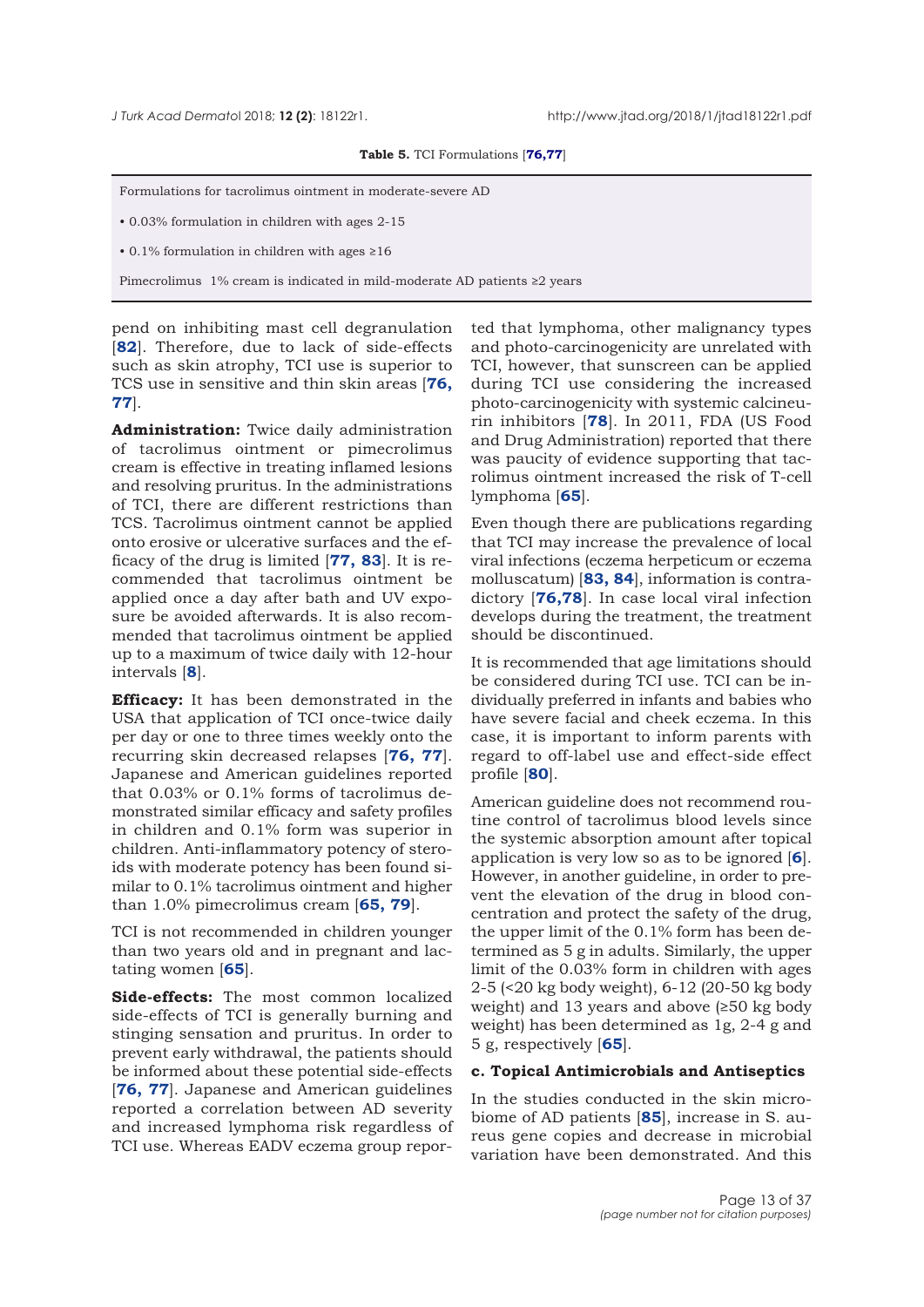brings forefront the notion that TCS and antimicrobial combinations might be effective in patients with high S. aureus colonization [**[78](#page-32-0)**]. Topical antiseptics are particularly recommended in acute AD exacerbations with clinical manifestation of bacterial impetiginization characterized by leakage, pustules and fissures [**[78](#page-32-0)**].

Proactive antimicrobial bleach baths (twice a week with 0.005% sodium hydrochloride) can be used in patients who have recurrent skin infection [**[76, 77](#page-32-0)**]. In these group of patients, intranasal mupirocin can be applied along with bleach baths [**[7](#page-30-0)**]. In case there is no response to TCS and TCI and/or in the presence of superinfection, addition of antimicrobial therapy (topical antiseptic) may be considered [**[84](#page-32-0)**]. Even though chlorhexidine, octenidine, 0.3% crystal violet, diluted potassium permanganate baths (100 ml of 1% KmnO4 stock solution to an entire bathtub) are applied, there is no sufficient evidence as to their efficacy [**[78](#page-32-0)**].

## **Recommendations**

TCI is the first line option in acute and chronic treatment of AD patients who do not respond to topical treatments or in whom these treatments are not administered.

TCIs are recommended as first line treatment in "problematic areas" (face, intertriginous regions, genital region, scalp in babies) since they lack the adverse, side effects of glucocorticoids.

TCIs can be used in maintenance treatment for the prevention of recurrences.

In recent years, the efficacy of antimicrobial clothes covered with silver nitrate or a quaternary ammonium composition is contradictory. Antimicrobial underwear (for example consisting of silver nitrate) can be considered in chronic AD patients [**[80](#page-32-0)**].

In a meta-analysis published by Birnie et al., it has been demonstrated that topical corticosteroid preparations consisting of an antimicrobial or antifungal have no superiority over the ones not consisting them [**[86](#page-32-0)**]. The general opinion does not favor long-term use of topical antibiotics (including fucidic acid) [**[78, 80](#page-32-0)**].

Clinically, antifungal treatment should be considered in cases of face-neck-shoulder

dermatitis. This is particularly recommended in patients with predisposition to Malassezia species [**[80](#page-32-0)**].

## **d. Topical Antihistamines**

Topical antihistamines are not recommended in the treatment of AD due to absorption risk and the risk of photoallergic contact dermatitis development [**[76](#page-32-0)**].

## **Recommendations**

Topical antiseptics are particularly recommended in acute AD exacerbations with clinical manifestation of bacterial impetiginization characterized by pustules and fissures.

Topical antibiotics should not be used for prolonged periods.

Clinically, antifungal treatment should be considered in in cases of face-neck-shoulder dermatitis.

There is paucity of studies with regard to the efficacy of antiseptic baths.

## **e. Other topical agents**

## **1) Coal Tar**

Despite being one of the oldest therapies in the treatment of AD, topical coal tar has fallen into disfavor due to lack of controlled-randomized trials demonstrating its efficacy in treatment [**[76, 77](#page-32-0)**]. Even though the evidence is inconsistent, there are publications recommending coal tar in AD with scalp involvement or lichenification [**[77, 78, 80](#page-32-0)**].

**Mechanism of Action:** Coal tar can restore filaggrin expression by aryl hydrocarbon receptor (AHR) activation and STAT6 dephos phorylation and counteract Th2-mediated downregulation of skin barrier proteins thus

#### **Recommendations**

Due to difficulty of cosmetic tolerance of tar, it can only be applied in selected cases where lichenification is observed.

Use in babies is controversial.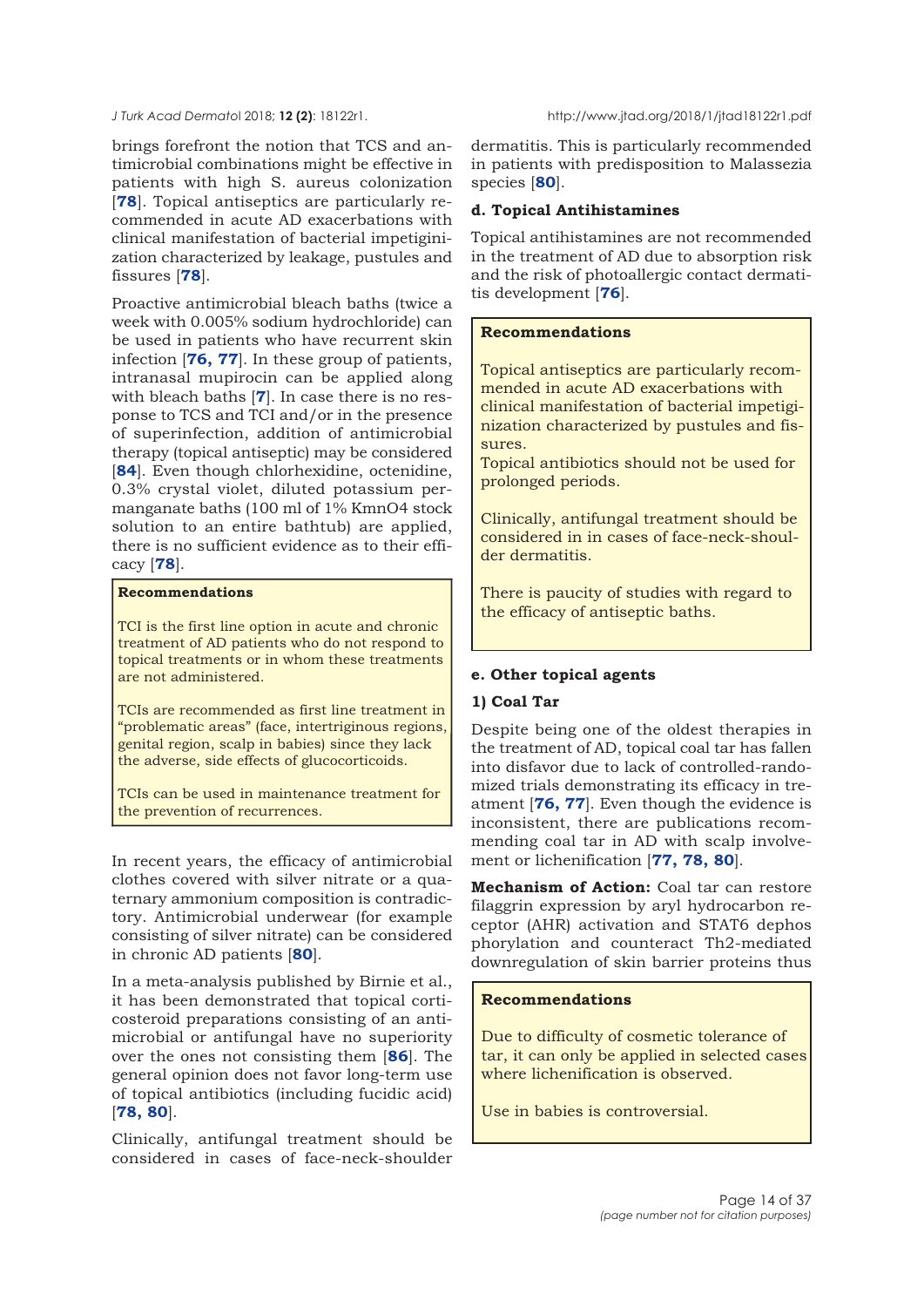diminish spongiosis, apoptosis and CCL-26 expression [**[87](#page-32-0)**].

## **2) Topical Phosphodiesterase Inhibitors**

Various novel PDE4 inhibitors are under research in clinical trials of mild-moderate AD treatment.

**Mechanism of Action:** Crisaborole ointment is a 2% boron-based benzoxaborole PDE4 inhibitor. It has been demonstrated that it resolved the severity of the disease in AD patients. Boron chemistry in this compound mimics the phosphate in cAMP. Therefore, PDE4 inhibition and weakening of cellular inflammation are targeted [**[88](#page-32-0)**]. The fact that it has a small molecular structure, is a lypophylic compound and has unique physiochemical properties, crisaborole can penetrate dermis and be active in the inflamed area. However, it is converted to its inactive metabolites AN7603 and AN8323 during its absorption to systemic circulation [**[89, 90](#page-32-0)**]. Crisaborole also has an inhibitory effect on Th2-originated cytokines such as IFN-γ, TNFα, IL-2, IL-5 and IL-10 [**[91](#page-32-0)**].

**Efficacy:** Crisaborole ointment has achieved a good efficacy profile in all studies for the treatment of mild-moderate AD. Two pioneer trials, AD-301 and AD-302, were designed similarly and Phase 3 trials primarily researched the efficacy of crisaborole ointment 2% applied twice daily for 28 days on each atopic lesion. Crisaborole ointment attained treatment success before the control group (placebo-treated patients) and resulted in the regression of IGA (Investigator's Global Assessment) severity scores in patients receiving crisaborole treatment. Both trials set forth remission in disease severity based on diminished AD signs and symptoms including pruritus, erythema, exudate, excoriation, induration/papule and lichenification [**[90](#page-32-0)**].

**Side-effect:** Crisaborole ointment demonstrated a favorable safety profile with regard to treatment emergent adverse events (TEAEs) and application site reactions (pain, dermatitis) in most of the mild-moderate AD cases. The incidence of these reactions in the treatment group is higher than that of the control group whereas the side-effects are short-term. Additionally, no clinically significant difference has been observed in any treatment group in vital findings, electrocardiograms and laboratory values. The side-effects reported are exacerbation of AD (3.1%), pain in the application site (2.3%) and infection in the application site (1%) [**[90](#page-32-0)**].

Crisaborole ointment 2% provided therapeutical benefit with its favorable safety profile and drug application was submitted to FDA in 2016 [**[92](#page-32-0)**].

#### **3) Application of Wet-wrap Dressing**

Application of wet-wrap dressing may be beneficial in the treatment of resistant AD [**[76,](#page-32-0) [77,](#page-32-0) [93](#page-32-0)**]. In acute, oozing and erosive lesions, wet-wrap dressing is recommended primarily during the period until oozing stops. On the other hand, caution should be exercised against folliculitis, skin maceration and secondary infections that might develop due to long-term use of wet-wrap dressing [**[78](#page-32-0)**].

## **4) Polydocanol**

It has an anesthetic and antipruritic effect. No systemic side-effect has been reported except rare contact allergy. Since there are no controlled trials, it can be used as an adjuvant for antipruritic effect in AD [**[80](#page-32-0)**].

#### **5) Tannins**

Their activity results from their astringent properties. Since there are no controlled trials, it can be used as an adjuvant for antipruritic effect in AD [**[80](#page-32-0)**].

#### **6) Zinc**

Albeit the astringent, anti-inflammatory and cooling effect of topical agents comprising zinc, there are no controlled trials demonstrating its efficacy in AD [**[80](#page-32-0)**].

## **7) Topical Non-steroidal Antiinflammatory Drugs**

There is no publication demonstrating the effect of non-steroidal anti-inflammatory drugs (NSAIDs) in the eczematous lesions of AD. NSAIDs are not included in the AD treatment guidelines in Europe and USA [**[87](#page-32-0)**].

#### **iii. Phototherapy**

Photo(chemo)therapy is a good therapeutic option to resolve skin lesions, pruritus and insomnia in AD patients with remission durations up to 6 months without serious shortterm side-effects [**[94](#page-33-0)**].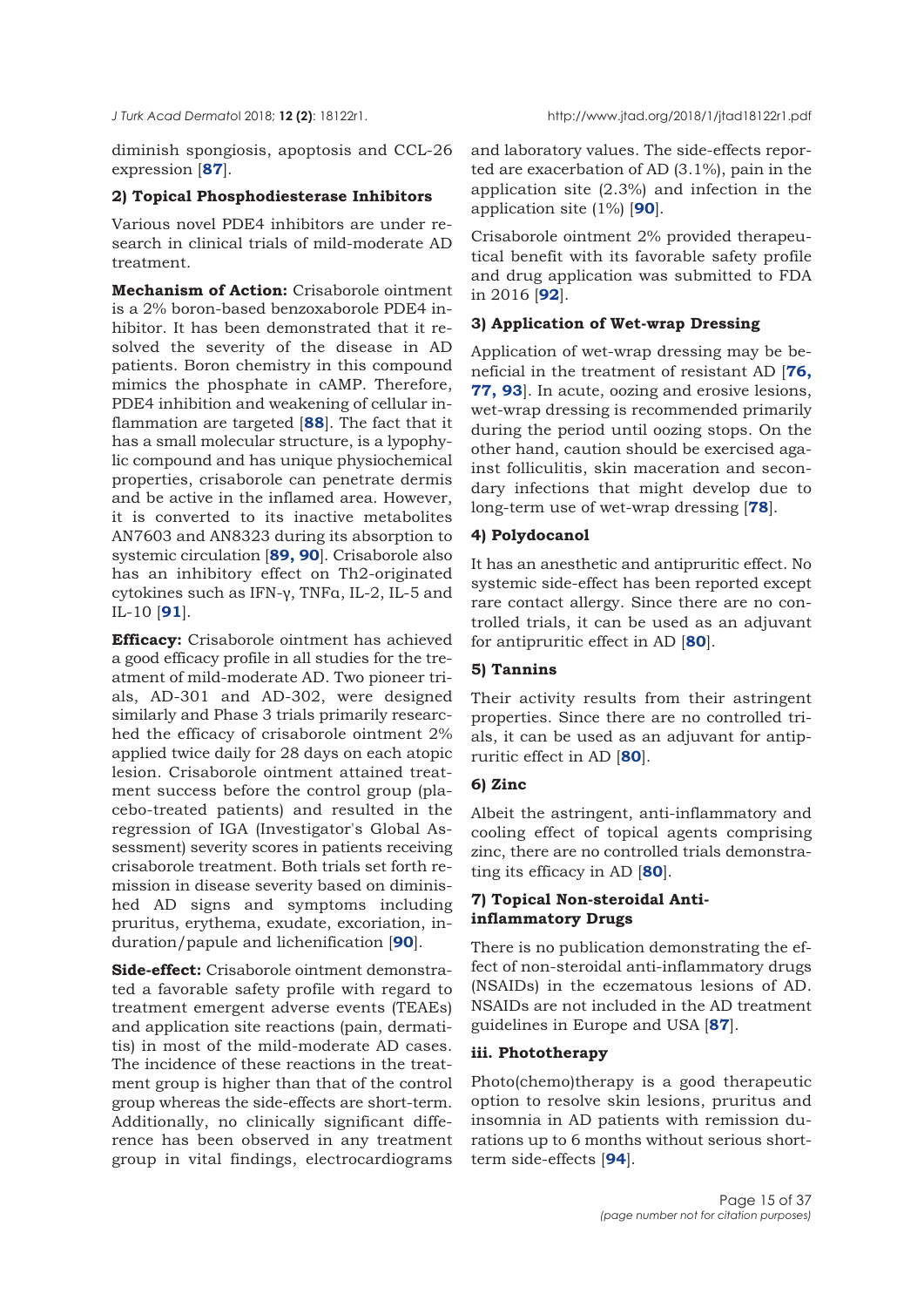**Mechanism of Action**: Various factors such as suppression of the antigen-presenting function of Langerhans cells, stimulation of antimicrobial peptides, stimulation of apoptosis in T-lymphocytes [**[95](#page-33-0)**], decrease in S. a ureus and Malassezia spp. colonization, diminished antigen presentation in phototherapy[mediated stratum corneum thickening \[](#page-33-0)**96, 97**].

**Efficacy:** Considering its low risk profile, relative efficacy, availability, and patient comfort level, db-UVB is emphasized as the most effective option. Additionally, UVA1 for acute exacerbations, UVB for chronic AD and PUVA only in severe, extensive AD are recommended [**[76, 77](#page-32-0)**]. The American guideline states that phototherapy can be used as maintenance therapy in chronic disease.

S2k AD guideline states that phototherapy (UVA-1, db-UVB, broadband UVB, balneophototherapy) can be recommended as an adjuvant therapy in AD patients above 18 years of age in the acute period. In the same guideline, it has been expressed that phototherapy might be considered in children ≥12 years [**[81](#page-32-0)**]. It should be of note that TCI use along with phototherapy is still controversial [**[78](#page-32-0)**].

**Side-effect:** In the presence of oozing, early lesions, UV therapy is not recommended due to poor treatment response [**[78](#page-32-0)**]. In addition, use of TCS and emollients is recommended in order to prevent exacerbations before phototherapy [**[78](#page-32-0)**].

## **Recommendations**

Phototherapy is recommended in the treatment of AD in chronic phase and resistant to topical treatments.

Except for UVA1 effective in acute exacerbations, phototherapy is rather recommended in chronic, lichenified AD cases.

#### **iv. Systemic Agents**

#### **a. Systemic Antihistamines**

In the controlled studies, there is no data demonstrating that antihistamines contribute to the atopic dermatitis severity scores and diminish pruritus significantly [**98,99,100, 101**[\]. Therefore, long-term treatment with se](#page-33-0)dative or non-sedative antihistamines has no place in the management of AD. On the other hand, non-sedative antihistamines may contribute to treatment in patients with additional manifestations related to AD such as urticaria, allergic rhinitis or conjunctivitis[**[77,](#page-32-0) [102, 103](#page-33-0)**]. Decision should be made according to patient characteristics for short-term adjuvant treatments targeting pruritus in acute AD attacks.

In patients with sleep dysfunction due to severe pruritus, even though short-term sporadic use of sedative antihistamines such as hydroxyzine is appropriate, it should be of note that they affect sleep quality. Long-term use thereof is not recommended particularly in children [**[78](#page-32-0), [104](#page-33-0)**].

## **Recommendations**

There is no data as to the contribution of long-term use of oral H1 antihistamines to the management of AD.

Short-term use according to patient characteristics may be appropriate in the management of severe AD attacks.

#### **b. Systemic Antimicrobials**

It is well known that genetic and environmental defects in the natural immune system of the skin and insufficiencies in the local antimicrobial defense mechanism lead to colonization of many pathogens, mainly S. aureus, in AD patients. This incidence reaches 90% for S. aureus in moderate and severe AD patients [**[105](#page-33-0)**].

Routine use of systemic antimicrobial treatment is not recommended in the management of AD. Oral antimicrobial treatment appropriate for active bacterial, viral, or fungal infe ctions defined with clinical findings contributes to the treatment of AD [**[106](#page-33-0)**].

Microscopic examinations should be performed and cultures be taken to support the clinical signs. Superinfections of S. aures and beta-hemolytic streptococci on the bacterial side, herpes simplex on the viral and Malassezia on the fungal side should be the firsts that come to mind. Particularly a streptococcal infection should be investigated in a child suffering from an AD attack accompanied by intense, bright red erythema in skin folds [**[78](#page-32-0)**]. Again, in resistant eczemas on face, neck and shoulders, examination for Malas-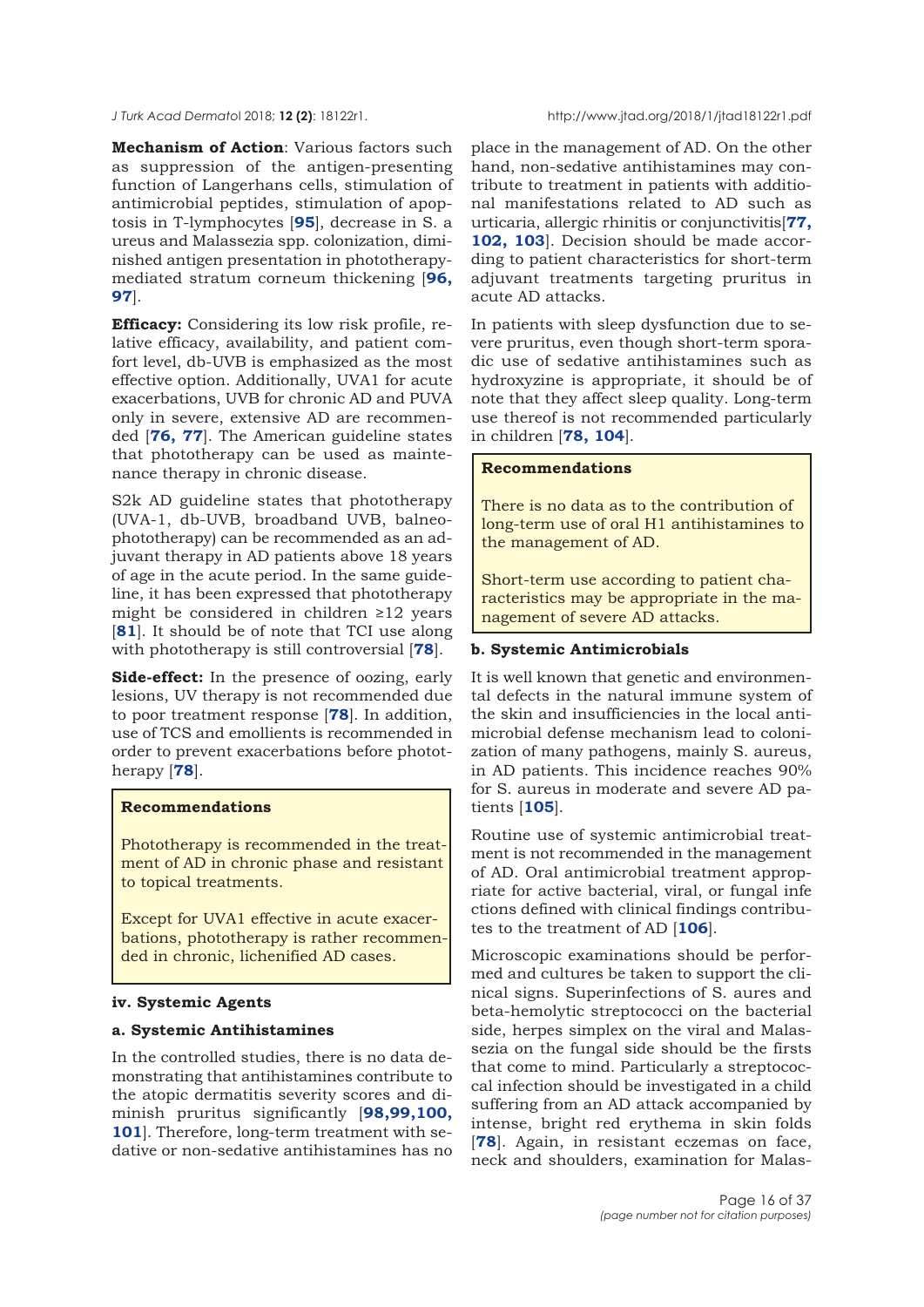## **Recommendations**

Systemic antibiotic treatment should be recommended only if clinical findings clearly show that there is bacterial superinfection.

Resistant eczemas of face, neck and shoulders should be evaluated in terms of Malassezia superinfection and antifungal treatment.

Herpes infections should be carefully evaluated in terms of manifestation of eczema herpeticum and systemic antiviral treatment.

sezia followed by oral or topical antifungal treatment may be necessary [**[107](#page-33-0)**].

In herpes infections with increased incidence and higher dissemination risk, if this dissemination (eczema herpeticum) has occurred, use of systemic anti-virals is mandatory. Caution should be exercised with regard to eczema coxsackium or eczema vaccinatum manifestations as well [**[104,108](#page-33-0)**].

#### **c. Immunomodulatory Agents**

## **1) Cyclosporine**

Cyclosporine, an immunosuppressive drug, is the first-line option for systemic treatment in children, adolescents and adult patients with extensive and severe AD. Cyclosporine, a calcineurin inhibitor, suppresses T-lymphocytes strongly through proinflammatory cytokines including interleukin-2 [**[12](#page-30-0)**]. Cyclosporin has been approved about 20 ago for use in adult AD patients. It has been demonstrated in randomized, controlled studies and meta-analyses that cyclosporin reduced severity scores [and increased quality of life \[](#page-33-0)**109, 110, 111, 112, 113, 114, 115**].

A dosing range of 2.5-5 mg/kg/g can be selected as the starting dose. The treatment a dministered as being divided into two is m aintained as a dose reduction of 0.5-1 mg/kg/g every two weeks after disease control is ensured which is usually 6 weeks. It is essential that, along with general examination before treatment, blood pressure control, particularly nephrology tests be performed and basal creatinine levels be recorded [**[109](#page-33-0)**].

Optimal treatment duration should be considered as 3-6 months in patients responding well to treatment. It is known that with 3- to 4-month treatments repeated intermittently, the disease is well-controlled [**[11](#page-30-0)**]. The intermissions can be determined according to severity evaluation of the patient and other features. In patients who tolerate the drug well and have a long history of severe disease before the treatment, treatment period can be prolonged to a maximum of 1-2 years with relatively low maintenance doses, without intermissions [**[116](#page-33-0)**]. However, caution should be exercised for side-effects that may occur during the uninterrupted treatment particularly with high doses.

In the routine monitoring of cyclosporine, which is a drug with a narrow therapeutic index, close monitoring of blood pressure, creatinine, liver enzymes and lipid levels in blood tests are important parameters. In addition, infections and increase in malignancies due to immunosuppression and other considerable side-effects such as gingival hyperplasia and hypertricosis should be carefully monitored [**[104,109](#page-33-0)**].

#### **Recommendations**

Cyclosporine is the first-line option for systemic treatment in the management of extensive and severe AD.

A dose of 2.5-5 mg/kg/g can be selected as the starting dose. The treatment is maintained as a dose reduction of 0.5-1 mg/kg/g every two weeks after disease control is ensured which is usually 6 weeks.

Optimal treatment duration is recommended as 3-6 months. In patients who tolerate the drug well and have a long history of severe disease before the treatment, treatment period can be planned as 1-2 years with the lowest dose possible, without intermissions. Patient follow-up is mandatory in uninterrupted treatment for side-effects.

Blood pressure control, nephrologic parameters and blood lipid levels are important parameters of follow-up.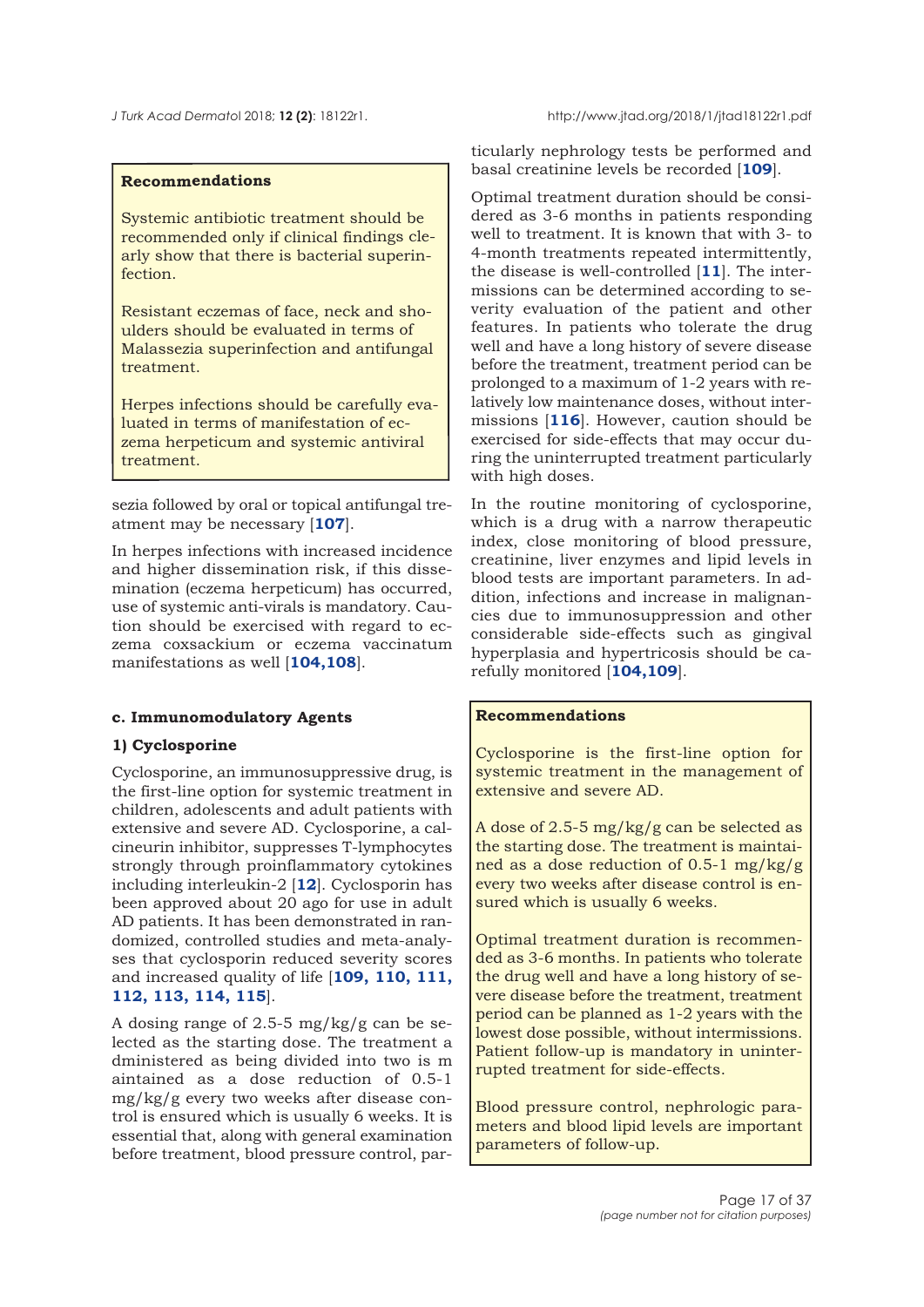Cyclosporine should not be administered in combination with phototherapy due to increased risk of carcinogenesis. Live vaccination is not recommended during cyclosporine use. The appropriate time is two weeks after the treatment is discontinued. The earliest restart can be possible after 4-6 weeks [**[106,109](#page-33-0)**].

#### **2) Azathioprine**

In the treatment of disseminated and severe AD, in cases when cyclosporine is ineffective and contraindicated, azathioprine can be evaluated as a second-line option. Although its efficacy has been demonstrated in randomized, controlled trials, long-term efficacy and safety data are limited [**[117,118](#page-33-0)**]. Even though it is not a licensed treatment in AD yet, it can be used in children as well [**[119,120](#page-33-0)**]. Azathioprine, which is a purine analog, suppresses both B- and T-lymphocytes that demonstrate high proliferation in inflammatory conditions by inhibiting DNA synthesis [**[102](#page-33-0)**].

The onset of action is slow and reaches the peak efficacy in 8-12 weeks. Although the optimal dose range is 1-3 mg/kg/g, the starting does is usually selected as 50 mg/g in the first 1-2 weeks. The risk of myelosuppression is high in individuals with low thiopurine methyltransferase (TPMT) activity [**[78,](#page-32-0)[118](#page-33-0)**]. Even though controlling the enzyme activity can indicate that the person is under risk, since access to this test is not common, low starting doses are selected and dose is escalated in time.

Increase in the risk of leukopenia, gastrointestinal side-effects, elevations in liver enzyme levels, non-melanoma skin cancers and lymphoma are the possible side-effects [**[102](#page-33-0)**]. An important point with regard to drug inte-

#### **Recommendations**

Methotrexate is the third option after cyclosporine and azathioprine in the treatment of extensive and severe AD.

Optimal dose is 7.5-25 mg/week in adults and 0.2-0.7 mg/kg/week in children. The onset of action is slow and reaches peak efficacy in 8-12 weeks.

Gastrointestinal side-effects, hepatotoxicity, bone marrow toxicity are prominent parameters in patient follow-up.

ractions is that the applicable dose should be reduced up to its 1/4 in concurrent use with xanthine oxidase inhibitors like allopurinol. Azathioprine should not be used in combination with phototherapy due to increased risk of carcinogenesis [**[109](#page-33-0)**]. It can be used very cautiously during pregnancy in limited indications with dose reduction [**[78](#page-32-0)**].

#### **3) Methotrexate**

AMethotrexate can be evaluated as the third option after cyclosporine and azathioprine in the treatment of extensive and severe AD. Even though its efficacy has been demonstrated in limited number of studies, two of which were randomized and controlled, carried out in adults and children, there is paucity of data regarding its long-term efficacy and safety [**[121, 122, 123, 124](#page-34-0)**]. Although it is not a licenced treatment for AD, it can be used in children as well [**[78](#page-32-0),[122](#page-34-0)**]. Methotrexate, which is a folic acid antagonist, shows immunosuppresive effect by inhibiting purine and pyrimidine synthesis [**[104](#page-33-0)**].

Its onset of action is slow and reaches peak efficacy in 8-12 weeks. The optimal dose range is between 7.5-25 mg/week in adults and 0.2-0.7 mg/kg/week in children. Oral or subcutaneous forms can be used [**[78](#page-32-0),[102](#page-33-0)**].

In the follow-up of the drug which is usually well-tolerated, hepatotoxicity, bone marrow toxicity, pulmonary toxicity, gastrointestinal side-effects are prominent parameters. In order to decrease the risk of these side-effects,

## **Recommendations**

In case cyclosporine is ineffective or contraindicated, azathioprine can be selected in the treatment of extensive and severe AD.

Although the optimal dose range is between 1-3 mg/kg/g, according to TMPT enzyme activity, use of lower doses may be required. If the enzyme activity cannot be measured, the starting dose is low such as 50 mg/g and the dose is incremented in 1- 2 weeks. Its onset of action is slow and reaches peak efficacy in 8-12 weeks.

Myelosuppression and liver enzyme levels are prominent parameters in patient follow-up.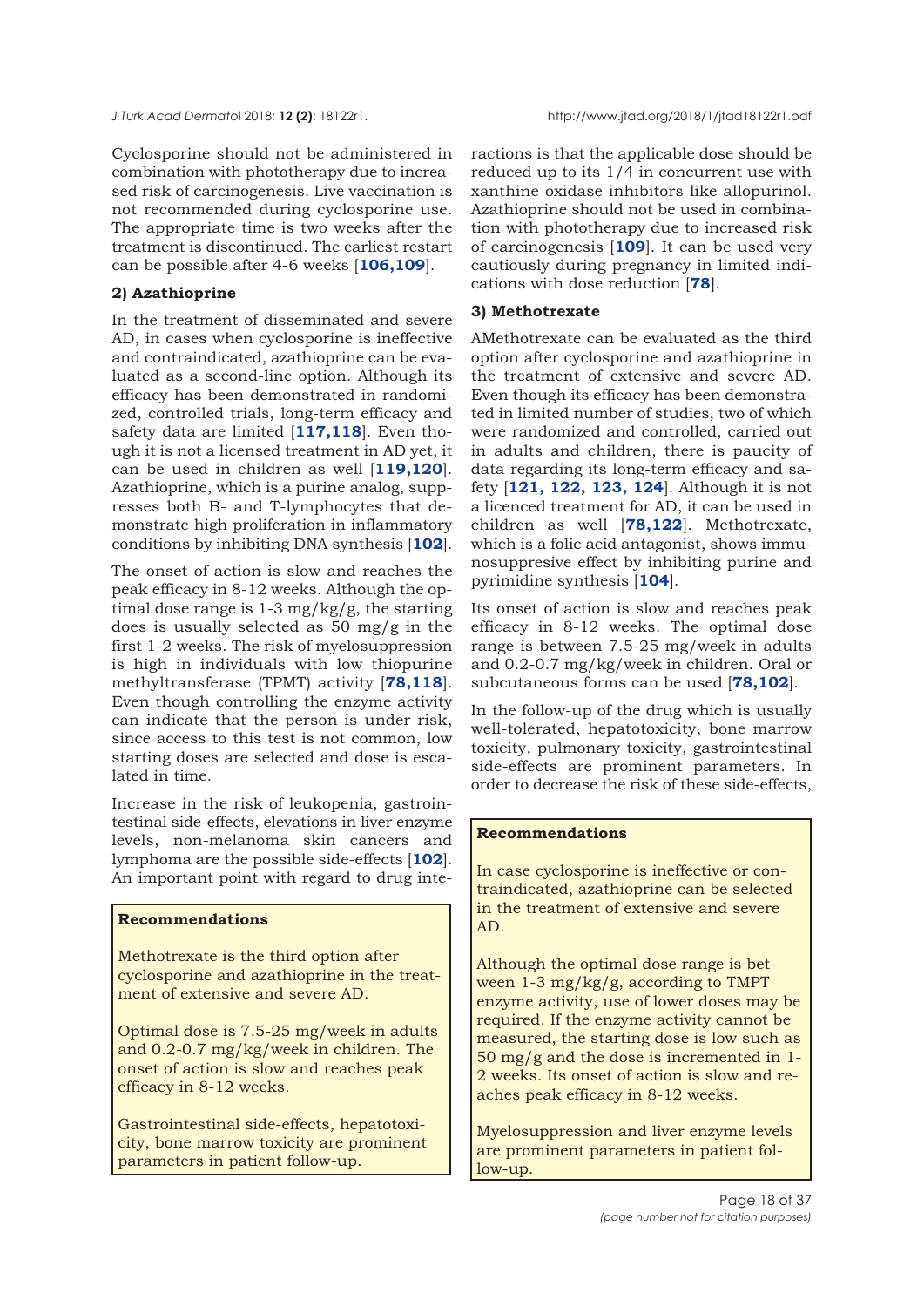folic acid support should be recommended. It is contraindicated in pregnancy [**[78](#page-32-0)[,106](#page-33-0)**].

## **4) Mycophenolate Motefil /Mycophenolate Sodium**

Mycophenolate motefil (MMF) or Mycophenolate sodium (MPS) is an option to be evaluated in patients unresponsive to phototherapy and other systemic treatments particularly in the treatment of adult patients with extensive and severe AD. In a single, controlled trial, MPS has been found to have a similar efficacy with cyclosporine [**[125](#page-34-0)**]. In addition, limited number of uncontrolled trials and case series support its efficacy [**[126](#page-34-0), [127](#page-34-0)**]. MPS impairs purine synthesis by inhibiting inosine monophosphate dehydrogenase and affects B- and T-lymphocytes selectively [**[102](#page-33-0)**].

In adults, MMF and MPS can be used up to their optimal doses of 2 gr/g and 1440 mg/g, respectively. Onset of action is slower than cyclosporine (78). It can be used in children in selected cases. The dose can be selected as 30-50 mg/kg/g [**[128](#page-34-0)**].

As an immunosuppressive drug, its side-effect profile is more moderate. The most common reported side-effects are gastrointestinal effects such as nausea, diarrhea and hematological disorders. Its use in pregnant women is contraindicated [**[78](#page-32-0)**].

## **Recommendations**

Mycophenolate motefil (MMF) or Mycophenolate sodium (MPS) is an option to be evaluated in patients unresponsive to phototherapy and other systemic treatments particularly in the treatment of adult patients with extensive and severe AD.

## **5) Interferon-γ**

In the management of severe and disseminated AD, interferon-γ (IFN-γ) can be evaluated as an alternative treatment option in patients not responding to phototherapy or other systemic treatments. However, the results of relatively old, limited number of controlled trials are controversial [**[129, 130, 131, 132](#page-34-0)**]. A relatively new trial reporting a successful result is not a controlled trial [**[133](#page-34-0)**]. IFN-γ is TH1 cytokine active in natural and acquired immune system by increasing natural killer cell proliferation and macrophage oxidation [**[102](#page-33-0)**].

There is no classic dose scheme due to studies conducted in different dose schemes. Headache, fever and muscle pains have been reported as the most common side-effects [[106](#page-33-0)]. Even the fact that it is among the last options in systemic treatments due to high costs and side-effects is controversial [**[104,](#page-33-0) [106](#page-33-0)**].

## **Recommendations**

IFN-γ is among the last options in patients not responding to phototherapy or other systemic treatments in the management of severe and extensive AD.

## **6) Systemic Steroids**

Common clinical dermatology experiences support the only controlled trial reporting that corticosteroids, the first of immunosuppressive treatments which spring to mind, demonstrate similar efficacy in AD patients [[134](#page-34-0)]. However, well-known important sideeffects make their use unadvisable when profit-loss balance is considered. They can be evaluated in terms of short-term use in severe acute attacks in adult AD patients resistant to other treatments [**[78,](#page-32-0) [106](#page-33-0)**].

Methylprednisolone can be selected with an initial dose of 0.5 mg/kg/g and the treatment duration may be a short attack treatment of one week or be extended to a maximum of one month with a tapering schedule according to the severity of the disease. In uses where dose reduction is not possible, relapse/rebound risk is high [**[78,](#page-32-0) [106,](#page-33-0) [134](#page-34-0)**]. It may serve as a bridge in order to switch to other systemic treatments in selected severe cases [**[102](#page-33-0)**]. When compared to adults, it may be an option for a short-term with caution in children suffering

## **Recommendations**

Systemic steroids can be evaluated in terms of short-term use in extensive and severe acute attacks in adult AD patients. It should be used very cautiously in child patients.

Methylprednisolone can be used in a starting dose of 0.5 mg/kg/g. It can be discontinued complying with the tapering scheme.

It is not recommended as a long-term treatment in in the treatment of AD.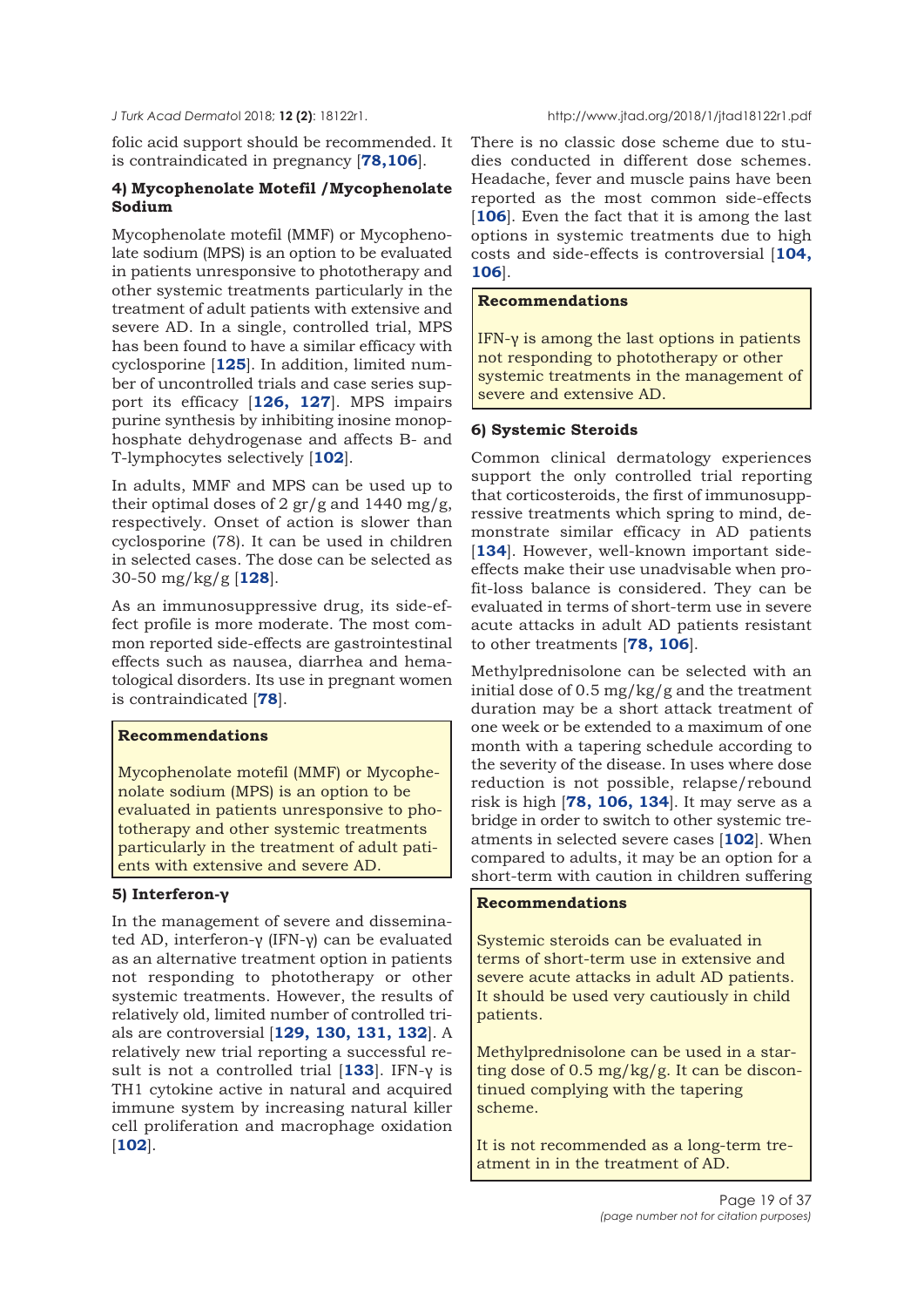from extensive and severe attack. It is not recommended as a long-term treatment in the treatment of AD [**[106](#page-32-0)**].

#### **d. Biologic Agents**

#### **1. Omalizumab**

Omalizumab is a recombinant humanized IgG1 monoclonal antibody binding to free IgE in circulation from the Ce3 region of the Fc fragment. Omalizumab binds to free IgEs in circulation and prevents them from cross binding to the high-affinity FcER-IgE complex on the surface of mast cells and from being degranulated. In addition, decreasing the level of IgE level in circulation, omalizumab decreases the amount of high-affinity IgE receptors on mast cells and basophils, therefore suppresses the activation of those cells and mediator release [**[135](#page-34-0)**]. Omalizumab is indicated in allergic asthma and chronic urticaria. Its use in atopic dermatitis is off-label and the number of patients reported in literature is limited and efficacy results are controversial. When the literature is reviewed, it is emphasized that some features relating to the patients and use of the drug are the factors determining the efficacy of the drug [**[136, 137](#page-34-0)**].

#### **Patient Characteristics**

**Age:** Efficacy in children is higher than adults. The reason for this might be that AD follows a natural course in passing from childhood to adulthood and during this course it demonstrates some differentiations [**[138](#page-34-0)**].

**Serum IgE levels:** In patients with very high baseline serum IgE level, inefficacy or limited efficacy is more common. The reason for this might be that the dose adninistered may not be sufficient to reduce the free IgE level in circulation. Therefore, it is emphasized that higher dose of omalizumab might be appropriate in these group of patients [**[139](#page-34-0)**]. However, contrary to this, there are cases with high IgE level responding very well to the treatment. This may be due to the fact that omalizumab demonstrates some other immune regulating functions regardless of IgE in AD. Even these mechanisms can be ahead of IgE-mediated mechanism [**[140](#page-34-0)**].

**Skin barrier disorders:** Omalizumab is more effective in patients without filaggrin mutation and with no disorders in lipid metabolites such as fasting serum glycerophospholipids,

phosphatidylcholines, and sphingomyelins. Namely, this drug seems to be more effective mainly in AD occurring due to immune dysregulation rather than skin barrier disorder. Evaluating the metabolic profiles of lipids before treatment can guide to determine the appropriate omalizumab patient [**[141](#page-34-0)**].

#### **Features Regarding the Drug**

**Drug dose:** In distinct cases, omalizumab has been administered in a dose of 150-600 mg/once in 2 weeks. It has been reported that efficacy is better in high doses in some of these cases and it was emphasized that this is related to the amount of the drug to decrease the serum free IgE level [**[138](#page-34-0)**]. However, in some other studies, it has been demonstrated that omalizumab dose as low as 150 mg/once in 15 days is sufficient for the treatment of AD. It has been emphasized that this is an important evidence that main mechanism of action of this drug is immune regulation and it has even been emphasized that there should not be a target such as decreasing the serum free IgE level in these patients [**[142](#page-34-0)**]. In a manner supporting this, in some of the trials, even though total serum IgE level has been seriously suppressed with the omalizumab treatment, its clinical efficacy has not been demonstrated. It has been emphasized that, the main indicator demonstrating the clinical efficacy is decreased serum IgE/IgG and IgE/IgG mRNA ratio rather than decreased IgE level [**[140](#page-34-0)**].

**Treatment duration:** It seems like one of the factors determining the efficacy of omalizumab in AD is the treatment duration. In general, it is not possible to evaluate the efficacy of treatment before 3 months. As the period progresses, treatment success increases. Even in some studies, it has been demonstrated that main efficacy is achieved after a period as long as 7-10 months. The cause for this has been shown as the prolonged time of elimination of IgEs, which omalizumab binds to, from serum and as incomplete efficacy as a result of insufficient elimination [**[143](#page-34-0)**].

There is paucity of case presentations regarding the concurrent use of omalizumab with some other agents in AD. It is considered that these combinations both increase efficacy and reduce drug doses. One of these combinations is combination with ivig. Low dose omalizumab (150-300 mg) and very low dose ivig (10 g/week) have been found to be effective in AD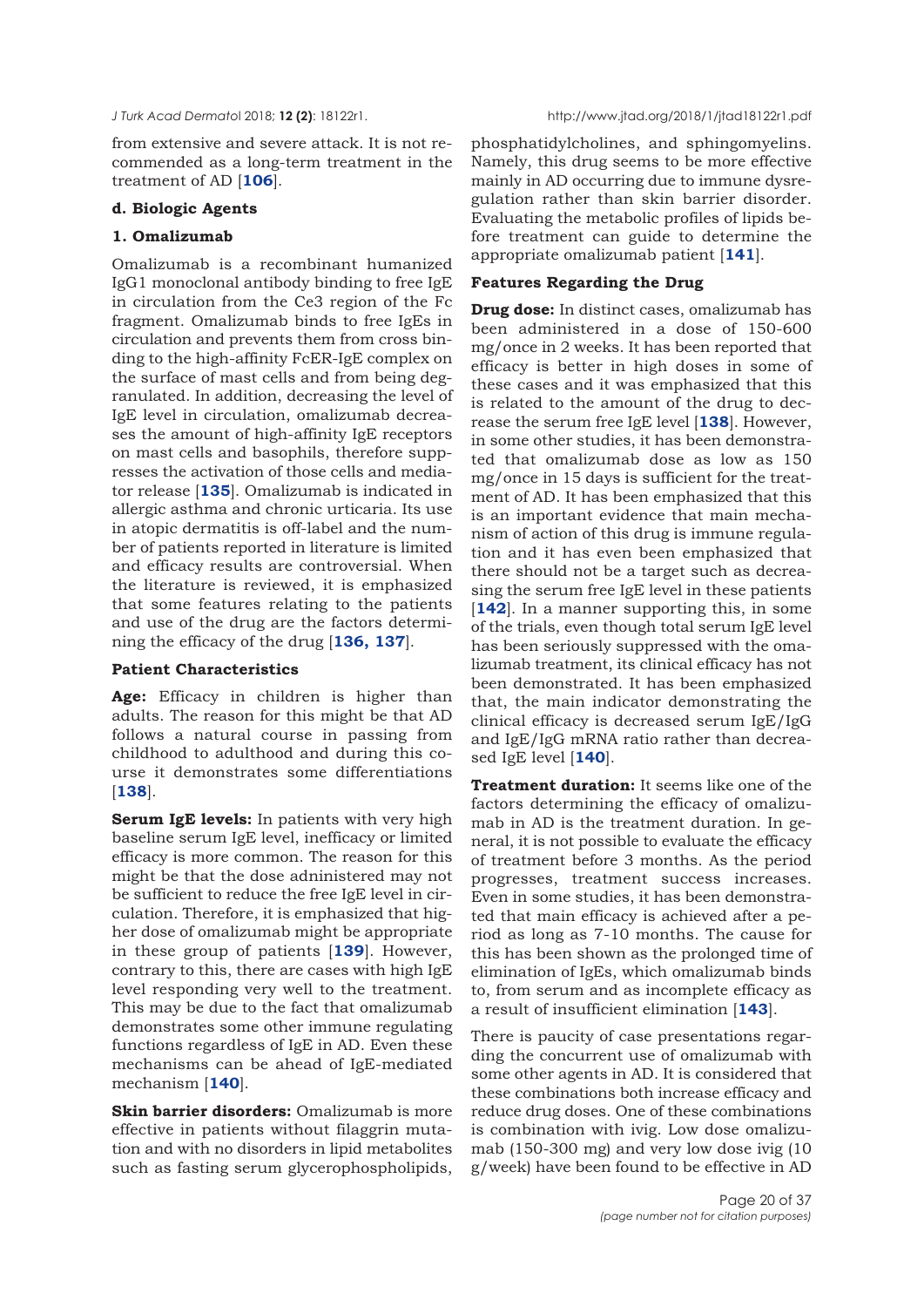[**[144](#page-34-0)**]. Another combination is the combination of omalizumab with extracorporeal photopheresis. An effective result has been achieved in a resistant AD patient in whom extracorporeal photopheresis has been administered [**[145](#page-34-0)**]. Due to the paucity in number of patients in whom combination treatments are administered, these treatments can only be applied in very resistant, severe cases.

Use of omalizumab in AD is safe. No significant side-effect has been reported with its use in these patients [**[146](#page-34-0)**].

Although omalizumab is not one of the standard treatments administered in AD, it may be an effective treatment method in a group of patients. Further studies are required to determine the dosing of the drug and subtypes of patients in whom the drug can be used.

## **Recommendations**

Omalizumab's use in atopic dermatitis is off-label and the number of patients reported in literature is limited and efficacy results are controversial.

Omalizumab has been administered in a dose of 150-600 mg/once in 2 weeks in AD patients.

It is not possible to evaluate the efficacy of treatment before 3 months. As the period progresses, treatment success increases.

Use of omalizumab in AD is safe. No significant side-effect has been reported with its use in these patients.

## **2) Dupilumab**

Dupilumab is a human monoclonal antibody that binds to and blocks the alpha subunit of the IL-4 receptor found as a common structure in IL-4 and IL-13 receptors. Inhibition of this structure leads to the blockade of both of IL-4- and IL-13-mediated signalizations and therefore to the suppression of Th2 inflammatory response which has an important role in the pathogenesis of AD [**[147](#page-35-0)**].

Phase 1, 2 and 3 trials have been carried out with dupilumab regarding its use AD and it has been approved in Match 2017 by FDA to be used in "moderate and severe AD in adult patients in whom topical treatments were not

successful or use thereof is not recommended [[148](#page-35-0)]. There is no study or data as to its use in children. Therefore it cannot be used in childhood AD.

**Efficacy:** Dupilumab relieves both the skin signs and symptoms and improves the quality of life index in AD with regard to general health dose-dependently. Pruritus, that is the most important sign suffered from, attenuated in a ratio of 55.7% at the end of a 12-week treatment and significant improvement has been observed in pruritus according to NRS (pruritus numeric rating scale) and 5D pruritus scale. Suppression of pruritus is the main cause of increase in the quality of life. In addition, in patients receiving dupilumab, significant improvement has been observed in EASI (Eczema Area and Severity Index), SCO-RAD (SCORing Atopic Dermatitis), IGA (Inve stigator's Global Assessment), PRO (patientreported outcomes) sleep pattern, depression, anxiety and quality of life index [**[149, 150](#page-35-0)**].

It has been demonstrated that dupilumab achieved an improvement of %74+/-3.6 in EASI and 82,5-85%, 60-62% and 36% of patients reached EASI-50, EASI-75, and EASI-90, respectively [**[149,151](#page-35-0)**].

Also an acceptable improvement of 38-40% has been detected in IGA score [**[152](#page-35-0)**]. Despite the lack of one-to-one comparative trials with regard to efficacy, dupilumab seems to be more effective than cyclosporine [**[153](#page-35-0)**].

**Dosage and Administration:** In the studies conducted, when 300 mg/week, 300 mg/2 weeks, 200 mg/2 weeks, 300 mg/ month and 100 mg/month are compared, it has been detected that efficacy increased with dose. Due to the fact that the most effective doses are 300 mg/week and 300 mg/2 weeks and there is no significant difference between these two doses and this dose has been approved by FDA [**[150](#page-35-0)**], the dosage was determined as 300 mg/2 weeks.

The initial dose is administered as 600 mg and repeated doses continue as 300 mg/2 weeks. The administration is via subcutaneous injection. It is a treatment that the pa-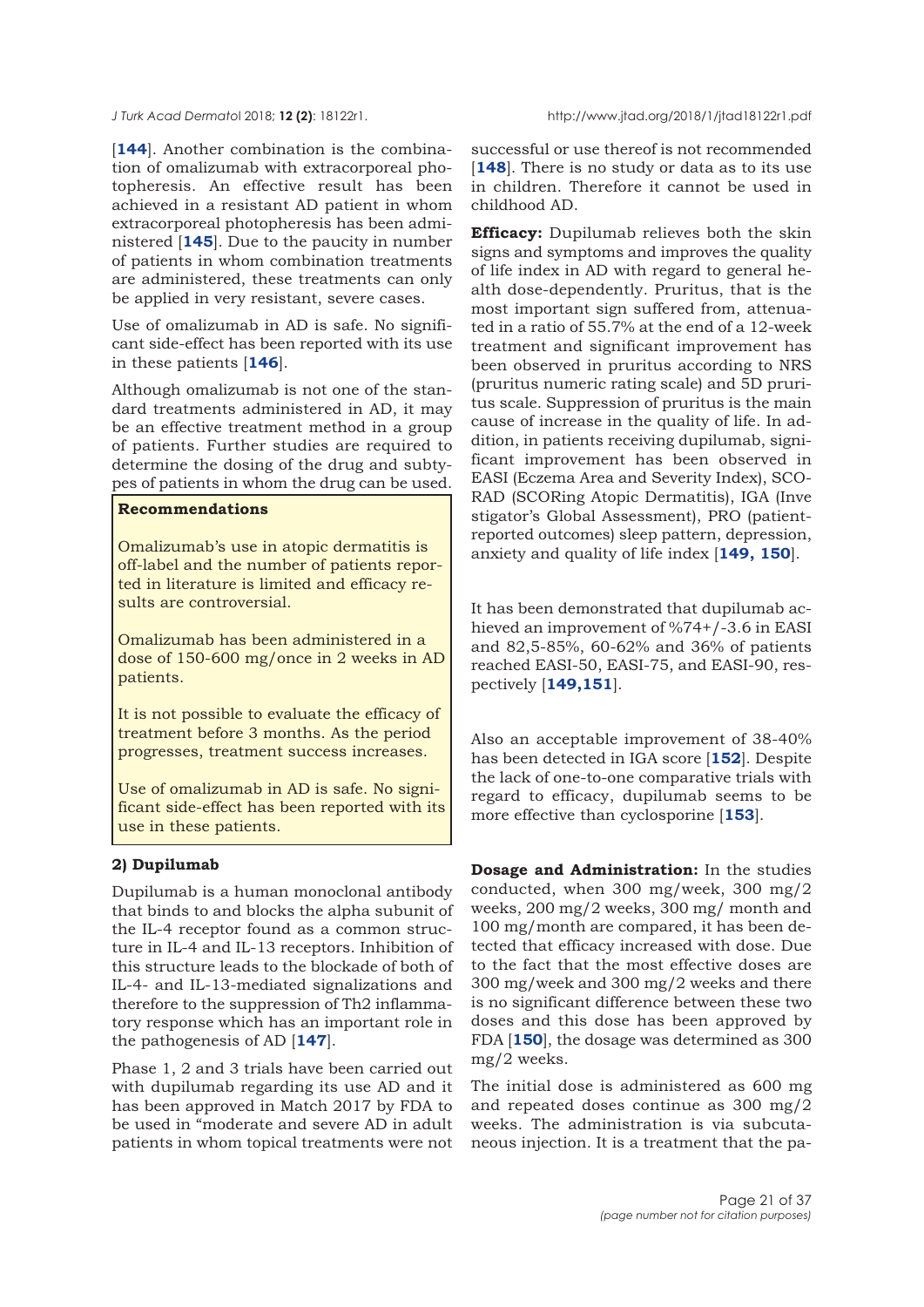tients can administer at home once the route of administration is taught to the patient. In case a dose is missed, it can be administered in 7 days without disrupting the protocol. However, in case the dose is missed for more than one week, that dose should be skipped and the dosing is withheld until normal dosing time on the 14th day [**[148](#page-35-0)**].

Dupilumab can be used alone or in combination with topical treatments. When used in combination, topical calcineurin inhibitors should be restricted so as to be applied only onto the problematic areas. When combined with topical corticosteroids, the efficacy of the drug increases [**[148,](#page-35-0) [154](#page-35-0)**].

**Side-effects:** Dupilumab is a safe drug. The side-effects are mild or moderate in severity and generally not different from those of plasebo. The most common side-effects are nasopharyngitis, exacerbation of the disease, headache, injection reactions, conjunctivitis, blepharitis, oral herpes infection, keratitis, itching of the eyes, other herpes simplex virus infections and dry eye [**[148, 155](#page-35-0)**]. Serious side-effects such as exacerbation of the disease and skin infections are more common with placebo than dupilumab [**[149](#page-35-0)**].

In many cases, conjunctivitis and keratitis ameliorate during the treatment or when the treatment is discontinued. Conjunctivitis emerging with the use of dupilumab is an infectious conjunctivitis or a conjunctivitis of unknown origin and does not seem to be an allergic conjunctivitis. It is not common and even in some studies, the frequency has been found even below 0.5% [**[148,156,157](#page-35-0)**].

Herpes virus infections have not been detected in all studies. In the studies it was detected, the entire herpes simplex virus infections are mild or moderate and observed in the form of herpes labialis [**[149](#page-35-0)**].

İnjection reactions are observed in 7% of patients. The incidence and severity is not dosedependent [**[149](#page-35-0)**].

Laboratorically, no evidence was observed suggesting hepatic, renal or any organ toxicity. The only laboratory disorder detected is mild eosinophilia occurring in around Week 12 in patients receiving dupilumab [**[157](#page-35-0)**].

Onset rate of efficacy: Dupilumab symptoms are taken under control rapidly. There is a significant improvement in symptoms in the first 4 weeks; this even more rapid than cyclosporine [**[153](#page-35-0)**].

**Evaluation of the efficacy of the drug according to the factors related to patients:** Serum dupilumab concentrations has been found to be lower in overweight patients, however, dose regulation is not required according to body weight in adults. Being elderly, child, one of two genders or concurrent use of topical corticosteroids do not affect the pharmacokinetics of dupilumab [**[152](#page-35-0)**].

Dupilumab is an effective and safe drug in the treatment of AD. Due to being common in children, there is an urgent need for clinical trials regarding the use in these patients and efficacy and safety of this drug [**[154](#page-35-0)**].

#### **Recommendations**

Phase 1, 2 and 3 studies have been carried out with dupilumab in AD and it has been approved in Match 2017 by the FDA to be used in "moderate and severe AD in adult patients in whom "topical treatments were not successful or use thereof is not recommended".

Dupilumab is a safe drug. The side-effects are mild or moderate in severity and generally not different from those of placebo.

#### **3) Ustekinumab**

Ustekinumab is a human monoclonal antibody targeting the p40 subunit of IL-12/23. How ustekinumab acts in AD is not definite. However, it is considered that with the inhibiton of IL-23, T17 and T22 cells are blocked. The pathways that these cells play a role on are important in the pathogenesis of AD[**[158](#page-35-0)**].

Ustekinumab is an agent indicated only in psoriasis in dermatology and its use in AD is off-label. Data regarding the use of this agent in AD is extremely limited and in which patients, in which dose and for how long this drug will be used are yet unknown. In current studies and case reports, ustekinumab has only been used in patients who were resistant to other treatments and who had severe AD.

**Efficacy:** While in some patients good results were achieved both clinically and laboratorically, in some patients adequate responses were not achieved despite improvements in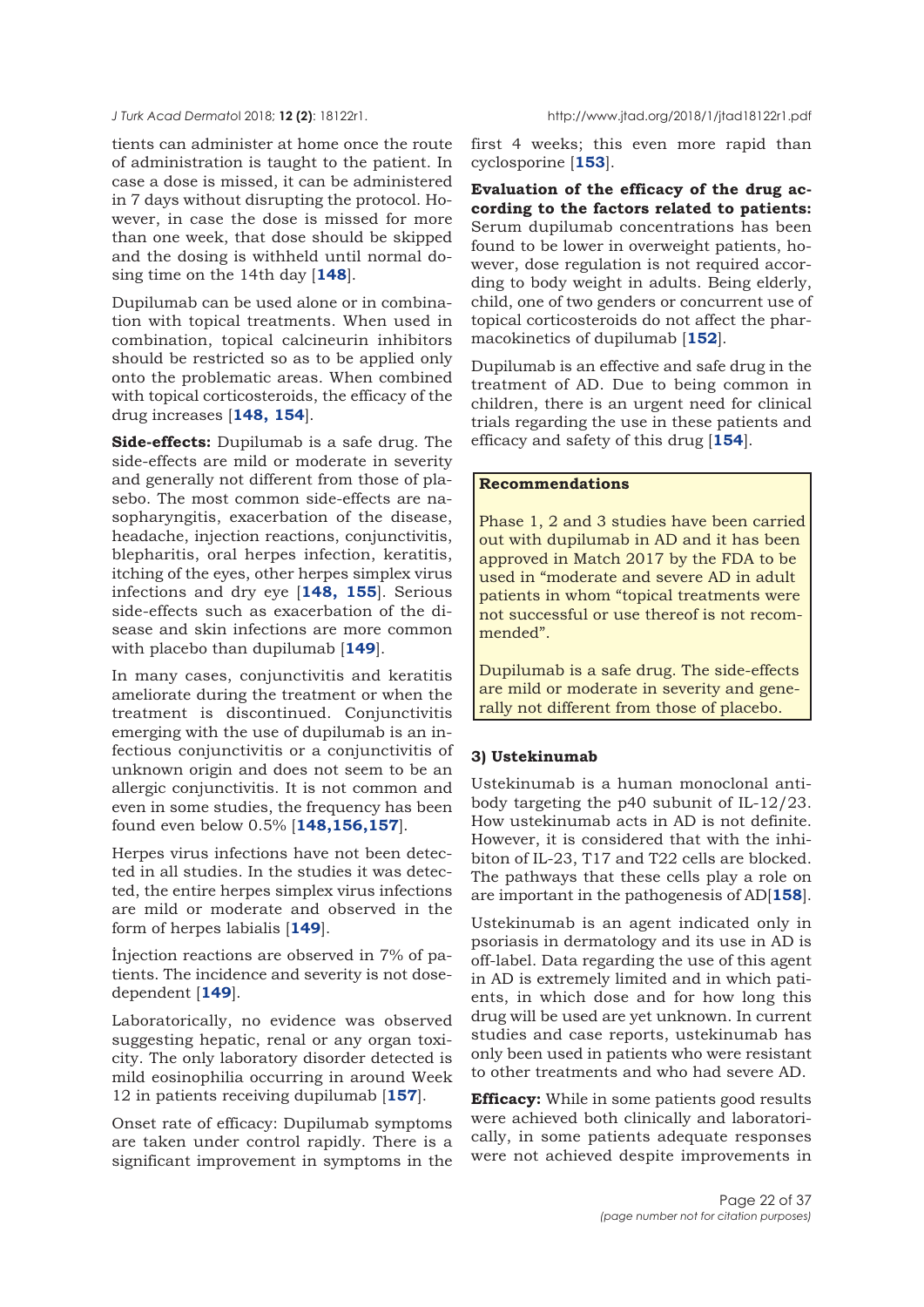laboratory values. Also in another group of patients, no improvement has been achieved either clinically or laboratorically and even exacerbation of the disease has been observed [**[159, 160, 161](#page-35-0)**]. A significant improvement has been observed in pruritus and lesions after the second or third injection in almost all patients in whom the drug was effective. Namely, ustekinumab can be evaluated as an agent, the efficacy of which is not definitely predicted in AD, however as an agent that achieves rapid success in patients it has been effective [**[161, 162](#page-35-0)**].

**Age:** Ustekinumab has been used in children above 12 years and in adults [**[163](#page-35-0)**]. There is no study demonstrating whether or not the age of the patient is important regarding efficacy.

**Dose:** In most of the cases, dose regulation has been applied as 45 mg or 90 mg according the weight of the patient as in psoriasis (164). However, 45 mg and 90 mg doses have been compared with each other independent of the weight of the patient and no difference was observed between each other with regard to efficacy [**[160](#page-35-0)**].

**Administration protocol and dose range:** In current cases, the treatment was administered by following the protocol used in psoriasis. However, 12-week interval was long even in patients in whom the drug was effective and the disease exacerbated in around Week 8. Therefore, probably, it will be more appropriate that the dose range in AD be shorter [**[158, 163](#page-35-0)**].

**Side-effects:** No serious side-effects have been detected in any cases reported in literature [**[163](#page-35-0), [164](#page-35-0)**].

## **Recommendations**

Ustekinumab is an agent indicated in psoriasis and its use in AD is off-label. Data regarding the use of this agent in AD is extremely limited and in which patients, in which dose and for how long this drug will be used are yet unknown.

#### **V. Maintenance Treatment of Atopic Dermatitis**

Due to the fact that atopic dermatitis is a recurrent chronic disease and affects the qu ality of life unfavorably, maintenance treat-

ment has become a current issue to prevent the development of new attacks or to lengthen the remission period It is considered that there is a subclinical inflammation in skin areas without lesions since histopathologic hyperkeratosis, epidermal hyperplasia, structural changes such as intercellular and endothelial edema on the treated skin or on the skin with normal appearance as well as epidermal barrier dysfunction, dendritic cell population similar to that in lesional skin, local proinflammatory cytokines, lymphocytic infiltration and RNA expression profile are observed [**[165](#page-35-0)**]. Therefore, proactive approach has become a current issue in the maintenance treatment of AD. In proactive treatment, there is the matter of long-term intermittent administration of topical antiinflammatory treatments on areas where lesions were formed along with moisturization of the entire body including the skin areas without lesions [**[165](#page-35-0)**]. In fact, maintenance treatment in AD can be defined for two different conditions. According to this, the disease is divided into two as mild or moderate in severity. Patients whose disease is taken under control with the main treatments are accepted as mild those who cannot be taken under control as moderate [**[166](#page-35-0)**]. Maintenance treatment of mild AD includes appropriate skin care and general precautions. It should be preferred that the moisturizers contain oil and additives with inactive ingredients to repair the skin barrier and be applied to the moisturized skin taking into account the warnings that glycerol additive is tolerated better than urea, sodium chloride and propylene glycol can cause irritation in children under 2 years of age and moisturizers containing peanut can cause allergy and products containing urea can cause irritation in children. In addition, bath with addition of 1 ml/L sodium hypochlorite (bleach) twice a week is also recommended for reducing Staphylococcus aureus colonization and not causing bacterial resistance [**[64, 65,](#page-31-0) [76](#page-32-0), [78](#page-32-0), [82,](#page-32-0) [102,](#page-33-0) [109](#page-33-0), [167](#page-35-0)**]. In the maintenance treatment of moderate-severe atopic dermatitis, topical calcineurin application 2-3 times a week upon the appearance of the first symptom or on skin areas appearing to be normal but predisposed to make an attack or regular appl ication of moderately potent topical corticosteroids not containing antimicrobials 1-2 times a week are recommended [**[166](#page-35-0)**]. TCS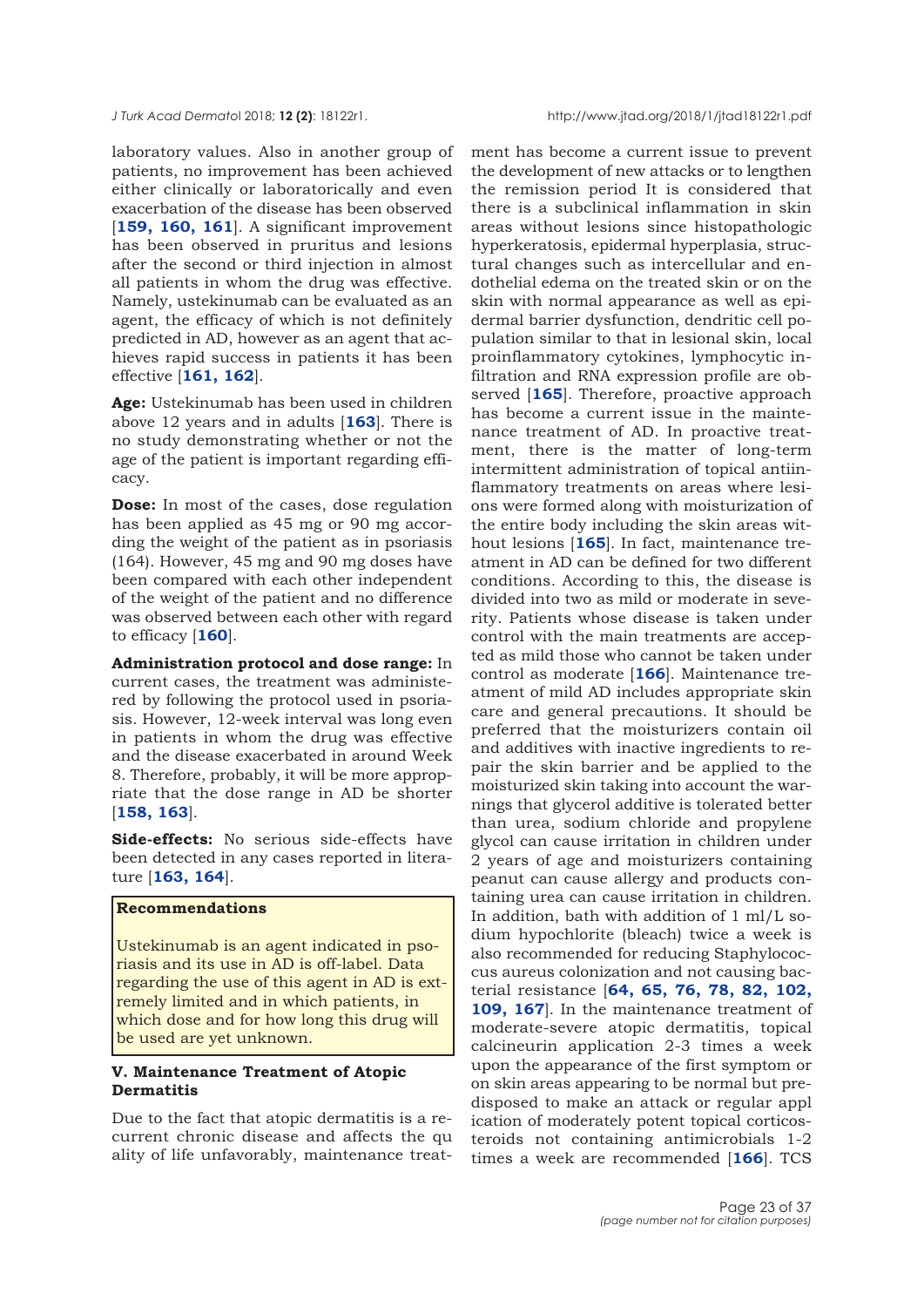with low potency or primarily TCIs are recommended for the facial region. In the clinical trials, no side-effects have been reported in the moderately potent maintenance treatment 2 times a week for 16 weeks. In literature, it has been reported that no side-effect has been observed with 1-year proactive treatment with TCIs [**[64, 65,](#page-31-0) [76, 78, 81,](#page-32-0) [102](#page-33-0), [109,](#page-33-0) [167](#page-35-0)**].

There are some differences with regard to recommendations for moisturizer, TCS and TCI use in current treatment guidelines; for example, in the Polish treatment guideline, TCS maintenance treatment has not been recommended; most of the guidelines do not mention any discrimination or superiority among TCIs whereas Japanese guideline only recommends tacrolimus and in the European guideline it is stated that tacrolimus is more effective than pimecrolimus.

It has been stated in Japanese and Polish guidelines that phototherapy can be used in the maintenance treatment. Narrow-band UVB is preferred due to its efficacy, low risk profile

## **Recommendations**

Phototherapy, mainly narrowband-UVB, can be used in maintenance treatments.

## **Recommendations**

Daily moisturization of the body and protective measures comprised in the main treatment of maintenance treatment of atopic dermatitis should be considered. It is preferred that the moisturizers contain oil and additives with inactive ingredients to repair the skin barrier. Products containing urea should not be preferred in children due to the possibility of irritation.

Bath with addition of sodium hypochloride twice a week is also recommended for reducing Staphylococcus aureus colonization and not causing bacterial resistance

Tacrolimus ointment or pimecrolimus cream can be applied for twice a week upon first symptom or on skin areas in normal appearance with predisposition to have an attack.

Class I TCS can be applied in the facial areas upon the first symptom and Class II TCS, not containing antimicrobials, can be applied on other body areas but it should not be preferred primarily.

and easy application. It has been expressed that, after 95% improvement during the maintenance treatment, in the final dose it can be applied once a week for 4 weeks, decreasing the dose by 25% every two weeks for 4 week or decreasing the dose by 50% once a month [**[64](#page-31-0),[81](#page-32-0),[167](#page-35-0)**]. Phototherapy is combined with other treatments except the TCIs; other guidelines do not recommend however, in the Polish guideline it is stated that TCIphototherapy combination can be performed but caution should be exercised. Proactive treatments in current treatment guidelines are summarized in (**[Table 6](#page-24-0)**) [**[64,](#page-31-0) [76](#page-32-0), [81,](#page-32-0) [102, 109](#page-33-0), [167](#page-35-0)**].

## **Vi. Adjuvant Treatment in Atopic Dermatitis**

Atopic dermatitis is a chronic disease affecting the quality of life of patients unfavorably in which epidermal barrier dysfunction, immune dysregulation and environmental factors play a role. A search for alternative and adjuvant treatments comes to forefront due to the chronic course of the disease, insufficiency of topical or systemic treatments from time to time or development of side-effects.

#### **a. Diet**

#### **1) Probiotics, Prebiotics and Simbiotics**

Live microorganisms which are beneficial by regulating the microbial balance in a certain concentration are called probiotics. Probiotics are microorganisms that are found naturally in human body or that resemble these microorganisms. "Pro" means "for" in Greek and "biotic" means "bios" i.e. "life". Prebiotic is a non-digestible food ingredient that promotes the growth of beneficial microorganisms and increases the activity thereof selectively. When taken alone, prebiotics provide the growth of beneficial bacteria present in the natural flora of the colon. Simbiotics are products comprised of both prebiotics and prebiotics [**[168,169](#page-35-0)**].

Normal intestinal flora both helps digestion and affects local and general immune system. It has been reported that lactobacilli are predominant in a healthy child whereas in children predisposed to allergies, Gram(-) bacteria and Staphylococcus aureus are increased. The aim is to reestablish this balance with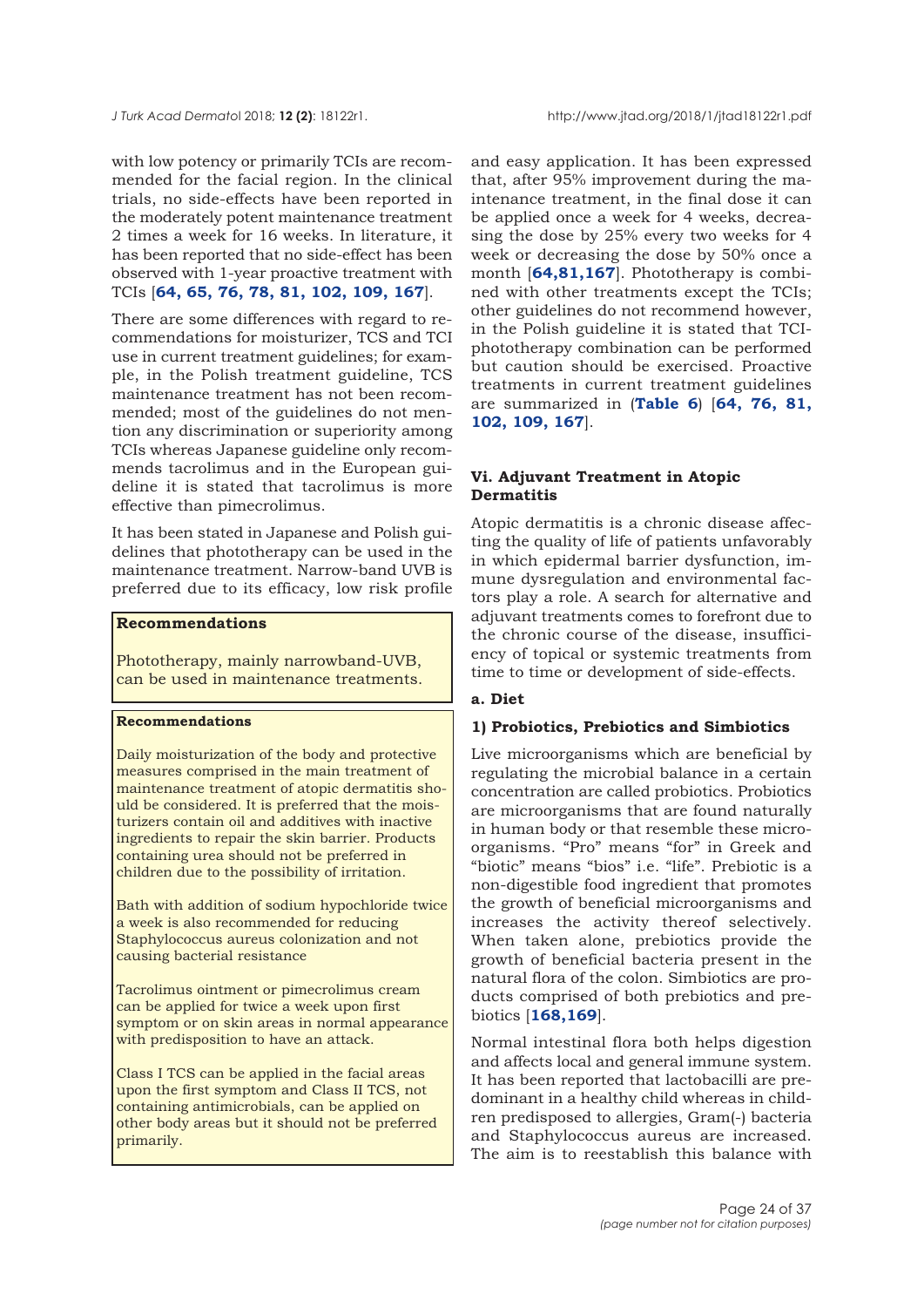<span id="page-24-0"></span>probiotics in the intestinal flora of AD patients. In addition, it is suggested that probiotics induce Th1-weighted lymphocytes more [than Th2 and decrease IgE production \[](#page-35-0)**168, 169, 170**].

Probiotics received with foods or for supplementary purposes are bacteria and yeasts. Lactic acid bacteria are Lactobacilli acidophilus, L. casei, L. fermentum, L. gasseri, L. johnsonii, L. lactis, L. paracasei, L. plantarum, L.reuteri, L. rhamnosus, L. salivarius, L. bulgaricus; bifidobacteria are Bifidobacterium breve, B. bifidum, B. infantis, B. lactis, B. longum, B. adolescentis, B. animalis; yeasts are Saccaromyces boulardii and others are Enteroccocus faecalis, Streptoccocus thermophiles, Bacillus cereus, Clostridium butyricum, Lactococcus lactis. It is desired that oral probiotics show pathogenic or toxic effects in the host, hang on to the intestinal cells, grow, produce antibacterial products, produce a mucosal and systemic immune response, be colonied temporarily, and not replace but be added to the existing natural flora. Their mechanism of action is to diminish the number of pathogenic and harmful bacteria, produce antimicrobial components, compete for food elements and colonization regions, ensure the activation of enzymes providing digestion, decrease the production of amine or toxic [enzymes and improve immune system \[](#page-35-0)**168, 169, 170**].

| Table 6. Comparison of Current Guidelines |  |
|-------------------------------------------|--|
|-------------------------------------------|--|

| <b>Treatment</b>                                        | <b>Guidelines</b>                                                                        |                                                                                                                                                                                                                                                   |                                                                                                                                                                                       |                                                                                                                                                           |                                                                                                                                                                       |
|---------------------------------------------------------|------------------------------------------------------------------------------------------|---------------------------------------------------------------------------------------------------------------------------------------------------------------------------------------------------------------------------------------------------|---------------------------------------------------------------------------------------------------------------------------------------------------------------------------------------|-----------------------------------------------------------------------------------------------------------------------------------------------------------|-----------------------------------------------------------------------------------------------------------------------------------------------------------------------|
|                                                         | America                                                                                  | <b>Europe</b>                                                                                                                                                                                                                                     | Japan                                                                                                                                                                                 | German                                                                                                                                                    | Polish                                                                                                                                                                |
| <b>Maintenance</b><br><b>Treatment (Pro-</b><br>active) | Eichenfield et al.<br>Section 2.<br>2014)69<br>(Sidbury et al.<br>Section3,4.<br>2014)64 | ETFAD/EADV<br>Task Force (Wol-<br>lenberg et<br>al.2016)78                                                                                                                                                                                        | (Katayama et al.<br>2017) (Saeki et al<br>2016)65                                                                                                                                     | (Werfel T, et al.<br>2016)80                                                                                                                              | (Nowicki et al.<br>2015)167                                                                                                                                           |
| <b>Proactive treat-</b><br>ment approach                | TCS or TCI appli-<br>cation 1-3 times<br>a week to the<br>previously affec-<br>ted areas | TCS or TCI appli-<br>cation twice a<br>week to the pre-<br>viously affected<br>with a moisturi-<br>zer for the whole<br>body                                                                                                                      | TCS or TCI appli-<br>cation 1-3 times<br>a week on previ-<br>ously affected<br>areas, concurrent areas, concurrent previously affec-<br>with a moisturi-<br>zer for the whole<br>body | TCS application<br>twice a week or<br>TCI, average of 3<br>months to the<br>ted areas                                                                     | TCI use with cer-<br>tain intervals                                                                                                                                   |
| <b>TCS</b>                                              | previously affec-<br>ted areas 1-2<br>times a week                                       | Application to the Application to the 1-3 times a week<br>previously affec-<br>ted areas twice a<br>week<br>Class II and III<br>are more approp-<br>riate, Class I is<br>not effective eno-<br>ugh<br>There is data re-<br>garding 3-month<br>use | up to 6 months                                                                                                                                                                        | Application to the Has no place in<br>previously affec-<br>ted areas 1-2<br>times a week<br>Lower efficacy<br>than Class III                              | maintenance tre-<br>atment                                                                                                                                            |
| <b>TCI</b>                                              | Application to the Tacrolimus is<br>previously affec-<br>ted areas 2-3<br>times a week   | more effective<br>There is data re-<br>garding its clini-<br>cal use for one<br>year                                                                                                                                                              | 0,03%<br>0,1%<br>tacroli-<br>mus up to 6<br>months                                                                                                                                    | and Compliance to<br>age restriction<br>Combination<br>with photothe-<br>rapy is not re-<br>commended,<br>concurrent use<br>with sunscreen<br>recommended | To the previously<br>affected areas<br>Tacrolimus, twice<br>a week up to 12<br>months; pimecro-<br>limus once a day<br>up to 3 months,<br>longer if intermit-<br>tent |

Page 25 of 37 *(page number not for citation purposes)*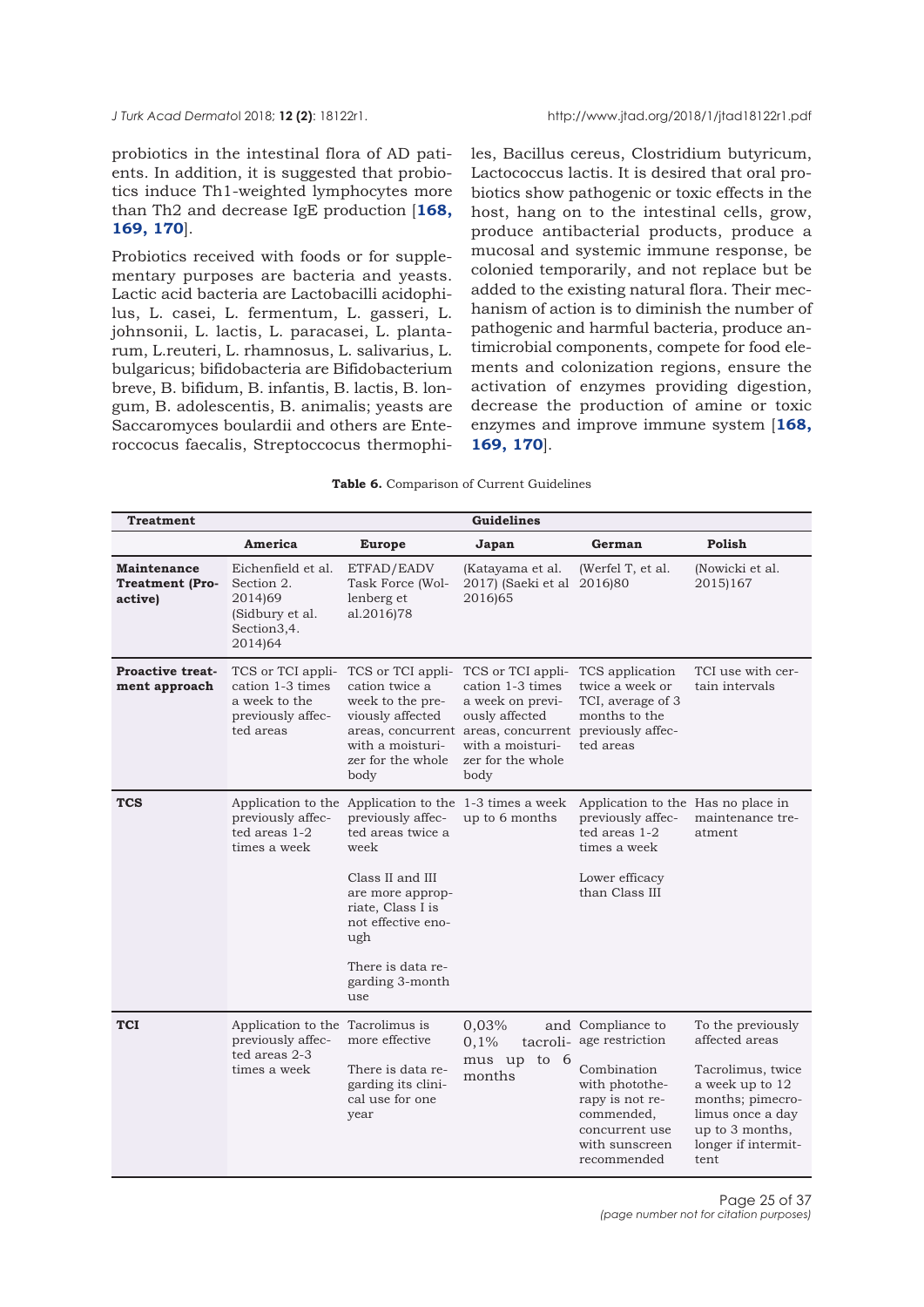| Phototherapy                                    | Has no place in<br>maintenance tre-<br>atment                                                                                                                                                                                          | Not discussed                                                                                                                                                                                                                                                                                                  | Can be used in<br>maintenance                                                                                                                                                                    | Not discussed                                                                                                                                                                                                                                                                                             | db-UVB once a<br>week (For 4<br>weeks, same as<br>the last dose, fol-<br>lowed by reduc-<br>tion in the dose by<br>$25%$ every $2$<br>weeks $-$ for 4<br>weeks, then once<br>a month a dose<br>equal to 50% of<br>the highest dose.<br>PUVA treatment<br>can be applied as<br>well.<br>Moisturizers can |
|-------------------------------------------------|----------------------------------------------------------------------------------------------------------------------------------------------------------------------------------------------------------------------------------------|----------------------------------------------------------------------------------------------------------------------------------------------------------------------------------------------------------------------------------------------------------------------------------------------------------------|--------------------------------------------------------------------------------------------------------------------------------------------------------------------------------------------------|-----------------------------------------------------------------------------------------------------------------------------------------------------------------------------------------------------------------------------------------------------------------------------------------------------------|---------------------------------------------------------------------------------------------------------------------------------------------------------------------------------------------------------------------------------------------------------------------------------------------------------|
|                                                 |                                                                                                                                                                                                                                        |                                                                                                                                                                                                                                                                                                                |                                                                                                                                                                                                  |                                                                                                                                                                                                                                                                                                           | be combined with<br>TCS, combination<br>with calcineurin<br>inhibitors is pos-<br>sible (however<br>caution should be<br>exercised)                                                                                                                                                                     |
| Anti-histamines                                 | Has no place in<br>maintenance tre-<br>atment                                                                                                                                                                                          | Not sufficient to<br>resolve pruritus.<br>Sedatives are pre-rating pruritus<br>ferred for helping<br>sleep problems<br>however they have res. Contrary to<br>no place in main-<br>tenance<br>Blockade against<br>alternative recep- place in mainte-<br>tors such as H4R nance.<br>may be more be-<br>neficial | They are conside-<br>red to be amelio-<br>since H1 receptors mal treatment,<br>are on C nerve fib-they are not re-<br>many guidelines,<br>they are recom-<br>mended in treat-<br>ment but has no | Since they are<br>considered to be<br>ineffective in nor-<br>commended in the gic rhinitis/con-<br>maintenance tre-<br>atment                                                                                                                                                                             | First-generation<br>sedative antihista-<br>mines are prefer-<br>red; if there is<br>concurrent aller-<br>junctivitis second<br>generation is pre-<br>ferred but has no<br>place in the main-<br>tenance treatment                                                                                       |
| <b>Mast cell stabili-</b> Not discussed<br>zers |                                                                                                                                                                                                                                        | Not discussed                                                                                                                                                                                                                                                                                                  | Not discussed                                                                                                                                                                                    | Since they are<br>considered to be<br>ineffective in nor-<br>mal treatment,<br>they are not re-<br>commended in<br>maintenance.                                                                                                                                                                           | Not discussed                                                                                                                                                                                                                                                                                           |
| Bath with bleac-<br>her addition                | Effective due to<br>Staphylococcus<br>aureus decoloni-<br>zation                                                                                                                                                                       | 5% bleach, 100 ml Not discussed<br>for 100L, full bath<br>tub                                                                                                                                                                                                                                                  |                                                                                                                                                                                                  | Not discussed                                                                                                                                                                                                                                                                                             | Not discussed                                                                                                                                                                                                                                                                                           |
| <b>Moisturizers</b>                             | In the mainte-<br>nance treatment,<br>the frequency and ams are recom-<br>amount of use are mended<br>recommended ac-<br>cording to age; it<br>is recommended<br>that oily moisturi-<br>zers be applied to<br>moist skin after<br>bath | Emollients, bath<br>oils, barrier cre-                                                                                                                                                                                                                                                                         | that hydrophilic<br>oils be applied to<br>skin after bath.<br>Urea, lactate, col-<br>lagen addition is<br>beneficial                                                                             | It is recommended It is recommended Should be used<br>that oily moisturi- for more than<br>zers be applied.<br>additive may be<br>beneficial, howe-<br>ver products com- better than urea<br>prising urea is not and sodium chlo-<br>recommended in<br>children due to ir- glycol may result<br>ritation. | once a day; the<br>ones with barrier<br>Urea and glycerin properties are pre-<br>ferred; glycerol ad-<br>ditive is tolerated<br>ride; propylene<br>in irritation under<br>2 years of age;<br>moisturizers con-<br>taining peanut<br>should not be<br>used for the possi-<br>bility of allergy.          |

Page 26 of 37 *(page number not for citation purposes)*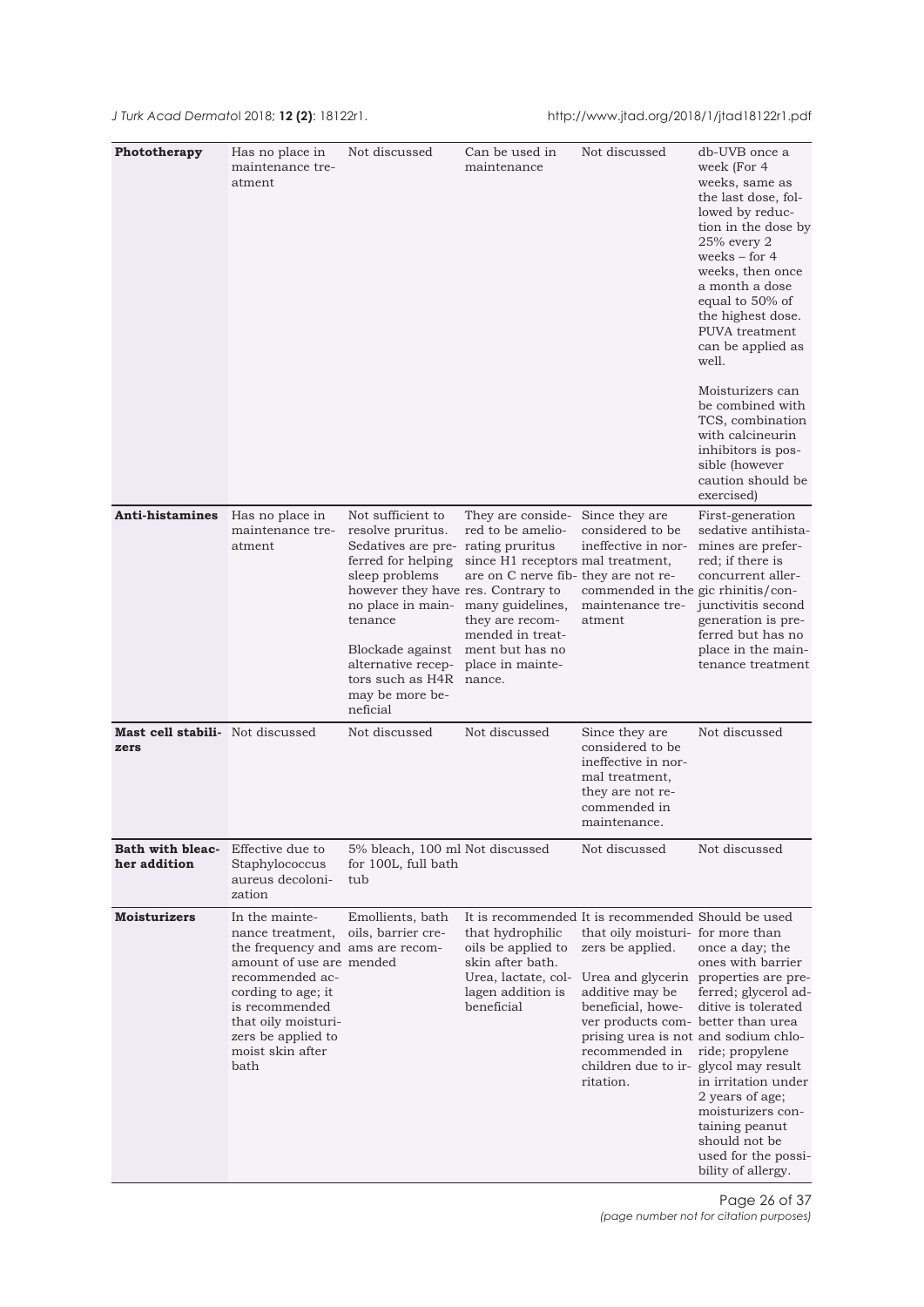|  |  |  |  | Table 6. Comparison of Current Guidelines (Continued) |
|--|--|--|--|-------------------------------------------------------|
|--|--|--|--|-------------------------------------------------------|

<span id="page-26-0"></span>

| <b>Treatment</b>                  | <b>Guidelines</b>                                                                                                                                                                               |                                                                                                                                                                                                            |                                                                                                                                                                                                                                         |                                                                                                                |                                                                                      |
|-----------------------------------|-------------------------------------------------------------------------------------------------------------------------------------------------------------------------------------------------|------------------------------------------------------------------------------------------------------------------------------------------------------------------------------------------------------------|-----------------------------------------------------------------------------------------------------------------------------------------------------------------------------------------------------------------------------------------|----------------------------------------------------------------------------------------------------------------|--------------------------------------------------------------------------------------|
|                                   | America                                                                                                                                                                                         | <b>Europe</b>                                                                                                                                                                                              | Japan                                                                                                                                                                                                                                   | German                                                                                                         | Polish                                                                               |
| Other treat-<br>ments             | There is evidence<br>regarding their<br>safety and effi-<br>cacy, however,<br>which one, when,<br>and which dose<br>should be prefer-<br>red are not clear                                      |                                                                                                                                                                                                            |                                                                                                                                                                                                                                         |                                                                                                                |                                                                                      |
| Probiotic/pre-<br>biotic          | No sufficient evi-<br>dence to recom-<br>mend                                                                                                                                                   | TThere is evi-<br>dence however,<br>when, in which<br>dose and which<br>should be prefer-<br>red are not clear                                                                                             | Stating that there Lactobacilli can-<br>are publications<br>as to their safety,<br>however there is<br>no comment for<br>recommendation                                                                                                 | not be recom-<br>mended<br>according to the<br>studies                                                         | Not discussed                                                                        |
| <b>Fatty acids</b>                | Fish oil is rich in<br>n-3 fatty acid,<br>competes with n-<br>6 fatty acid and<br>has an anti-in-<br>flammatory ef-<br>fect, however<br>there is paucity<br>of data for their<br>efficacy in AD | Not discussed                                                                                                                                                                                              | Recommended in No sufficient<br>case $n-6/n-3$<br>ratio increases in<br>blood                                                                                                                                                           | study for any re-<br>commendation                                                                              | Not discussed                                                                        |
| Vitamin D                         | No sufficient<br>study for recom-<br>mendation                                                                                                                                                  | No sufficient<br>study for recom-<br>mendation                                                                                                                                                             | Not discussed                                                                                                                                                                                                                           | Not discussed                                                                                                  | No sufficient<br>study for recom-<br>mendation                                       |
| Elimination diet Diet if any food | allergy is detec-<br>ted,<br>Supports a diag-<br>nostic elimina-<br>tion diet for 4-6<br>weeks and a con-<br>trolled challenge                                                                  | Diet if any food<br>allergy is detec-<br>ted, if not normal<br>diet                                                                                                                                        | Diet if any food<br>allergy is detec-<br>ted, if not normal<br>diet                                                                                                                                                                     | Diet if any food<br>allergy is detec-<br>ted, there is no<br>"special AD diet"                                 | Not discussed                                                                        |
| Specific immu-<br>notherapy       | Generally not re-<br>commended                                                                                                                                                                  | Generally not re- Not discussed<br>commended<br>In selected cases<br>in which severe<br>disease and<br>patch test are po-<br>sitive, particu-<br>larly against<br>house dust<br>mites, grass and<br>pollen |                                                                                                                                                                                                                                         | Recommended if<br>respiratory aller-<br>gic disease coe-<br>xists or any<br>allergen is detec- tected.<br>ted. | Recommended if<br>respiratory allergic<br>disease coexists or<br>any allergen is de- |
| <b>Chinese herbal</b><br>therapy  | No sufficient evi-<br>dence for recom-<br>mendation                                                                                                                                             | Not discussed                                                                                                                                                                                              | According to the<br>guideline of the<br>previous year<br>(Saeki et al.<br>$2016$ ) it can be<br>recommended; in<br>this guideline<br>herbal therapies<br>are not recom-<br>mended due to li-<br>kelihood of<br>severe side-ef-<br>fects | Not discussed                                                                                                  | No sufficient evi-<br>dence for recom-<br>mendation                                  |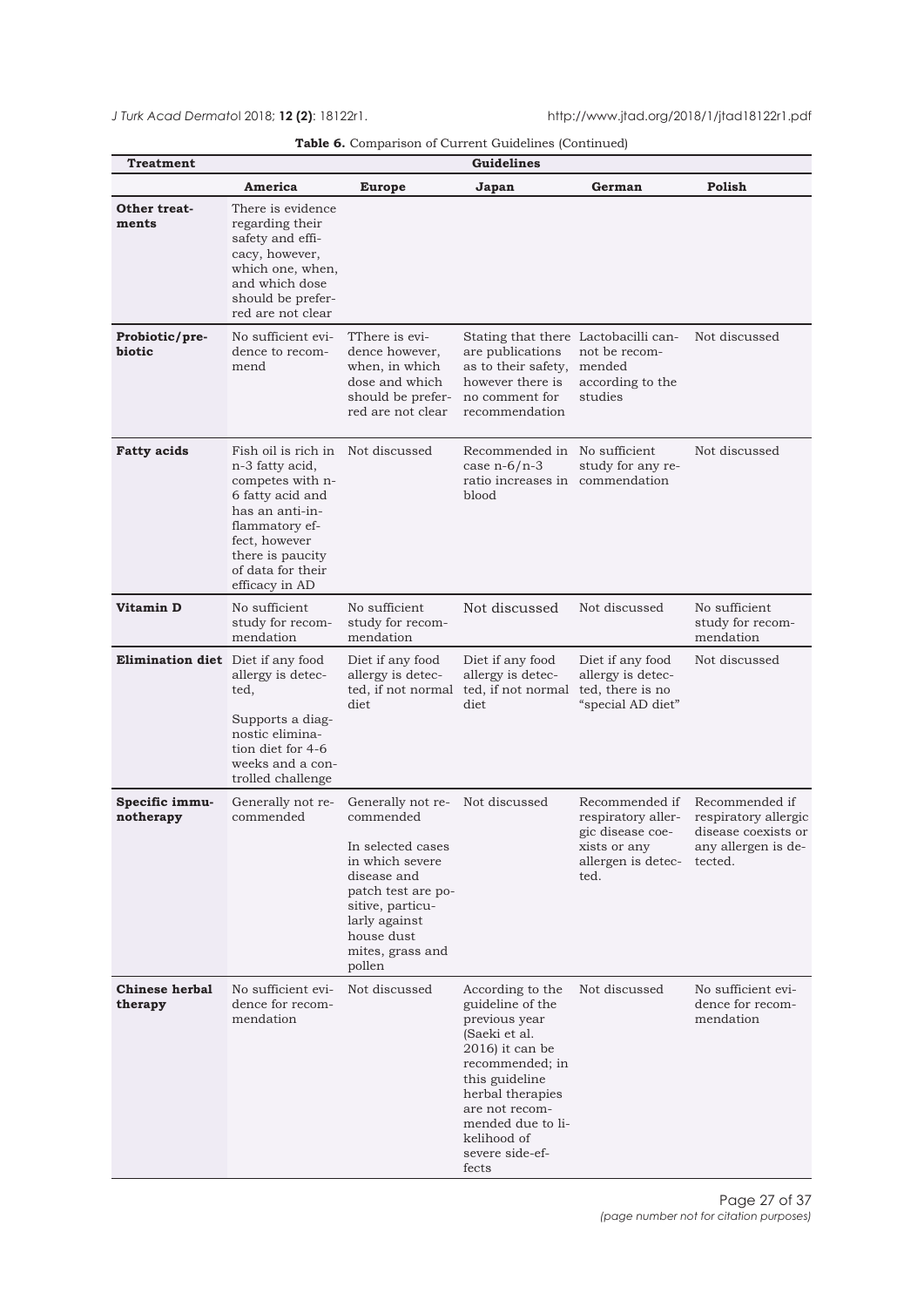| <b>Borage Oil</b>               | No sufficient evi-<br>dence for recom-<br>mendation                                                                                | Not discussed | Generally herbal<br>therapies are not<br>recommended | Not discussed                                                                | Not discussed                                                                                        |
|---------------------------------|------------------------------------------------------------------------------------------------------------------------------------|---------------|------------------------------------------------------|------------------------------------------------------------------------------|------------------------------------------------------------------------------------------------------|
| Primrose oil                    | No sufficient evi-<br>dence for recom-<br>mendation                                                                                |               | Generally herbal<br>therapies are not<br>recommended | Not discussed                                                                | Not discussed                                                                                        |
| Environmental<br><b>Factors</b> | Against standard Not discussed<br>approach such<br>as protection<br>against house<br>dust mites or<br>special clothes<br>routinely |               | No annex                                             | Detection of po-<br>tential occupatio-<br>nal triggering<br>factors, if any  | Avoiding allergens<br>and irritants (ciga-<br>rette smoke, infec-<br>tions, wool<br>clothes, stress) |
| Psychological<br>Approach       | Not discussed                                                                                                                      | Not discussed | Recommended                                          | Recommended<br>Particularly in<br>cases triggered<br>by psychologic<br>state | Not discussed                                                                                        |

Probiotics are available in capsule, tablet, cachet or powder forms. They may be found in various fermented foods, yoghurt and milk beverages. The most commonly used probiotics are Bifidobacterium lactis, Streptococcus termophilus, Lactobacilli reuteri, Lactobacilli rhamnosus, and Lactobacilli acidophilus. Their side-effects are limited. Even though bronchitis, infections, intestinal ischemia are mentioned among the side-effects, many studies reported that side-effects are not different from those of placebo [**[168,169](#page-35-0)**].

The efficacy of probiotics in prevention and treatment of allergic diseases is controversial. Lactobacillus and Bifidobacterium species have been investigated. There are studies and evidence supporting that probiotics may be beneficial in the treatment and prevention of atopic dermatitis. They are necessary for the stimulation of intestinal flora intestine-related lymphoid tissues and a healthy immune system in the newborn. The intestinal flora of the babies who have allergic diseases has been found to be more different and the variety of the intestinal flora has been found low. It is envisaged that the intervention on intestinal flora by probiotics, prebiotics or simbiotics will regulate immune response, prevent the development of allergic diseases and can contribute to the treatment of the disease. In a meta-analysis published in 2014, it has been reported that mixture of different bacterial products and bifidcobacterum species of lactobacillus species have been found to be effective in decreasing the AD SCOARD index

[**[170](#page-35-0)**]. In a meta-analysis published in 2016, it has been reported that oral probiotic administration for 8 weeks was effective in the treatment of AD in children above 1 year of age. [[171](#page-35-0)]. In the same study, it has been reported that probiotic use longer than 8 weeks did not provide an additional benefit. Mixtures containing different probiotic and prebiotic bacteria or lactobacillus species have been found to be more effective than other probiotic alternatives whereas due to low number of patients enrolled in the randomized, controlled trials and presence of methodologic and biologic differences between the trials suggest that the results are very optimistic[**[172](#page-35-0)**]. With regard to current guidelines, it has been stated, in the current American [**[64](#page-32-0)**] and German [**[109](#page-33-0)**] guidelines, that there was no sufficient evidence for them to be recommended; in the European guideline [**[78](#page-32-0)**]. that there is some evidence as to their safety and efficacy w hereas when, how much and which bacteria/yeast should be preferred were not clarified; in the Japanese guideline [**[81](#page-32-0)**]. that there was some evidence with regard to their safety and efficacy;and in the Polish guideline [**[167](#page-35-0)**].

## **Recommendations**

According to current data, routine use of probiotics is not recommended in the prevention of development of AD or its treatment. On the other hand, they can be used in selected cases due to the presence of evidence regarding their safety and efficacy.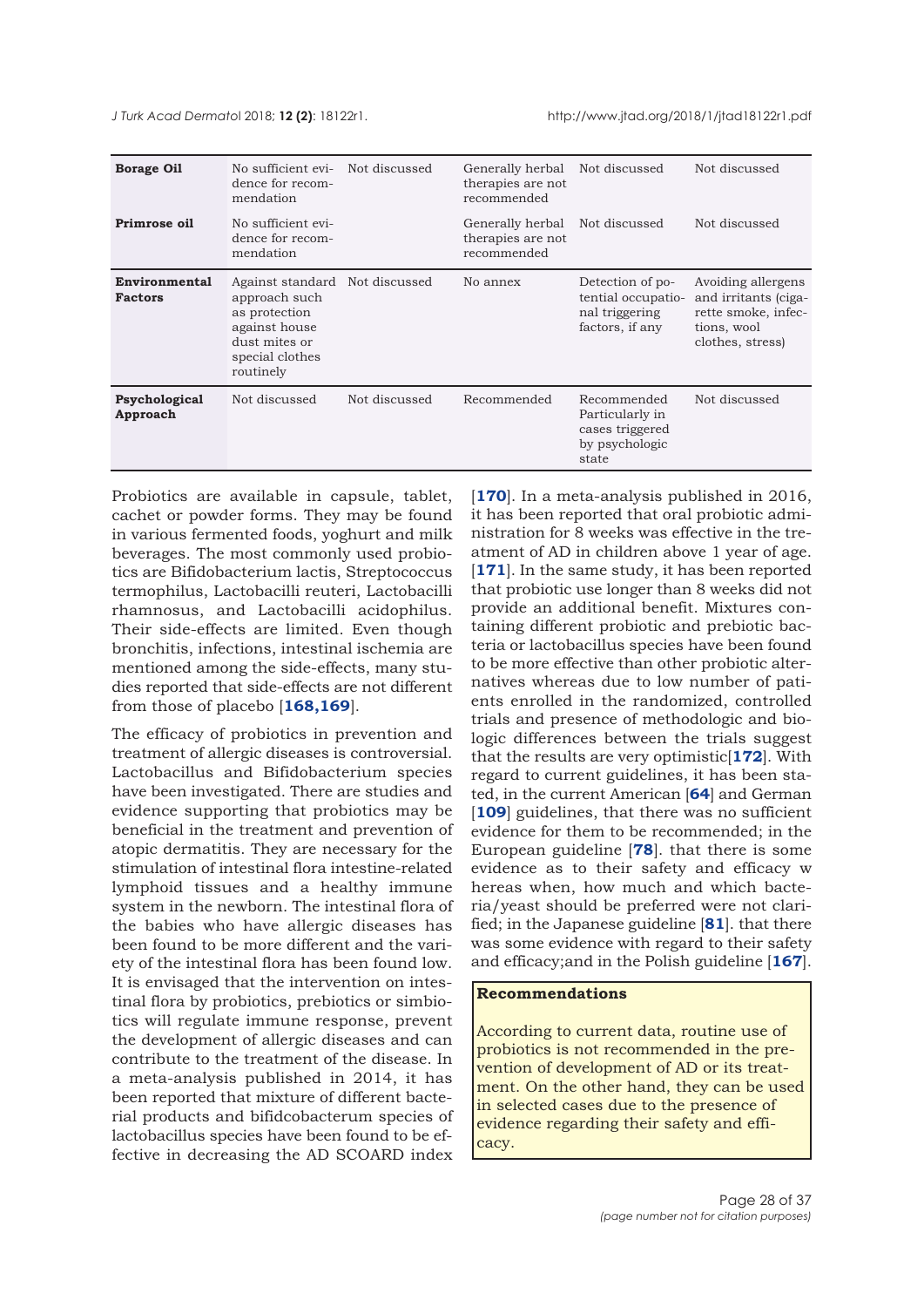the subject was not discussed (**[Table 6](#page-26-0)**) [**[64](#page-31-0), [76](#page-32-0), [78](#page-32-0), [81](#page-32-0)**].

## **2) Fatty Acids**

Delta-6-desaturase activity has been found to be low in AD (173). Since decreased level of fatty acids has been found in the patients with eczema, it has been suggested that essential fatty acids play a role in the pathogenesis of AD however, the efficacy of essential n-6 fatty acid supplement has not been demonstrated in the studies carried out. Later, n-3 fatty acid, considered to be demonstrating antiinflammatory properties by competing with n-6, has become a current matter [**[64](#page-31-0), [168, 169,](#page-35-0) [173](#page-35-0)**]. Fish oil is rich in n-3 fatty acid. In case n-6/n-3 ratio increases in blood, n-3 fatty acid supplement has been recommended [**[81](#page-32-0)**]. Gamma linoleic acid (GLA) is a kind of essential fatty acid and a precursor of some mediators such as prostaglandin E1. Even though it has been reported that it resolved inflammation and immunity in some of the trials regarding GLA, different sources have been used for GLA in these studies; borage oil (23% GLA) and primrose oil (8-10% GLA) (168,169). Oral supplement of these both oils has been evaluated as inert for eczema in Cochrane review[**[14](#page-30-0)**]. Borage oil and primrose oil have not been recommended in currentguidelines [**[64,](#page-32-0) [76,](#page-32-0) [78](#page-32-0), [102](#page-33-0), [109](#page-33-0), [167](#page-35-0)**].

## **Recommendations**

Standard use of fatty acids in AD treatment is not recommended, however, in case n-6/n-3 ratio increases in blood, n-3 fatty acid supplement has been recommended.

## **3) Chinese Herbal Treatment**

Treatments of herbal origin can be administered as topical or systemic in AD. Among these, Chinese Herbal Treatments (CHT) are generally mixtures with special names in which many herbs are combined. Along with Zemaphyte, Xiano-Feng-San, Hochu-ekki-to, the efficacies of which are demonstrated in randomized, controlled studies, there are many other products prescribed in general dermatology clinics in Japan [**[65](#page-31-0),[81](#page-32-0)**]. 28 randomized, controlled trials have been reviewed in 2013 Cochrane review and it has been stated that oral or topical CHT is not beneficial

in the treatment of childhood or adulthood AD [**[174,](#page-35-0) [175](#page-35-0)**]. Side-effects such as diarrhea, elevation in transaminases, disease exacerbation and reversible cardiomyopathy along with very serious side-effects such as fatal hepatic necrosis, nephropathy caused by CHT have been reported in literature [**[65,](#page-31-0) [81](#page-32-0)**]. On the other hand, it has been pointed out that there may be non-herbal ingredients along with herbal flowers and herbal seeds under the name of CHT [**[175](#page-35-0)**]. Although it has been stated in 2016 Japanese Guideline that CHT in combination with other treatments in resistant patients can be considered, in 2017 Japanese Guideline and Polish Guidelines, there is the opinion that there is no adequate evidence to recommend their use; it has not been discussed in European and German Guidelines (**[Table 6](#page-26-0)**) [**[64,](#page-31-0) [76](#page-32-0), [78](#page-32-0), [81,](#page-32-0) [102,](#page-33-0) [109](#page-33-0), [167](#page-35-0)**].

#### **Recommendations**

There is no adequate evidence to recommend CHT.

## **4) Oral Vitamin D**

There are various results achieved in the studies conducted regarding the serum vitamin D levels of SAD patients. In the studies, the effect of vitamin D replacement to disease activity score varies in AD patients [**[168](#page-35-0)**]. Vit amin D replacement has not been recom mended in current guidelines (**[Table 6](#page-26-0)**) [**[64,](#page-31-0) [76,](#page-32-0) [78, 81,](#page-32-0) [102, 109](#page-33-0), [167](#page-35-0)**].

#### **Recommendations**

Even though there is no adequate evidence to recommend vitamin D, replacement thereof is recommended in case of deficiency.

## **5) Elimination Diet**

Food allergy is not rare in AD and food allergy test should be performed in suspected cases [**[65,](#page-31-0) [168](#page-35-0)**]. Most of the current guidelines do not recommend a special diet if there is no food allergy detected. However, American guideline supports a diagnostic elimination diet and controlled elimination diet for 4-6 weeks if there is a suspected case and no positivity in the test [**[64,](#page-31-0) [76, 78, 81,](#page-32-0) [102](#page-33-0), [109,](#page-33-0) [167](#page-35-0)**].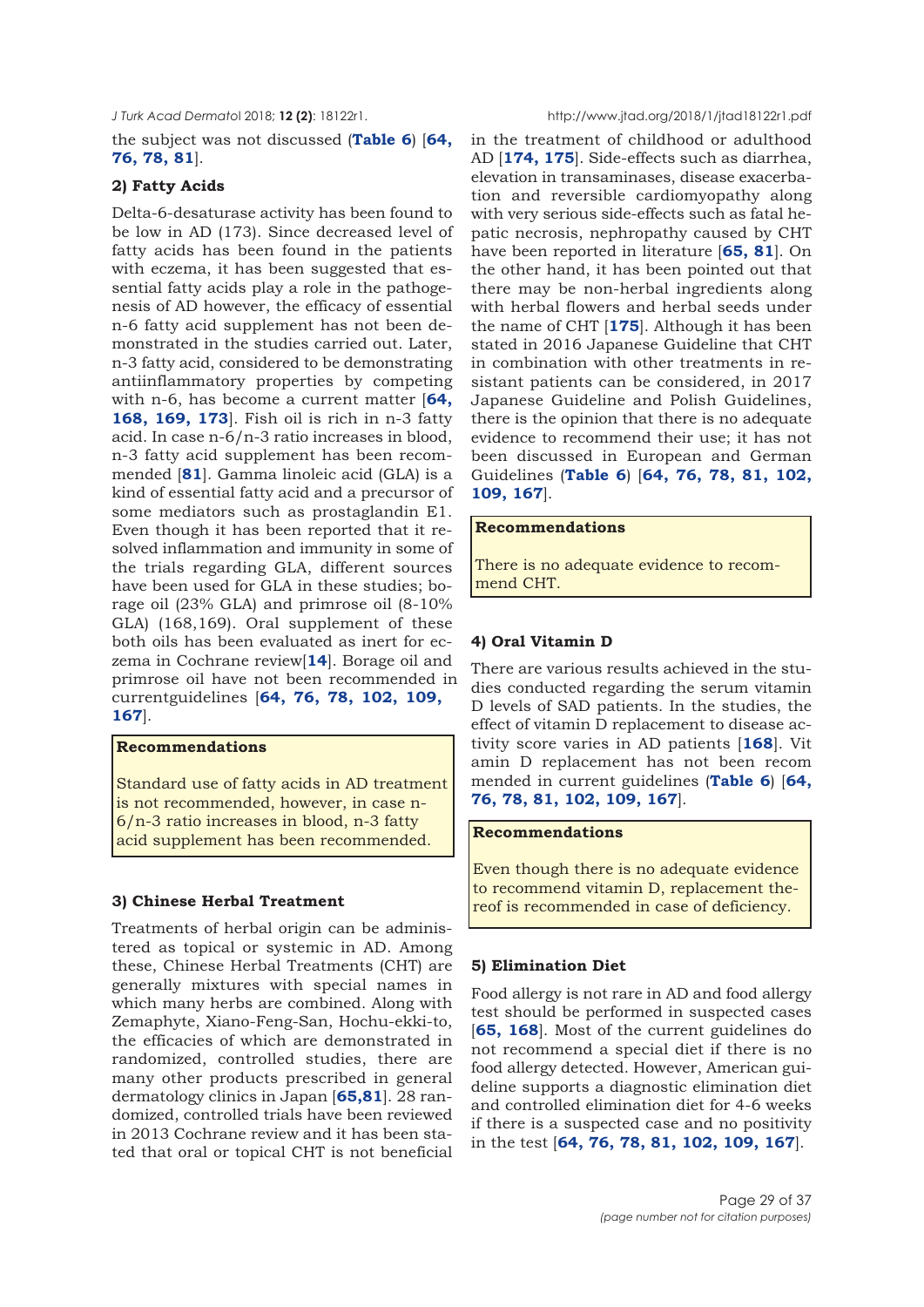<span id="page-29-0"></span>

#### **Recommendations**

Food allergy should be investigated in suspected cases in AD. If food allergy is not detected, in order to avoid malnutrition, elimination diet is not recommended.

#### **b. Environmental Factors**

It is considered that skin barrier function is impaired in AD and therefore allergens penetrate through the skin and activate the i mmune system and this leads to the development of atopic diseases such as hay fever, asthma which is known as atopic walk. Therefore, it is suggested that long-term control of skin inflammation and barrier function will prevent the development of atopic diseases in the future. Moisturizing the skin is one of the main treatments in AD. Again for the same reasons, environmental factors that may impair the barrier function of the skin should be avoided. The main allergens and irritants are soaps, detergents, house dust and mites, solvents such as formaldehyde and toluene, infections, cigarette, wool clothes. Since the threshold of AD patients are low, it is recommended that they avoid these general allergens and irritants, use soaps with neutral pH, prefer soft and cotton clothes, wear the new clothes after washing with liquid cleaners and rinsing very well and avoid extreme heat and extreme moisture. In addition, it is recommended that, if any, occupational potential trigger functions be detected. Along with these precautions, patient-based approach is recommended [**[64](#page-31-0), [76,](#page-32-0) [78,](#page-32-0) [81](#page-32-0), [102](#page-33-0), [109](#page-33-0), [167](#page-35-0)**]

## **Recommendations**

Avoiding irritants that may impair skin barrier function, detection of potential triggers and patient-based approach is recommended.

#### **c. Psychological Factors**

As well as causing predisposition to atopic diseases such as hay fever and asthma, AD causes sleeping problems not rarely due to chronic pruritus and inflammation, and comorbid mental health problems such as speech disorder and hyperactivity disorder in childhood [**[47](#page-31-0)**].

Sleeping disorders in AD are characterized as diminished quality of sleep, waking up during the night and daytime sleepiness. A relationship has been detected between sleeping problems and AD severity. It has been reported that sleeping problem is the main factor affecting quality of life in childhood AD. Tiredness, fatigue and mental diseases such as depression can be observed in patients with sleeping problems [**[47](#page-31-0), [176](#page-35-0), [177](#page-35-0)**]. One or more depression symptoms are observed in one third of AD patients. Anxiety, impairment of concentration along with depression have been reported in AD patients and even depression or injuries or fractures due to antihistamine use could have been observed. Assessment of systemic treatment alternatives such as cyclosporine and methotrexate have been recommended in patients suffering from sleeping problems [**[47](#page-31-0), [176](#page-35-0), [177](#page-35-0)**]. In German and Japanese guidelines which are the recent ones, psychiatric consultation has been recommended in cases in which mental diseases play a role in etiology in AD patients (**[Table 6](#page-26-0)**) [**[64](#page-31-0), [76,](#page-32-0) [78](#page-32-0), [81](#page-31-0), [102, 109](#page-33-0), [16](#page-30-0)**].

#### **Recommendations**

Psychiatric consultation should be requested with regard to comorbid mental diseases in which psychological factors trigger AD.

Systemic alternative treatments should be evaluated in patients suffering from sleeping problems despite appropriate topical treatment.

#### **References**

- 1. Flohr C, Mann J. New insights into the epidemiology of childhood atopic dermatitis. Allergy 2014; 69: 3- 16. PMID: 24417229
- 2. Nutten S. Atopic dermatitis: global epidemiology and risk factors. Ann Nutr Metab 2015; 66: 8-16. PMID: 25925336
- 3. Megna M, Patruno C, Balato A, Napolitano M, Balato N. Adult Atopic Dermatitis: Less Certainty, More Challenges. J Investig Allergol Clin Immunol 2017; 27: 276-277. PMID: 28731420
- 4. Otsuka A, Nomura T, Rerknimitr P, Seidel JA, Honda T, Kabashima K. The interplay between genetic and environmental factors in the pathogenesis of atopic dermatitis. Immunol Rev 2017; 278: 246-262. PMID: 28658541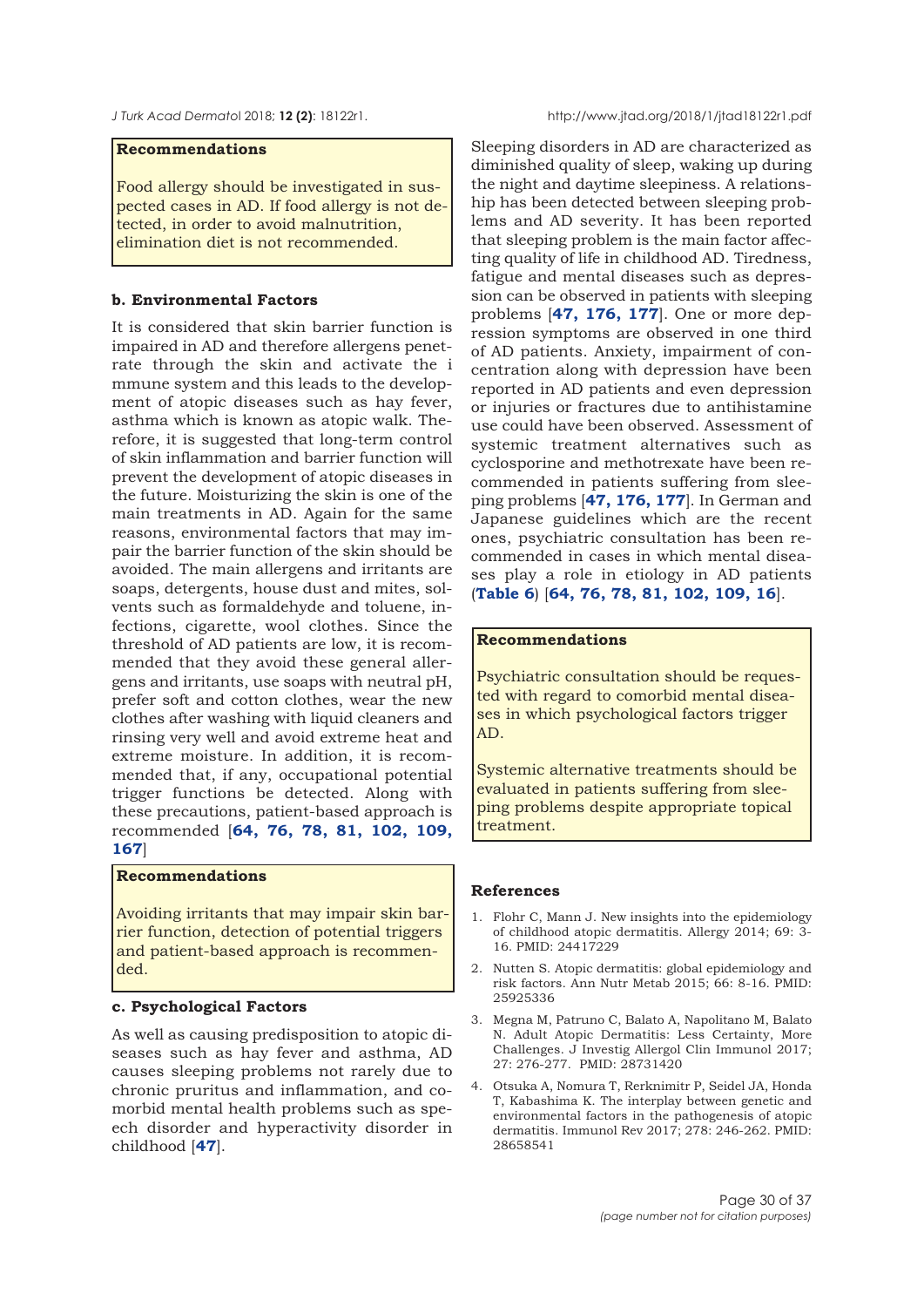<span id="page-30-0"></span>

- 5. Bieber T. Atopic dermatitis. Ann Dermatol 2010; 22: 125-137. PMID: 20548901
- 6. Deleuran M, Vestergaard C. Clinical heterogeneity and differential diagnosis of atopic dermatitis. Br J Dermatol 2014; 170: 2-6. PMID: 24720512.
- 7. Rybojad M. Atopic dermatitis. Arch Pediatr 2012;19:882-885. PMID: 22796288
- 8. Weidinger S, Novak N. Atopic dermatitis. Lancet 2016; 387: 1109-1122. PMID: 26377142
- 9. Silverberg NB, Silverberg JI. Atopic dermatitis: Part I. Clin Dermatol 2017; 35: 341-343. PMID: 28709562
- 10. Brown SJ, McLean WH. One remarkable molecule: filaggrin. J Invest Dermatol 2012; 132: 751-62. PMID: 22158554
- 11. Novak N, Leung DY. Advances in atopic dermatitis. Curr Opin Immunol 2011; 23: 778-83. PMID: 22018455
- 12. Howell MD, Kim BE, Gao P, et all. Leung DY: Cytokine modulation of atopic dermatitis filaggrin skin expression. J Allergy Clin Immunol 2007; 120: 150-155. PMID: 17512043
- 13. Ong PY. New insights in the pathogenesis of atopic dermatitis. Pediatr Res 2014; 75: 171-175. PMID: 24192701
- 14. Sidbury R, Khorsand K. Evolving Concepts in Atopic Dermatitis. Curr Allergy Asthma Rep 2017; 17:42. PMID: 28555328
- 15. Tauber M, Balica S, Hsu CY, et all. Paul CF: Staphylococcus aureus density on lesional and nonlesional skin is strongly associated with disease severity in atopic dermatitis. J Allergy Clin Immunol 2016; 137: 1272-1274. PMID: 26559326
- 16. McKee PH, Calonje E, Granter SR. Pathology of the skin.St Louis, Elsevier Mosby 2005; 171-181.
- 17. Williams HC: Epidemiology of atopic dermatitis. Clin Exp Dermatol 2000; 25: 522-529. PMID: 11122223
- 18. Palmer CN, Irvine AD, Terron-Kwiatkowski A, et al. Common loss-of-function variants of the epidermal barrier protein filaggrin are a major predisposing factor for atopic dermatitis. Nat Genet 2006; 38: 441- 446. PMID: 16550169
- 19. Cipriani F, Dondi A, Ricci G. Recent advances in epidemiology and prevention of atopic eczema. Pediatr Allergy Immunol 2014; 25: 630-638. PMID: 25406640
- 20. Brown SJ. Molecular mechanisms in atopic eczema: insights gained from genetic studies. J Pathol 2017; 241: 140-145. PMID: 27659773
- 21. Gupta D. Atopic Dermatitis: A Common Pediatric Condition and Its Evolution in Adulthood. Med Clin North Am 2015; 99. 1269-1285. PMID: 26476252
- 22. Annesi-Maesano I, Moreau D, Caillaud D, et al. Residential proximity fine particles related to allergic sensitisation and asthma in primary school children. Respir Med 2007; 101: 1721-1729. PMID: 17442561
- 23. Morgenstern V, Zutavern A, Cyrys J. et al. GINI Study Group; LISA Study Group: Atopic diseases, allergic sensitization, and exposure to traffic-related air pollution in children. Am J Respir Crit Care Med 2008; 177: 1331-1337.
- 24. Ellwood P, Asher MI, García-Marcos L. et al. ISAAC Phase III Study Group: Do fast foods cause asthma, rhinoconjunctivitis and eczema? Global findings from the International Study of Asthma and Allergies in Childhood (ISAAC) phase three. Thorax 2013; 68: 351-360. PMID: 23319429
- 25. Yang YW, Tsai CL, Lu CY. Exclusive breastfeeding and incident atopic dermatitis in childhood: a systematic review and meta-analysis of prospective cohort studies. Br J Dermatol 2009; 161: 373-383. PMID: 19239469
- 26. Nwaru BI, Craig LC, Allan K. et al. Breastfeeding and introduction of complementary foods during infancy in relation to the risk of asthma and atopic diseases up to 10 years. Clin Exp Allergy 2013; 43: 1263-1273. PMID: 24152159
- 27. Cabana MD. The Role of Hydrolyzed Formula in Allergy Prevention. Ann Nutr Metab 2017; 70: 38-45. PMID: 28521324
- 28. Koutroulis I, Magnelli L, Gaughan J, Weiner E, Kratimenos P. Atopic dermatitis is more severe in children over the age of two who have an increased body mass index. Acta Paediatr 2015; 104: 713-717. PMID: 25662159
- 29. Silverberg JI, Silverberg NB, Lee-Wong M. Association between atopic dermatitis and obesity in adulthood. Br J Dermatol 2012; 166: 498-504. PMID: 21999468
- 30. Strachan DP. Hay fever, hygiene, and household size. BMJ. 1989; 299: 1259-1260. PMID: 2513902
- 31. Johnston SL, Openshaw PJ. The protective effect of childhood infections. BMJ 2001; 322: 376-377. PMID: 11179141
- 32. Cramer C, Link E, Horster M. et al. LISAplus Study Group and the GINIplus Study Group: Elder siblings enhance the effect of filaggrin mutations on childhood eczema: results from the 2 birth cohort studies LISAplus and GINIplus. J Allergy Clin Immunol 2010; 125: 1254-1260.
- 33. Cork MJ, Robinson DA, Vasilopoulos Y. et al. New perspectives on epidermal barrier dysfunction in atopic dermatitis: gene-environment interactions. J Allergy Clin Immunol 2006; 118: 3-21. PMID: 16815133
- 34. Son JH, Chung BY, Kim HO, Park CW. Clinical Features of Atopic Dermatitis in Adults Are Different according to Onset. J Korean Med Sci 2017; 32: 1360-1366. PMID: 28665074
- 35. Buggiani G, Ricceri F, Lotti T. Atopic dermatitis. Dermatol Ther 2008; 21: 96-100. PMID: 18394083
- 36. Kim KH: Clinical pearls from atopic dermatitis and its infectious complications. Br J Dermatol 2014; 170: 25-30. PMID: 24720465
- 37. Mortz CG, Andersen KE, Dellgren C, Barington T, Bindslev-Jensen C. Atopic dermatitis from adolescence to adulthood in the TOACS cohort: prevalence, persistence and comorbidities. Allergy 2015; 70: 836-845. PMID: 25832131
- 38. Julián-Gónzalez RE, Orozco-Covarrubias L, Dur án-McKinster C. et al. Less common clinical manifestations of atopic dermatitis: prevalence by age. Pediatr Dermatol 2012; 29: 580-583. PMID: 22469300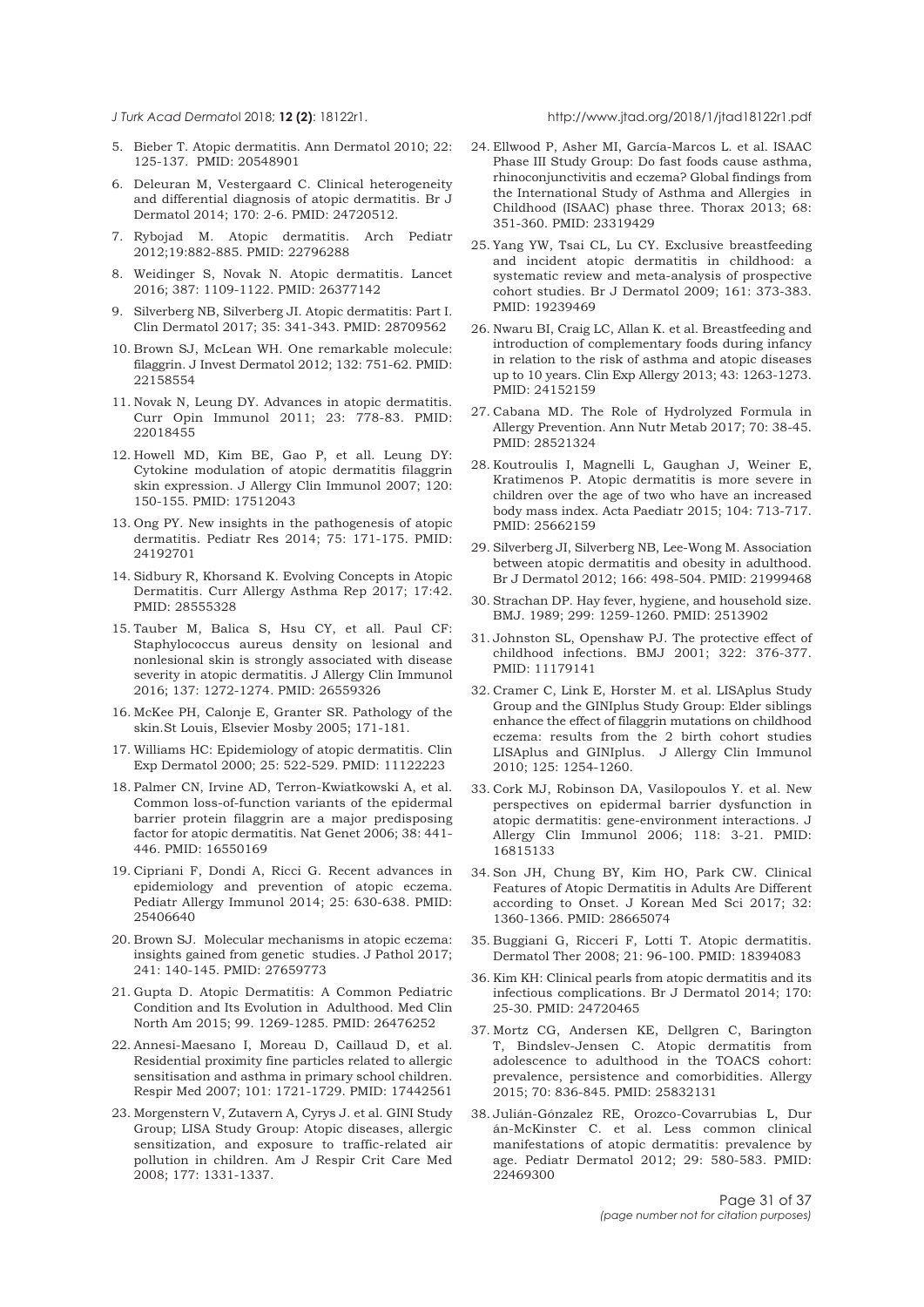<span id="page-31-0"></span>

- 39. Fölster-Holst R, Kiene P, Brodersen JP, Christophers E. Dermatitis papulosa juvenilis. Hautarzt 1996; 47: 129-131. PMID: 8868457
- 40. Brans R, Hübner A, Gediga G, John SM. Prevalence of foot eczema and associated occupational and nonoccupational factors in patients with hand eczema. Contact Dermatitis 2015; 73: 100-107. PMID: 25716740
- 41. Simpson EL, Thompson MM, Hanifin JM. Prevalence and morphology of hand eczema in patients with atopic dermatitis. Dermatitis 2006; 17: 123-127. PMID: 16956463
- 42. Wolf R, Orion E, Tüzün Y. Periorbital (eyelid) dermatides. Clin Dermatol 2014; 32: 131-140. PMID: 24314387
- 43. Samimi M: Cheilitis. Diagnosis and treatment. Presse Med 2016; 45: 240-250. PMID: 26681528
- 44. Zheng T, Yu J, Oh MH, Zhu Z. The atopic march: progression from atopic dermatitis to allergic rhinitis and asthma. Allergy Asthma Immunol Res 2011; 3: 67-73. PMID: 21461244
- 45. Kapoor R, Menon C, Hoffstad O, Bilker W, Leclerc P, Margolis DJ. The prevalence of atopic triad in children with physician-confirmed atopic dermatitis. J Am Acad Dermatol 2008; 58: 68-73. PMID: 17692428
- 46. Silverberg JI, Simpson EL. Association between severe eczema in children and multiple comorbid conditions and increased healthcare utilization. Pediatr Allergy Immunol 2013; 24: 476-486. PMID: 23773154
- 47. Silverberg JI. Selected comorbidities of at opic dermatitis: Atopy, neuropsychiatric, and musculoskeletal disorders. Clin Dermatol 2017; 35: 360-366. PMID: 28709566
- 48. Sanna L, Stuart AL, Pasco JA. et al. Atopic disorders and depression: findings from a large, populationbased study. J Affect Disord 2014; 155: 261- 265.PMID: 24308896
- 49. Egeberg A, Andersen YM, Gislason GH, Skov L, Thyssen JP. Prevalence of comorbidity and associated risk factors in adults with atopic dermatitis. Allergy 2017; 72: 783-791. PMID: 27864954
- 50. Nicholas MN, Gooderham MJ. Atopic Dermatitis, Depression, and Suicidality. J Cutan Med Surg 2017; 21: 237-242. PMID: 28300443
- 51. Mohan GC, Silverberg JI. Association of Vitiligo and Alopecia Areata With Atopic Dermatitis: A Systematic Review and Meta-analysis. JAMA Dermatol 2015; 151: 522-528. PMID: 25471826
- 52. Schmitt J, Schwarz K, Baurecht H. et al. Atopic dermatitis is associated with an increased risk for rheumatoid arthritis and inflammatory bowel disease, and a decreased risk for type 1 diabetes. J Allergy Clin Immunol 2016; 137: 130-136. PMID: 26253344
- 53. Standl M, Tesch F, Baurecht H. et al. Association of Atopic Dermatitis with Cardiovascular Risk Factors and Diseases. J Invest Dermatol 2017; 137: 1074- 1081. PMID: 28011146
- 54. Siegfried EC, Hebert AA. Diagnosis of Atopic Dermatitis: Mimics, Overlaps, and Complications. J Clin Med 2015; 4: 884-917. PMID: 26239454
- 55. Eigenmann PA, Atanaskovic-Markovic M, O'B Hourihane J. et al. European Academy of Allergy and Clinical Immunology Section on Pediatrics; European Academy of Allergy and Clinical Immunology-Clemens von Pirquet Foundation: Testing children for allergies: why, how, who and when: an updated statement of the European Academy of Allergy and Clinical Immunology (EAACI) Section on Pediatrics and the EAACI-Clemens von Pirquet Foundation. Pediatr Allergy Immunol 2013; 24: 195-209.
- 56. Schmitt J, Langan S, Deckert S. et al. Harmonising Outcome Measures for Atopic Dermatitis (HOME) Initiative: Assessment of clinical signs of atopic dermatitis: a systematic review and recommendation. J Allergy Clin Immunol 2013; 132: 1337-1347. PMID: 24035157
- 57. Oranje AP, Glazenburg EJ, Wolkerstorfer A, de Waard-van der Spek FB. Practical issues on interpretation of scoring atopic dermatitis: the SCORAD index, objective SCORAD and the threeitem severity score. Br J Dermatol 2007; 157: 645- 658. PMID: 17714568
- 58. Hanifin JM, Thurston M, Omoto M, Cherill R, Tofte SJ, Graeber M. The eczema area and severity index (EASI): assessment of reliability in atopic dermatitis. EASI Evaluator Group. Exp Dermatol 2001; 10: 11- 18. PMID: 11168575
- 59. Ong PY, Ohtake T, Brandt C, et al. Endogenous antimicrobial peptides and skin infections in atopic dermatitis. N Engl J Med 2002; 347: 1151-1160. PMID: 12374875
- 60. Wollenberg A, Zoch C, Wetzel S, Plewig G, Przybilla B. Predisposing factors and clinical features of eczema herpeticum: a retrospective analysis of 100 cases. J Am Acad Dermatol 2003; 49: 198-205. PMID: 12894065
- 61. Carmi E, Defossez-Tribout C, Ganry O. et al. Ocular complications of atopic dermatitis in children. Acta Derm Venereol 2006; 86: 515-517.
- 62. Garmhausen D, Hagemann T, Bieber T. et al. Characterization of different courses of atopic dermatitis in adolescent and adult patients. Allergy 2013; 68: 498–506. PMID: 23452057
- 63. Deckers IA, McLean S, Linssen S, Mommers M, van Schayck CP, Sheikh A. Investigating international time trends in the incidence and prevalence of atopic eczema 1990–2010 a systematic review of epidemiological studies. PLoS One 2012; 7: e39803. PMID: 22808063
- 64. Sidbury R, Tom WL, Bergman JN, et al. Guidelines of care for the management of atopic dermatitis: Section 4. Prevention of disease flares and use of adjunctive therapies and approaches. J Am Acad Dermatol 2014; 71: 1218-1233. PMID: 25264237
- 65. Saeki H, Nakahara T, Tanaka A. et al. Committee for Clinical Practice Guidelines for the Management of Atopic Dermatitis of Japanese Dermatological Association: Clinical Practice Guidelines for the Management of Atopic Dermatitis 2016. J Dermatol 2016; 43: 1117–1145. PMID: 27076388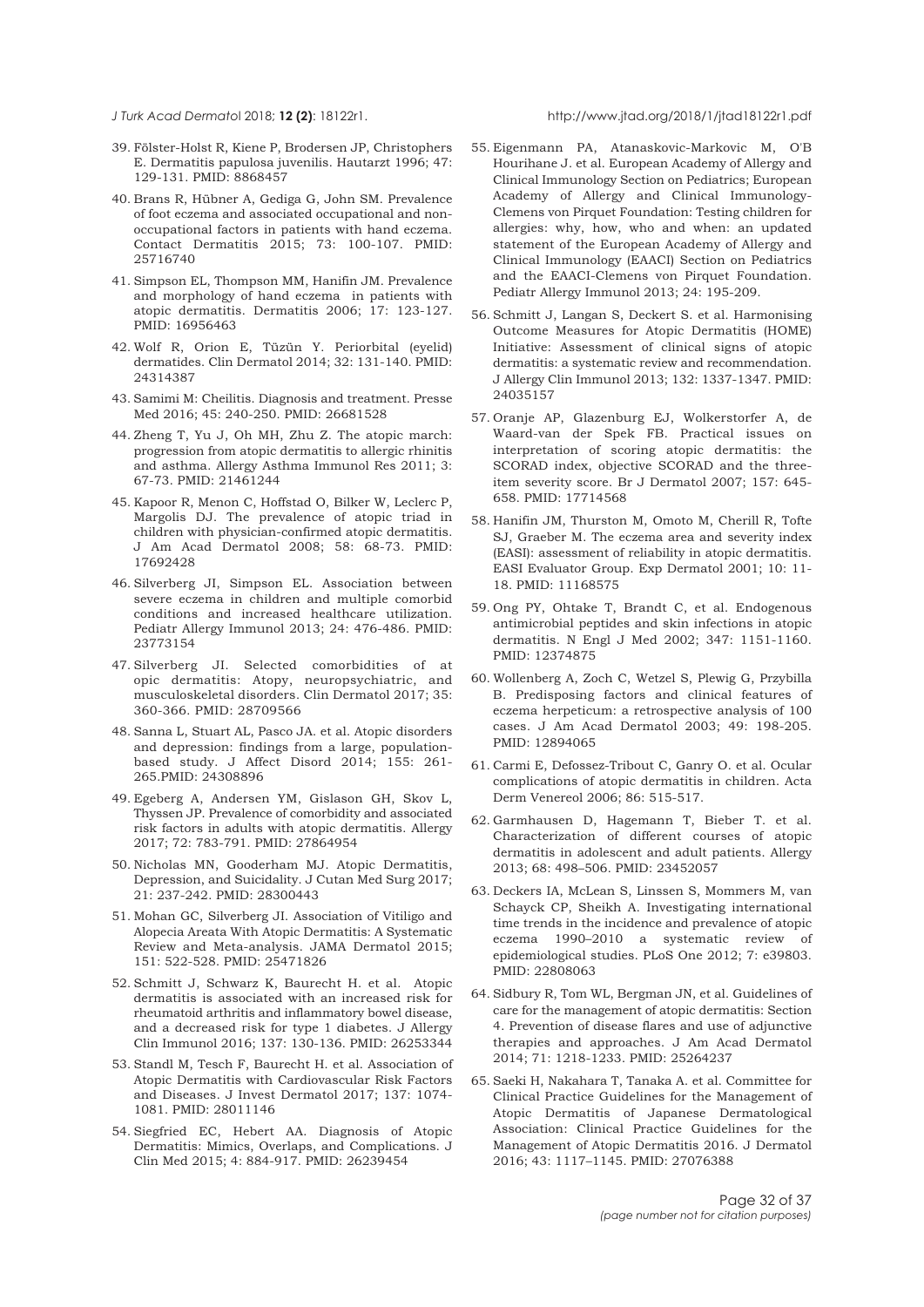<span id="page-32-0"></span>

- 66. Legendre L, Barnetche T, Mazereeuw-Hautier J, Meyer N, Murrell D, Paul C. Risk of lymphoma in patients with atopic dermatitis and the role of topical treatment: A systematic review and meta-analysis. Journal of the American Academy of Dermatology 2015; 72: 992-1002. PMID: 25840730
- 67. Williams HC. Clinical practice. Atopic dermatitis. N Engl J Med 2005; 352: 2314. PMID: 15930422
- 68. Dai YS. Allergens in atopic dermatitis. Clin Rev Allergy Immunol 2007; 33: 157-66. PMID: 18163222
- 69. Eichenfield LF, Tom WL, Chamlin SL, Feldman SR. et al. Guidelines of care for the management of atopic dermatitis: section 1. Diagnosis and assessment of atopic dermatitis. J Am Acad Dermatol 2014; 70: 338-351. PMID: 24290431
- 70. Katayama I, Kohno Y, Akiyama K. et al. Japanese Society of Allergology: Japanese Guideline for Atopic Dermatitis 2014. Allergol Int 2014; 63: 377-398. PMID: 25178178
- 71. Weidinger S, Novak N. Atopic dermatitis. Lancet. 2016; 387: 1109-1122. PMID: 26377142
- 72. Jungersted JM, Scheer H, Mempel M. et al. Stratum corneum lipids, skin barrier function and filaggrin mutations in patients with atopic eczema. Allergy 2010; 65: 911–918. PMID: 20132155
- 73. Kezic S, Novak N, Jakasa I. et al. Skin barrier in atopic dermatitis. Front Biosci 2014; 19: 542–556. PMID: 24389202
- 74. Simpson EL, Chalmers JR, Hanifin JM. et al. Emollient enhancement of the skin barrier from birth offers effective atopic dermatitis prevention. J Allergy Clin Immunol 2014 134: 818-823. PMID: 25282563
- 75. Ishikawa J, Narita H, Kondo N. et al. Changes in the ceramide profile of atopic dermatitis patients. J Invest Dermatol 2010; 130: 2511–2514. PMID: 20574438
- 76. Eichenfield LF, Tom WL, Berger TG. et al. Guidelines of care for the management of atopic dermatitis: section 2. Management and treatment of atopic dermatitis with topical therapies. J Am Acad Dermatol 2014; 71: 116-132. PMID: 24813302
- 77. Luger T, De Raeve L, Gelmetti C. et al. Recommendations for pimecrolimus 1% cream in the treatment of mild-to-moderate atopic dermatitis: from medical needs to a new treatment algorithm. Eur J Dermatol 2013; 23: 758-766. PMID: 24185493
- 78. Wollenberg A, Oranje A, Deleuran M. et al.. European Task Force on Atopic Dermatitis/EADV Eczema Task Force: ETFAD/EADV Eczema Task Force 2015 Position Paper on Diagnosis and Treatment of Atopic Dermatitis in Adult and Paediatric Patients. J Eur Acad Dermatol Venereol 2016; 30: 729–747. PMID: 27004560
- 79. Bleehen SS, Chu AC, Hamann I, Holden C, Hunter JA, Marks R. Fluticasone propionate 0.05% cream in the treatment of atopic eczema: a multicentre study comparing once-daily treatment and once-dai ly vehicle cream application versus twice-daily treatment. Br J Dermatol 1995; 133: 592–597. PMID: 7577590
- 80. Werfel T, Heratizadeh A, Aberer W. et al. S2k guideline on diagnosis and treatment of atopic dermatitis—Short version. Allergo J Int 2016; 25: 82- 95. PMID: 27239428
- 81. Katayama I, Aihara M, Ohya Y. et al. Japanese Society of Allergology: Japanese guidelines for atopic dermatitis 2017. Allergol Int 2017; 66: 230-247. PMID: 28209325
- 82. Bornhövd E, Burgdorf WHC, Wollenberg A. Macrolactam immunomodulators for topical treatment of inflammatory skin diseases. J Am Acad Dermatol 2001; 45: 736–743. PMID: 11606925
- 83. Lübbe J, Pournaras CC, Saurat JH. Eczema herpeticum during treatment of atopic dermatitis with 0.1% tacrolimus ointment. Dermatology 2000; 201: 249–251.
- 84. Wetzel S, Wollenberg A: Eczema molluscatum in tacrolimus treated atopic dermatitis. Eur J Dermatol 2004; 4: 73–74. PMID: 14965804
- 85. Kong HH, Oh J, Deming C. et al. NISC Comparative Sequence Program, Murray PR, Turner ML, Segre JA: Temporal shifts in the skin microbiome associated with disease flares and treatment in children with atopic dermatitis. Genome Res 2012; 22: 850–859.
- 86. Birnie AJ, Bath-Hextall FJ, Ravenscroft JC, Williams HC. Interventions to reduce Staphylococcus aureus in the management of atopic eczema. Cochrane Database Syst Rev 2008; 16: CD003871.
- 87. van den Bogaard EH, Bergboer JG, Vonk-Bergers M, et al. Coal tar induces AHR-dependent skin barrier repair in atopic dermatitis. J Clin Invest 2013; 123: 917–927. PMID: 23348739
- 88. Zane LT, Chanda S, Jarnagin K, Nelson DB, Spelman L, Gold LS. Crisaborole and its potential role in treating atopic dermatitis:overview of early clinical studies. Immunotherapy 2016; 8: 853–66. PMID: 27283509
- 89. Jarnagin K, Chanda S, Coronado D. et al. Crisaborole topical ointment,2%: a nonsteroidal, topical, antiinflammatory phosphodiesterase 4 inhibitor in clinical development for the treatment of atopic dermatitis. J Drugs Dermatol 2016; 15: 390–396. PMID: 27050693
- 90. Tom WL, Van Syoc M, Chanda S, Zane LT. Pharmacokinetic profile, safety, and tolerability of crisaborole topical ointment, 2% in adolescents with atopic dermatitis: an open-label phase 2a study. Pediatr Dermatol 2016; 33: 150–159. PMID: 26777394
- 91. Paller AS, Tom WL, Lebwohl MG. et al. Efficacy and safety of crisaborole ointment, a novel, nonsteroidal phosphodiesterase 4(PDE4) inhibitor for the topical treatment of atopic dermatitis (AD) in children and adults. J Am Acad Dermatol 2016; 75: 494–503. PMID: 27417017
- 92. Freund YR, Akama T, Alley MR. et al. Boron-based phosphodiesterase inhibitors show novel binding of boron to PDE4 bimetal center. FEBS Lett 2012; 586: 3410–3414. PMID: 22841723
- 93. Ellis C, Luger T, Abeck D. et al. ICCAD II FacultyInternational Consensus Conference on Atopic Dermatitis II (ICCAD II): clinical update and current treatment strategies. Br J Dermatol 2003; 148: 3-10. PMID: 12694268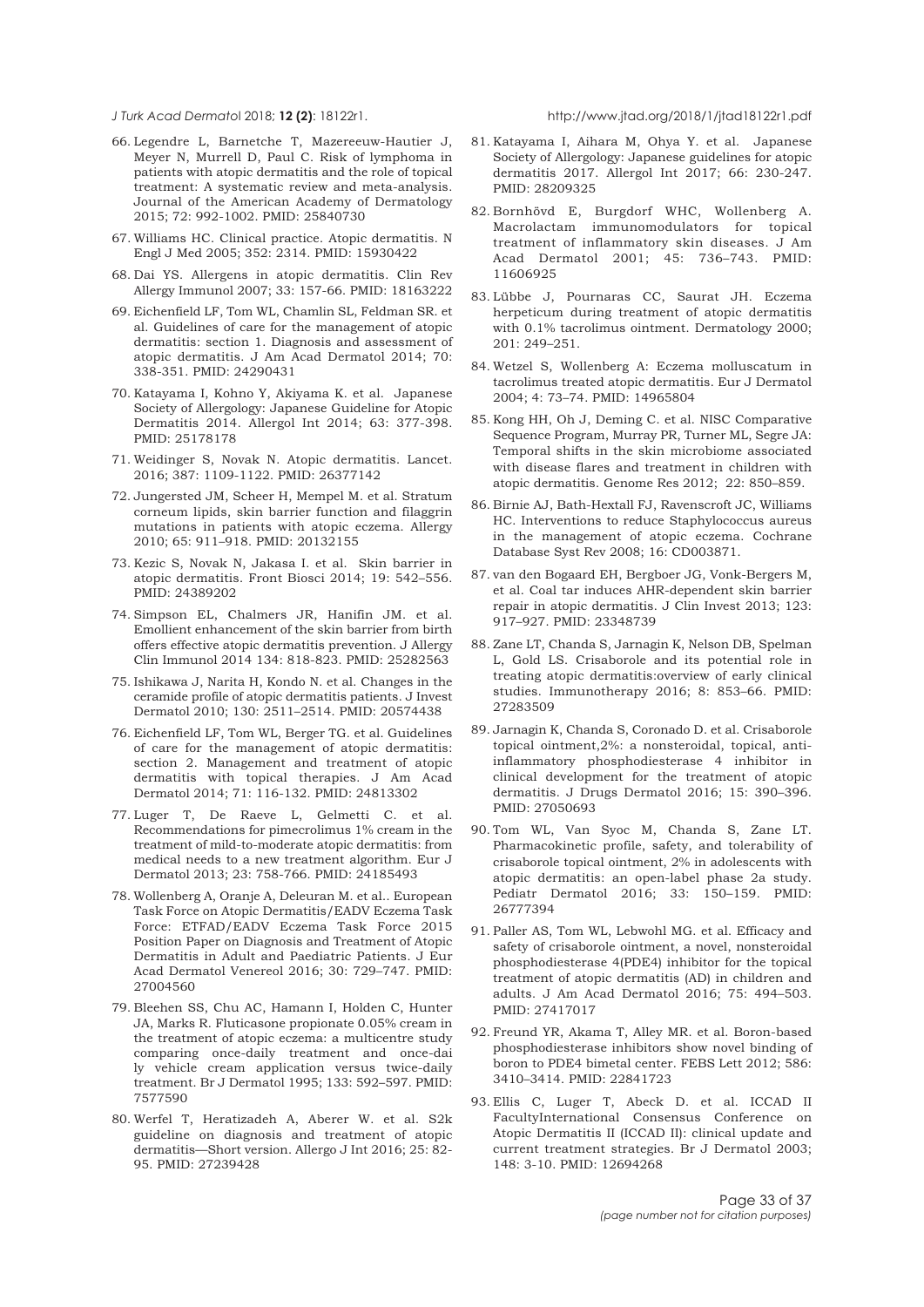<span id="page-33-0"></span>

- 94. Garritsen FM, Brouwer MW, Limpens J. Spuls PI: Photo(chemo)therapy in the management of atopic dermatitis: an updated systematic review with implications for practice and research. Br J Dermatol 2014; 170: 501–513. PMID: 24116934
- 95. Gambichler T, Kreuter A, Tomi NS, Othlinghaus N, Altmeyer P, Skrygan M. Gene expression of cytokines in atopic eczema before and after ultraviolet al phototherapy. Br J Dermatol 2008; 158: 1117–1120. PMID: 18363757
- 96. Dotterud LK, Wilsgaard T, Vorland LH, Falk ES. The effect of UVB radiation on skin microbiota in patients with atopic dermatitis and healthy controls. Int J Circumpolar Health 2008; 67: 254–260. PMID: 18767345
- 97. Hong SP, Kim MJ, Jung MY. et al. Biopositive effec ts of low-dose UVB on epidermis: coordina te upregulation of antimicrobial peptides and permeability barrier reinforcement. J Invest Dermatol 2008; 128: 2880–2887. PMID: 18580964
- 98. Langeland T, Fagertun HE, Larsen S. Therapeutic effect of loratadine on pruritus in patients with atopic dermatitis. A multi-crossoverdesigned study. Allergy 1994; 49: 22-26. PMID: 8198236
- 99. La Rosa M, Ranno C, Musarra I, Guglielmo F, Corrias A, Bellanti JA. Double-blind study of cetirizine in atopic eczema in children. Ann Allergy 1994; 73: 117- 22. PMID: 8067594
- 100.Wahlgren CF, Hagermark O, Bergstrom R. The antipruritic effect of a sedative and a non-sedative antihistamine in atopic dermatitis. Br J Dermatol 1990; 122: 545-551. PMID: 2110817
- 101.Munday J, Bloomfield R, Goldman M. et al. Chlorpheniramine is no more effective than placebo in relieving the symptoms of childhood atopic dermatitis with a nocturnal itching and scratching component. Dermatology 2002; 205: 40-45. PMID: 12145433
- 102.Sidbury R, Davis DM, Cohen DE. et al. American Academy of Dermatology: Guidelines of care for the management of atopic dermatitis: section 3. Management and treatment with phototherapy and systemic agents. J Am Acad Dermatol 2014; 71: 327- 349. PMID: 24813298
- 103.Diepgen TL. Early Treatment of the Atopic Child Study G. Long-term treatment with cetirizine of infants with atopic dermatitis: a multi-country, double-blind, randomized, placebo-controlled trial (the ETAC trial) over 18 months. Pediatr Allergy Immunol 2002; 13: 278-86. PMID: 12390444
- 104.Eichenfield LF, Ahluwalia J, Waldman A, Borok J, Udkoff J, Boguniewicz M. Current guidelines for the evaluation and management of atopic dermatitis: A comparison of the Joint Task Force Practice Parameter and American Academy of Dermatology guidelines. J Allergy Clin Immunol 2017; 139: 49-57. PMID: 28390477
- 105.De Benedetto A, Agnihothri R, McGirt LY, Bankova LG, Beck LA. Atopic dermatitis: a disease caused by innate immune defects? J Invest Dermatol 2009; 129: 14-30. PMID: 19078985
- 106.Ring J, Alomar A, Bieber T. et al. Europea n Dermatology Forum; European Academy of Dermatology and Venereology; European Task Force on Atopic Dermatitis; European Federation of Allergy; European Society of Pediatric Dermatology; Global Allergy and Asthma European Network: Guidelines for treatment of atopic eczema (atopic dermatitis) part II. J Eur Acad Dermatol Venereol 2012; 26: 1176- 1193. PMID: 22813359
- 107.Darabi K, Hostetler SG, Bechtel MA, Zirwas M. The role of Malassezia in atopic dermatitis affecting the head and neck of adults. J Am Acad Dermatol 2009; 60: 125-136. PMID: 18834647
- 108.Wollenberg A, Wetzel S, Burgdorf WH, Haas J. Viral infections in atopic dermatitis: pathogenic aspects and clinical management. J Allergy Clin Immunol 2003; 112: 667-674. PMID: 14564342
- 109.Werfel T, Heratizadeh A, Aberer W. et al. S2k guideline on diagnosis and treatment of atopic dermatitis--short version. J Dtsch Dermatol Ges 2016; 14: 92-106. PMID: 26713654
- 110.Nankervis H, Thomas KS, Delamere FM. et al. What is the evidence base for atopic eczema treatments? A summary of published randomized controlled trials. Br J Dermatol 2017; 176: 910-927. PMID: 27547965
- 111.Schmitt J, Schmitt N, Meurer M. Cyclosporin in the treatment of patients with atopic eczema - a systematic review and meta-analysis. J Eur Acad Dermatol Venereol 2007; 21: 606-619. PMID: 17447974
- 112.Hoare C, Li Wan Po A, Williams H. Systematic review of treatments for atopic eczema. Health Technol Assess 2000; 4: 1-191. PMID: 11134919
- 113.Czech W, Brautigam M, Weidinger G, Schopf E. Body weight independent dosing regimen of cyclosporine microemulsion is effective in severe atopic dermatitis and improves the quality of life. J Am Acad Dermatol 2000; 42: 653-659. PMID: 10727313
- 114.Harper JI, Ahmed I, Barclay G. et al. Cyclosporin for severe childhood atopic dermatitis: short course versus continuous therapy. Br J Dermatol 2000; 142: 52-58. PMID: 10651694
- 115.Granlund H, Erkko P, Remitz A. et al. Comparison of cyclosporin and UVAB phototherapy for intermittent one-year treatment of atopic dermatitis. Acta Derm Venereol 2001; 81: 22-27. PMID: 11411908
- 116.Van der Schaft J, Politiek K, van den Reek JM. et al. Drug survival for ciclosporin A in a long-term daily practice cohort of adult patients with atopic dermatitis. Br J Dermatol 2015; 172: 1621-1627. PMID: 25683671
- 117.Berth-Jones J, Takwale A, Tan E. et al. Graham-Brown RA: Azathioprine in severe adult atopic dermatitis: a double-blind, placebocontrolled, crossover trial. Br J Dermatol 2002; 147: 324-330. PMID: 12174106
- 118.Meggitt SJ, Gray JC, Reynolds NJ. Azathioprine dosed by thiopurine methyltransferase activity for moderate to- severe atopic eczema: a doubleblind, randomised controlled trial. Lancet 2006; 367: 839- 846. PMID: 16530578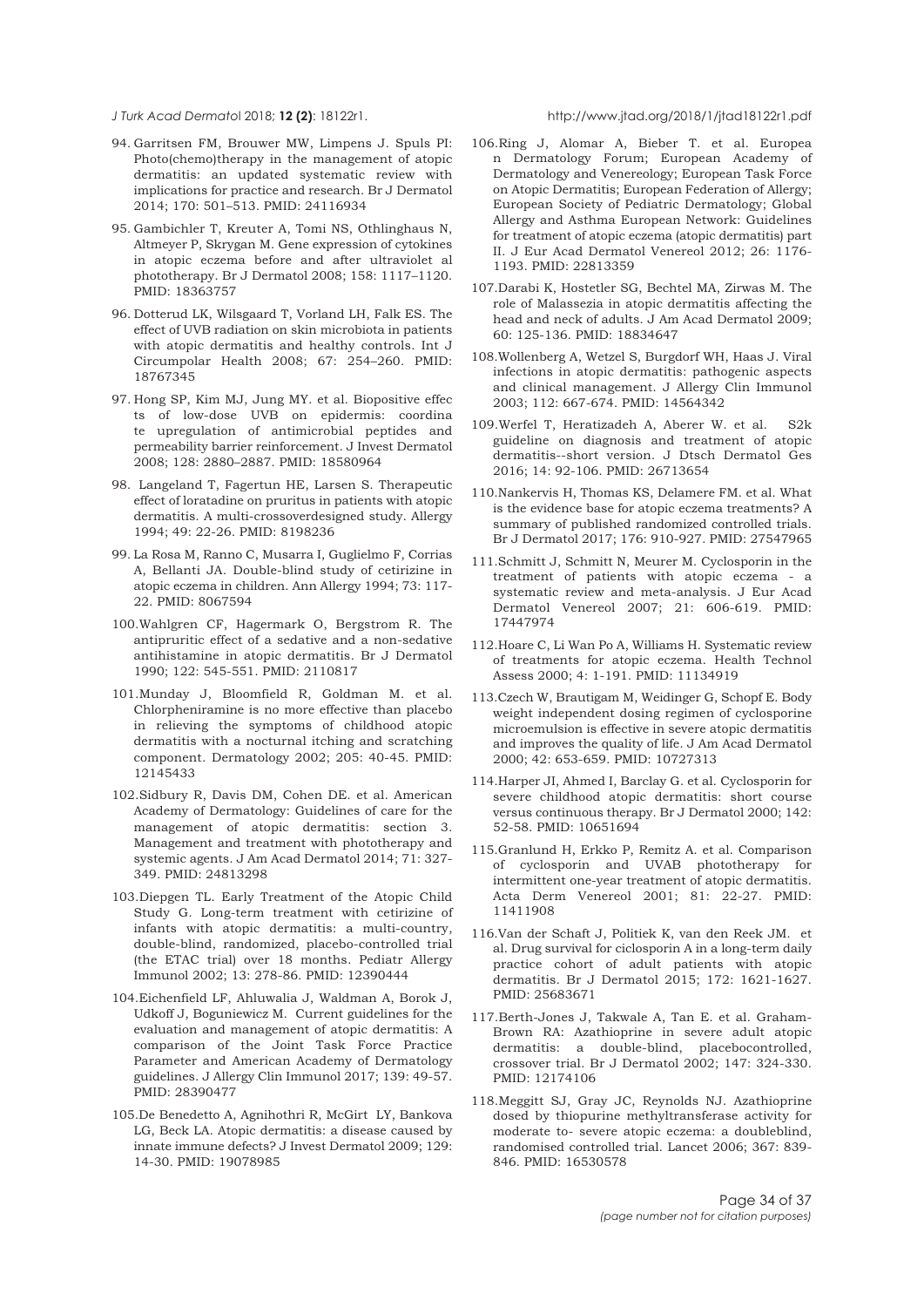<span id="page-34-0"></span>

- 119.Murphy LA, Atherton D. A retropsetive evaluation of azathioprine in severe childhood atopic eczema using thiopurine methlytransferase levels to exclude patients at high risk of myelosuppression. Br J Dermatol 2002; 147: 308-303. PMID: 12174104
- 120.Hon KL, Ching GK, Leung TF, Chow CM, Lee KK, Ng PC. Efficacy and tolerability at 3 and 6 months following use of azathioprine for recalcitrant atopic dermatitis in children and young adults. J Dermatolog Treat 2009; 20: 141-145.
- 121.Schram ME, Roekevisch E, Leeflang MMG, Boos JD, Schmitt J, Spuls PI. A randomized trial of methotrexate versus azathioprine for severe atopic eczema. J Allergy Clin Immunol 2011; 128: 353-359. PMID: 21514637
- 122.El-Khalawany MA, Hassan H, Shaaban D, Ghonaim N, Eassa B. Methotrexate versus cyclosporine in the treatment of severe atopic dermatitis in children: a multicenter experience from Egypt. Eur J Pediatr 2013; 172: 351-356. PMID: 23229188
- 123.Weatherhead SC, Wahie S, Reynolds NJ, Meggitt SJ. An open-label, doseranging study of methotrexate for moderate-to-severe adult atopic eczema. Br J Dermatol 2007; 156: 346-351. PMID: 17223876
- 124.Lyakhovitsky A, Barzilai A, Heyman R. et al. Lowdose methotrexate treatment for moderate-to-severe atopic dermatitis in adults. J Eur Acad Dermatol Venereol 2010; 24: 43-49. PMID: 19552716
- 125.Haeck IM, Knol MJ, ten Berge O, van Velsen SGA, de Bruin-Weller MS, Bruijnzeel-Koomen CAFM. Enteric-coated mycophenolate sodium versus cyclosporine A as long-term treatment in adult patients within severe atopic dermatitis a randomized controlled trial. J Am Acad Dermatol 2011; 64: 1074- 11084. PMID: 21458107
- 126.Ballester I, Silvestre JF, Pe´rez-Crespo M, Lucas A. Severe adult atopic dermatitis: treatment with mycophenolate mofetil in 8 patients. Actas Dermosifiliogr 2009; 100: 883-887. PMID: 20038365
- 127.Murray ML, Cohen JB. Mycophenolate mofetil therapy for moderate to severe atopic dermatitis. Clin Exp Dermatol 2007; 32: 23-27. PMID: 17059445
- 128.Waxweiler WT, Agans R, Morrell DS. Systemic treatment of pediatric atopic dermatitis with azathioprine and mycophenolate mofetil. Pediatr Dermatol 2011; 28: 689-694. PMID: 21967657
- 129.Hanifin JM, Schneider LC, Leung DY. et al. Recombinant interferon gamma therapy for atopic dermatitis. J Am Acad Dermatol 1993; 28: 189-197. PMID: 8432915
- 130.Jang IG, Yang JK, Lee HJ. et al. Clinical improvement and immunohistochemical findings in severe atopic dermatitis treated with interferon gamma. J Am Acad Dermatol 2000; 42: 1033-1040. PMID: 10827410
- 131.Reinhold U, Kukel S, Brzoska J, Kreysel HW. Systemic interferon gamma treatment in severe atopic dermatitis. J Am Acad Dermatol. 1993; 29: 58- 63. PMID: 8315079
- 132.Noh G, Lee K. Successful interferon alpha therapy in atopic dermatitis of Besnier's prurigo pattern with normal serum IgE and blood eosinophil fraction: randomized case-controlled study. Cytokine 2001; 13: 124-128. PMID: 11145854
- 133.Panahi Y, Davoudi SM, Madanchi N, Abolhasani E. Recombinant human interferon gamma (Gamma Immunex) in treatment of atopic dermatitis. Clin Exp Med 2012; 12: 241-245. PMID: 22101570
- 134.Schmitt J, Schakel K, Folster-Holst R. et al. Prednisolone vs. ciclosporin for severe adult eczema. An investigator-initiated double-blind placebocontrolled multicentre trial. Br J Dermatol 2010; 162: 661-668. PMID: 19863501
- 135.Caruso C, Gaeta F, Valluzzi RL, Romano A. Omalizumab efficacy in a girl with atopic dermatitis. Allergy 2010; 65: 278-279. PMID: 19796201
- 136.Vigo PG, Girgis KR, Pfuetze BL, Critchlow ME, Fisher J, Hussain I. Efficacy of anti-IgE therapy in patients with atopic dermatitis. J Am Acad Dermatol 2006; 55: 168-170. PMID: 16781320
- 137.Andres C, Belloni B, Mempel M, Ring J. Omalizumab for patients with severe and therapy- refractory atopic eczema? CurrAllergy Astma Rep 2008; 8: 179-80. PMID: 18589835
- 138.Amrol D. Anti-immunoglobulin E in the treatment of refractory atopic dermatitis. South Med J 2010; 103: 554-558.
- 139.Sheinkopf LE, Rafi AW, Do LT, Katz RM, Klaustermeyer WB. Efficacy of omalizumab in the treatment of atopic dermatitis: A pilot study. Allergy Asthma Proc 2008; 29: 530–537. PMID: 18926061
- 140.Belloni B, Ziai M, Lim A. et al. Low-dose anti-IgE therapy in patients with atopic eczema with high serum IgE levels. J Allergy Clin Immunol 2007; 120: 1223–1225. PMID: 17936892
- 141.Hotze M, Baurecht H, Rodriguez E. et al. Increased efficacy of omalizumab in atopic dermatitis patients with wild-type filaggrin status and higher serum levels of phosphatidylcholines. Allergy 2014; 69: 132– 135. PMID: 24111531
- 142.Velling P, Skowasch D, Pabst S, Jansen E, Tuleta I, Grohé C. Improvement of quality of life in patients with concomitant allergic asthma and atopic dermatitis: one year follow-up of omalizumab therapy. Eur J Med Res 2011; 16: 407-410. PMID: 22024441
- 143.Kim DH, Park KY, Kim BJ, Kim MN, Mun SK. Antiimmunoglobulin E in the treatment of refractory atopic dermatitis. Clin Exp Dermatol 2013; 38: 496– 500. PMID: 23083013
- 144.Toledo F, Silvestre JF, Munoz C. Combined therap y with low-dose omalizumab and intravenous immunoglobulin for severe atopic dermatitis report of four cases. J Eur Acad Dermatol Venereol 2012; 26 :1325–1327. PMID: 22050044
- 145.Quist SR, Ambach A, Göppner D. et al. Long-term Treatment of Severe Recalcitrant Atopic Dermatitis with Omalizumab, an Anti-immunoglobulin E. Acta Derm Venereol 2013; 93: 206-208. PMID: 23042516
- 146.Lane JE, Cheyney JM, Lane TN, Kent DE, Cohen DJ. Treatment of recalcitrant atopic dermatitis with omalizumab. J Am Acad Dermatol 2006; 54: 68–72 PMID: 16384758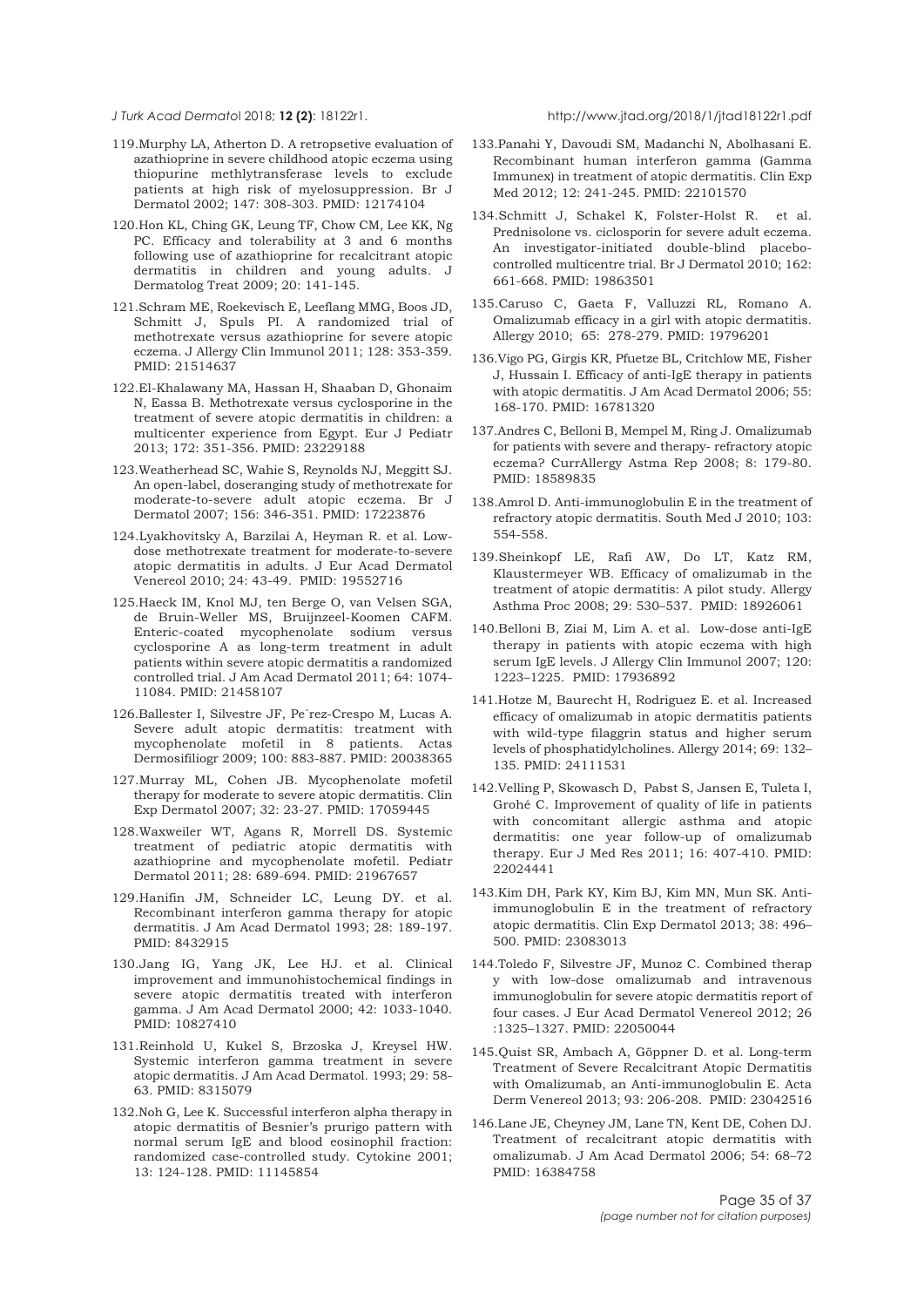<span id="page-35-0"></span>

- 147.Kovalenko P, DiCioccio AT, Davis JD. Exploratory Population PK Analysis of Dupilumab, a Fully Human Monoclonal Antibody Against IL-4Ra, in Atopic Dermatitis Patients and Normal Volunteers. CPT Pharmacometrics Syst. Pharmacol 2016; 5: 617–624. PMID: 27778477
- 148.Choy M. Pharmaceutical Approval Update. P T. 2017; 42: 436-437. PMID: 28674469
- 149.Thaçi D, Simpson EL, Beck LA. Efficacy and safety of dupilumab in adults with moderate- to-severe atopic dermatitis inadequately controlled by topical treatments: a randomised, placebo-controlled, doseranging phase 2b trial. Lancet 2015; 387: 40-52. PMID: 26454361
- 150.Hamilton JD, Ungar B, Guttman-Yassky E. Drug evaluation review: dupilumab in atopic dermatitis. Immunotherapy 2015; 7: 1043–1058. PMID: 26598956
- 151.No DJ, Amin M, Egeberg A, Thyssen JP, Wu JJ. Atopic dermatitis 2017 where we were 10-15 years ago in psoriasis. J Dermatolog Treat 2017; 30: 1-2. PMID: 28604121
- 152.Shirley M. Dupilumab: First Global Approval. Drugs 2017; 77: 1115-1121. PMID: 28547386
- 153.Tsianakas A, Ständer S. Dupilumab: a milestone in the treatment of atopic dermatitis. Lancet 2016; 387: 4-5. PMID: 26454359
- 154.Han Y, Chen Y, Liu X. et al. Efficacy and safety of dupilumab for the treatment of adult atopic dermatitis: A meta-analysis of randomized clinical trials. J Allergy Clin Immunol 2017; 140: 888-891. PMID: 28479326
- 155.McGregor S, Farhangian M, Feldman SR. Dupilumab for the treatment of atopic dermatitis: A clinical trial review. Expert Opin. Biol. Ther 2015; 15: 1-4. PMID: 26428945
- 156.Mennini M, Dahdah L, Fiocchi A. Two Phase 3 Trials of Dupilumab versus Placebo in Atopic Dermatitis. N Engl J Med 2017; 376: 1090. PMID: 28301105
- 157.Kraft M, Worm M. Dupilumab in the treatment of moderate-to- severe atopic dermatitis. Exp Rev Clin Immunol 2017; 13: 301-310. PMID: 28165826
- 158.Shroff A, Guttman-Yassky E. Successful use of ustekinumab therapy in refractory severe atopic dermatitis. JAAD Case Reports 2014; 1: 25-26. PMID: 27075132
- 159.Lis-Swiety A, Skrzypek-Salamon A, Arasiewicz H, Brzezińska-Wcisło L. Atopic dermatitis exacerbate d with ustekinumab in a psoriatic patient with childhood history of atopy. Allergol Int 2015; 64: 382- 383. PMID: 26433537
- 160.Saeki H, Kabashima K, Tokura Y. et al. Efficacy and Safety of Ustekinumab in Japanese Patients with Severe Atopic Dermatitis: A Randomised, Double-Blind, Placebo-Controlled, Phase 2 Study. Br J Dermatol 2017; 177: 419-427. PMID: 28338223
- 161.Nic Dhonnche E, Clowry J, Dunphy M, Buckley C, Field S, Paul L. Treatment of severe atopic dermatitis with ustekinumab: a case series of 10 patients. Br J Dermatol 2017; 177: 1752-1753. PMID: 28005276

- 162.Agusti-Mejias A, Messeguer M, García R, Febrer I. Severe Refractory Atopic Dermatitis in an Adolescent Patient Successfully Treated with Ustekinumab. Ann Dermatol 2013; 3: 368-370. PMID: 24003284
- 163.Wlodek C, Hewitt H, Kennedy CT. Use of ustekinumab for severe refractory atopic dermatitis in a young teenager. Clin Exp Dermatol 2016; 41: 625-627. PMID: 27079289
- 164.Fernández-Antón Martínez MC, Alfageme Roldán F, Ciudad Blanco C, Suárez Fernández R. Ustekinumab in the Treatment of Severe Atopic Dermatitis: A Preliminary Report of Our Experience With 4 Patients. Actas Dermosifiliogr 2014; 105: 312-313. PMID: 24657022
- 165.Tang TS, Bieber T, Williams HC. Are the concepts of induction of remission and treatment of subclinical inflammation in atopic dermatitis clinically useful? J Allergy Clin Immunol 2014; 133: 1615-1625. PMID: 24655575
- 166.Eichenfield L F, Boguniewicz M, Simpson E. et al. Translating atopic dermatitis management guidelines into practice for primary care. Pediatrics 2015; 136: 554-65. PMID: 26240216
- 167. Nowicki R, Trzeciak M, Wilkowska A. et al. Atopic dermatitis: current treatment guidelines. Statement of the experts of the dermatological section, Polish society of allergology, and the allergology section, Polish society of dermatology. Postepy Derm Alergol 2015; 32: 239-249. PMID: 26366146
- 168.Schlichte MJ, Vandersall A, Katta R. Diet and eczema: a review of dietary supplements for the treatment of atopic dermatitis. Dermatol Pract Concept 2016; 6: 23-29. PMID: 27648380
- 169.Viera BL, Lim NR, LohmanME, Lio PA. Complementary and alternative medicine for atopic dermatitis: an evidence-based review. Am J Clin Dermatol 2016; 17: 557-581. PMID: 27388911
- 170.Kim SO, Ah YM, Yu YM, Choi KH, Shin WG, Lee JY. Effects of probiotics for the treatment of atopic dermatitis: a meta-analysis of randomized controlled trials. Ann Allergy Asthma Immunol 2014; 113: 217- 226. PMID: 24954372
- 171.Chang YS, Trivedi MK, Jha A, Lin yYF, Dimaano L, Garcia-Romero MT. Synbiotics for prevention and treatment of atopic dermatitis: a meta-analysis of randomized clinical trials. JAMA Pediatr 2016; 170: 236-242. PMID: 26810481
- 172.Tang ML, Lodge CJ. Examining the evidence for using synbiotics to treat or prevent atopic dermatitis. JAMA Pediatr 2016; 170 :201-203. PMID: 26810045
- 173.Bamford JT, Ray S, Musekiwa A, van Gool C, Humphhreys R, Ernst E. Oral evening primrose oil and borage oil for eczema. Cochrane Database Syst Rev 2013; 4: CD004416. PMID: 23633319
- 174.Bronsnick T, Murzaku EC, Rao BK. Diet in dermatology. Part I. Atopic dermatitis, acne, and nonmelanoma skin cancer. J Am Acad Dermatol 2014; 71: 1039. PMID: 25454036
- 175.Gu S, Yang AW, Xue CC. et al. Chinese herbal medicine for atopic eczema. Cochrane Database Syst Rev 2013; 9: CD0088642. PMID: 24018636